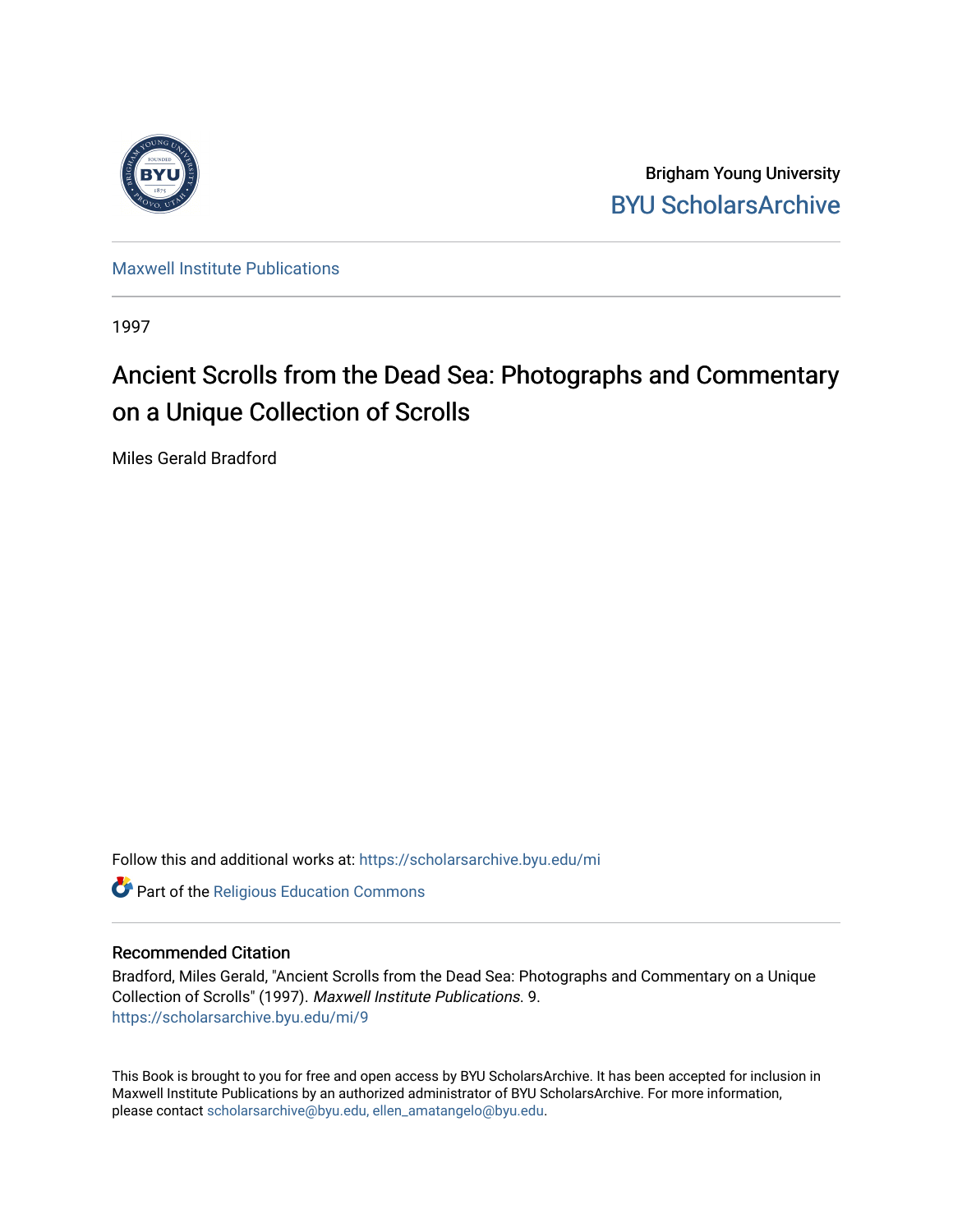## About the Scrolls

### M. Gerald Bradford **Scrolls from Qumran**

The scrolls found at Qumran form a significant body of religious literature. Chief among them are many biblical manuscripts, along with a number of what could be called parabiblical manuscripts, texts that were circulating at the time but were not considered part of the Old Testament (Hebrew Bible). In addition, because they appearto describe the religious beliefs and practices of a specific religious community—presumably the one centered at Qumran—many of the Qumran scrolls can best be described as sectarian in nature.

Scholars date most of these scrolls from the mid–Second Temple period, around 166–164 B.C., to possibly as late as the first century of the Common Era. Some of the Qumran documents may be as old as the third century B.C. Most of the scrolls consist of leather parchment, some of papyrus, and the text of one scroll is engraved on copper.

The importance of the Qumran scrolls becomes evident when their contents are described.

#### **Biblical Manuscripts**

<span id="page-1-0"></span>About a fourth of the Qumran scrolls are copies, in whole or in part, of every book in the Old Testament except the book of Esther.<sup>[1](#page-11-0)</sup> An example is 1QIsa<sup>a</sup> The Great Isaiah Scroll, a scroll more than twenty-four feet long containing the entire text of the book of Isaiah. (A full-size replica of this scroll was on display in the Qumran exhibit.) Among the documents found at Qumran are several copies of the same books of scripture, some of which were copied in ancient paleo-Hebrew, not the Hebrew script of the time.

Some of the biblical texts from Qumran differ significantly from conventional wording and even among themselves. And there is evidence of additions and deletions in some texts, suggesting that in some instances scribes felt free to alter the texts they were working on. No list was found in this collection that would indicate which texts the community considered part of the Bible. Indeed, the evidence suggests that those at Qumran may not have had a clear notion of what constituted an authoritative collection of sacred books. $^2$  $^2$ 

<span id="page-1-1"></span>However, other biblical manuscripts are very close to the text found in the Hebrew Bible, known as the Masoretic text, which was composed by Jewish authorities centuries later, between A.D. 600 and the middle of the tenth century. This consistency is remarkable because these manuscript copies are at least a thousand years olderthan previously known biblical manuscripts and even predate the canonization of the Hebrew Bible!

This range of delity to the Hebrew Bible illustrates the fact that at this time several versions of the same biblical texts were in circulation and that views differed about which versions were more authoritative. Needless to say, it would be difficult to overestimate the value that some of these scrolls have had in present-day biblical studies.

#### **Parabiblical Manuscripts**

This category includes copies of (1) apocryphal writings, or texts of questionable authorship or authenticity; and (2) pseudepigraphical texts, so designated because they have been determined to be spurious writings, falsely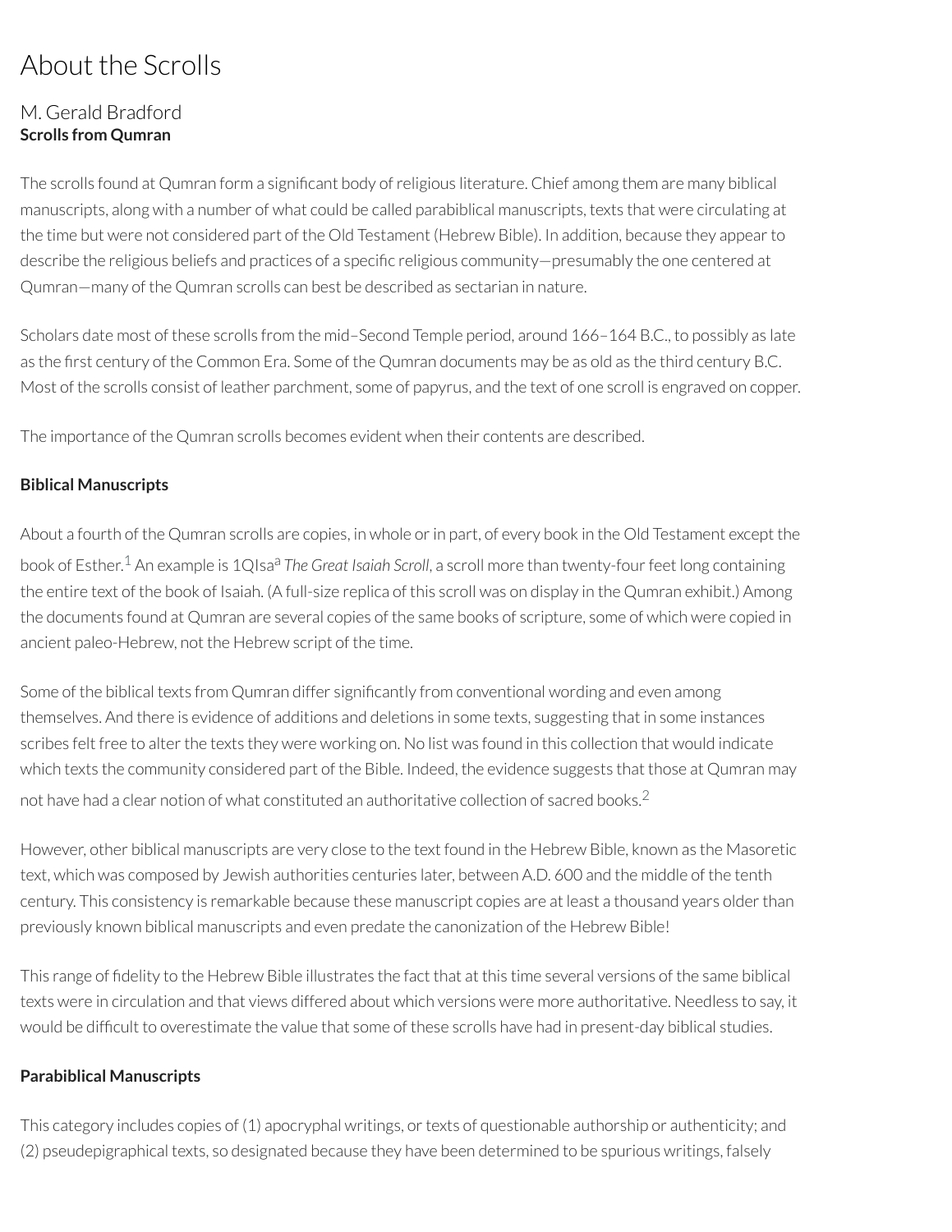## Introduction

### M. Gerald Bradford **A Momentous Discovery**

Early in 1947 a Bedouin shepherd boy of the Ta'amireh tribe left his flock of sheep and goats to search for a stray amid the crumbling limestone cliffs that line the northwestern rim of the Dead Sea, in the area of Qumran. Spying a cave in the cleft of a steep rocky hillside, he cast a stone into the dark interior and heard something shatter. Intrigued, he later returned with a companion and found a cache of large clay jars, some of which were intact with lids in place, holding promise of hidden treasure from some bygone age.

But most of the jars were empty, and the remaining few concealed nothing but old scrolls wrapped in linen and blackened with age. So unapparent was the great value of this find that, as the story goes, the Bedouins first considered using the scrolls as fuel for fire. Yet when it came to light that the seven scrolls contained biblical texts and other ancient religious writings, this initial discovery was momentous enough to arouse immediate universal interest that continues to this day.

#### **Golden Anniversary**

1997 is the fiftieth anniversary of this signal discovery, hailed by one scholar as "the greatest manuscript find of modern times." It is tting that in this banner yearthe precious legacy of sacred scrolls and other artifacts from remote precincts along the Dead Sea are brought together for public view—some of them displayed outside their patron countries of Israel or Jordan for the first time.

This unique, two-part exhibition appeared at Brigham Young University's Museum of Art in Provo, Utah, from 13 March through 18 September 1997. Titled *Qumran and the Dead Sea Scrolls* and *The Story of Masada: Discoveries from the Excavation*, these companion exhibits were made possible by the vision and efforts of many individuals and institutions working together across international borders.

For the nearly 150,000 visitors to the exhibits, this golden anniversary was indeed a golden opportunity. Viewing the artifacts can evoke a sense of reverential awe and poignant feelings of spiritual kinship for those ancient Near Eastern peoples who went to such extraordinary lengths to preserve their religious beliefs and identity as well as their community ideals. Indeed, the exhibits were a time passage into this ancient world, a journey from which visitors emerged with vivid images and sobering insights and questions that can be savored and reflected upon for years to come.

### **The Qumran Exhibit**

The 1947 discovery of ancient biblical and nonbiblical scrolls and scroll fragments opened the way for a series of similar finds in ten other nearby caves during the next nine years. Known as the Qumran collection, this vast manuscript treasury includes a number of largely complete scrolls and tens of thousands of scroll fragments, representing more than eight hundred different works written in Hebrew, Greek, and Aramaic.

Additional scroll fragments were later discovered at several other sites extending south along the western shore of the Dead Sea, from the caves of Murabba'at and Nahal Heverto the monolithic fortress of Masada. These Judean desert documents are collectively known today as the Dead Sea Scrolls.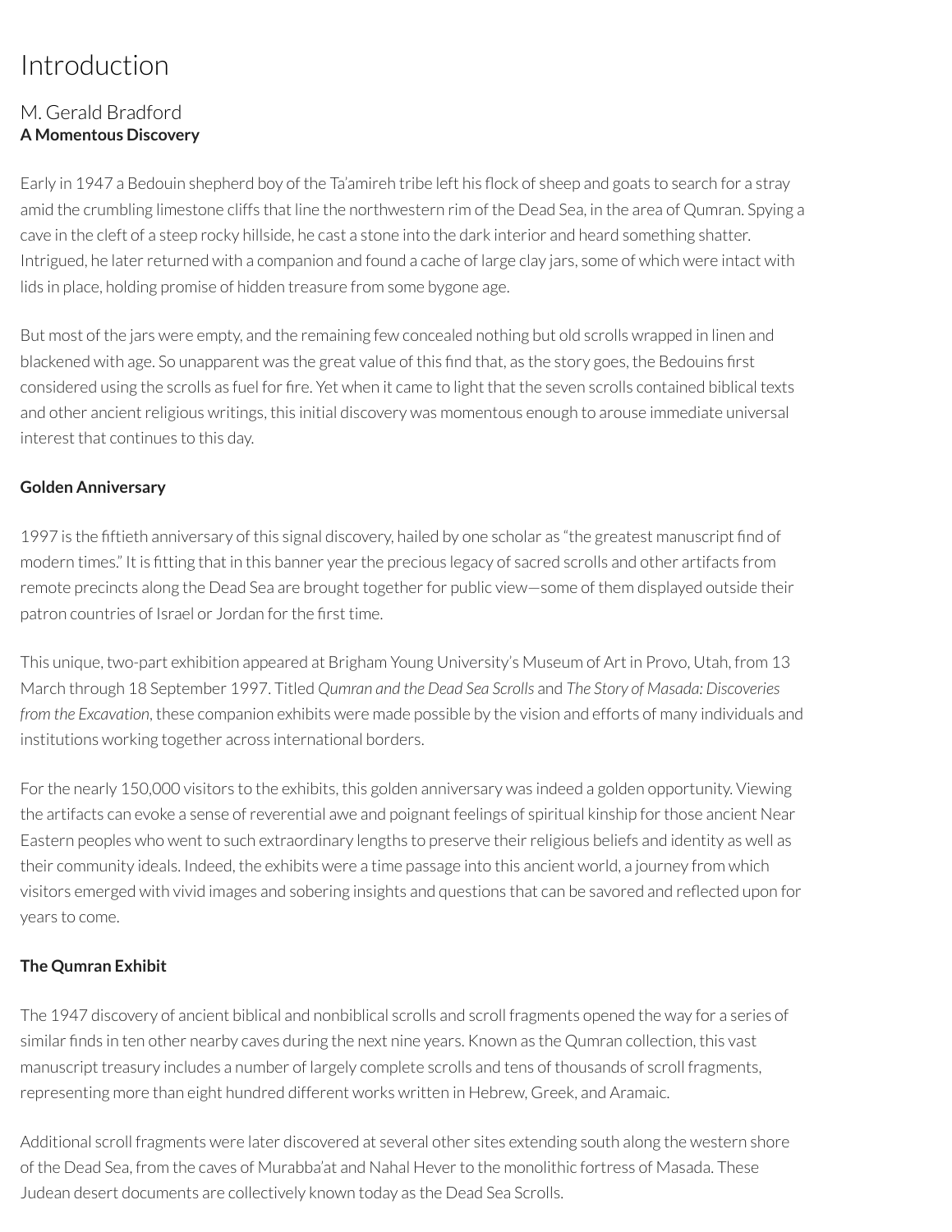The *Qumran and the Dead Sea Scrolls* exhibit, sponsored by the Foundation for Ancient Research and Mormon Studies (FARMS), featured five original scrolls and scroll fragments discovered at various locations near the Dead Sea. In addition, full-size replicas of three other scrolls, plus photographs of several additional scroll fragments, were part of this exhibit.

Four of the original scroll fragments on display were discovered at Qumran and are owned by the Hashemite Kingdom of Jordan. These items were on loan to BYU through the good graces of the Jordanian Ministry of Tourism and Antiquities.

The Qumran exhibit also featured one of the famous Bar Kokhba documents, part of a collection that the State of Israel considers to be a national treasure. Named afterthe Jewish revolutionary who led the so-called Second Jewish Revolt against Rome in A.D. 132–35, these manuscripts were discovered in 1960 and 1961 in a Judean desert cave now known as the Cave of the Letters. The original document that was on display is owned by the Israel Antiquities Authority (IAA) and was on loan to BYU from the Shrine of the Book (part of the Israel Museum) in Jerusalem, Israel.

Another of the Bar Kokhba documents, similar to the one that was on display, is a deed partitioning a leasehold estate. It gives the name of one of the tenants as "Alma son of Judah," the oldest known reference to the name Alma in a Hebrew document. This deed is of interest to Latter-day Saints because the name Alma figures prominently in the Book of Mormon, a scriptural record featuring an account of a New World people of Hebrew origin who migrated from Jerusalem in 600 B.C. A high-quality color photograph of this deed was also on display.

The Qumran exhibit included the items listed below. The scrolls' technical nomenclature is briefly explained later in the section titled "About This Booklet."

| Originals                           | 4Q22 Paleo Exodus <sup>m</sup> 1Q28a Rule of the<br>Congregation 4Q175 Testimonia 1Q22 Words of<br>Moses 5/6Hev 46 Bar Kokhba |  |  |  |
|-------------------------------------|-------------------------------------------------------------------------------------------------------------------------------|--|--|--|
| Replicas                            | 1QIsa <sup>a</sup> The Great Isaiah Scroll 1QS Rule of the<br>Community 1QpHab Habakkuk Pesher                                |  |  |  |
| 4Q2 Genesis <sup>b</sup>            | 11Q10 Targum of Job 4Q27                                                                                                      |  |  |  |
| Photographs<br>Numbers <sup>b</sup> | 11Q19 Temple Scroll 4Q31                                                                                                      |  |  |  |
| Deuteronomy <sup>d</sup>            | 3Q15 Copper Scroll<br>5/6Hev 44 Bar Kokhba                                                                                    |  |  |  |

#### **The Masada Exhibit**

More than thirty years ago, a number of scroll fragments were discovered at Masada, the famous mountaintop fortress near the Dead Sea. At this tragic site shouldering up twelve hundred feet above the plain, 960 Jewish men, women, and children withstood the onslaught of Rome's formidable Tenth Legion for several months before choosing suicide over enslavement as their foes closed in to breach the walls.

Some of these documents have been identified with the community at Qumran and thus establish a link between the inhabitants of these two ancient sites. The items that were on display belong to the permanent Masada Exhibition assembled by the Institute of Archaeology at the Hebrew University of Jerusalem.

Four of the original Masada scroll fragments, along with other artifacts from the Masada Exhibition, were on loan to BYU and were featured in an exhibit called *The Story of Masada: Discoveriesfrom the Excavation*. This exhibit,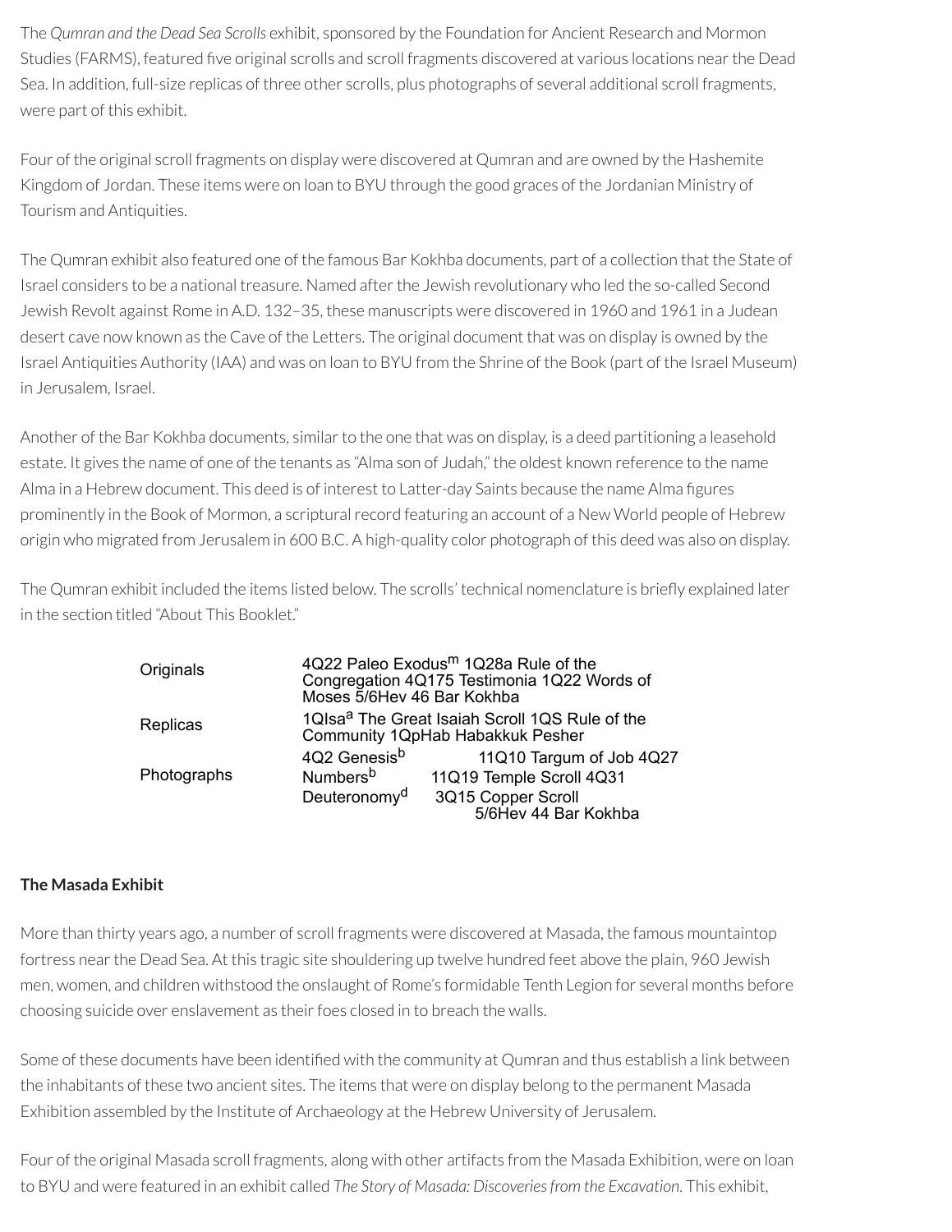brought to BYU under the auspices of Hebrew University and in collaboration with the IAA, was sponsored locally by BYU Studies (publisher of a quarterly journal of the same name) and BYU's Museum of Peoples and Cultures, with assistance from FARMS. Other sponsors were the Israel Ministry of Tourism, the Schussheim Foundation, and the Israel Exploration Society.

This exhibit included four original scroll fragments:

- ¥ Mas1d Ezekiel
- ¥ Mas1e Psalms

¥ Mas1j Work Similarto Jubilees ("Prince of Hatred")

¥ Mas1o Papyrus Paleo Fragment ("Mount Gerizim")

#### **About This Booklet**

This booklet contains helpful information about each scrollrepresented in the two exhibits. This material consists of background data and, in some instances, translations and brief commentaries. Information is also provided for the scroll replicas and the several photographs of scrolls that were on display.

More specifically, this publication (1) recounts the discovery of the Dead Sea Scrolls and reviews the matter of access to and study of the Qumran scrolls; (2) relates how these priceless documents came to be assembled in Provo, Utah; (3) provides details about the scrolls in the exhibits; (4) includes digitized images, some in color, of each of the documents that were on display; and (5) discusses scribal methods and the manner in which these important documents were preserved.

Because of the sheer number of scrolls and scroll fragments discovered at Qumran and elsewhere in the Judean desert, those who have worked on this material over the years have devised an elaborate system for identifying these rare documents. It will suffice to mention here that  $1Q =$  Qumran Cave 1, 4Q = Qumran Cave 4, Mas = Masada, and 5/6Hev = Caves 5/6 (the Cave of the Letters, which has two entrances) in the canyon Nahal Hever. In this booklet, standard document numbers are followed by an accepted descriptive title.

—*M. Gerald Bradford*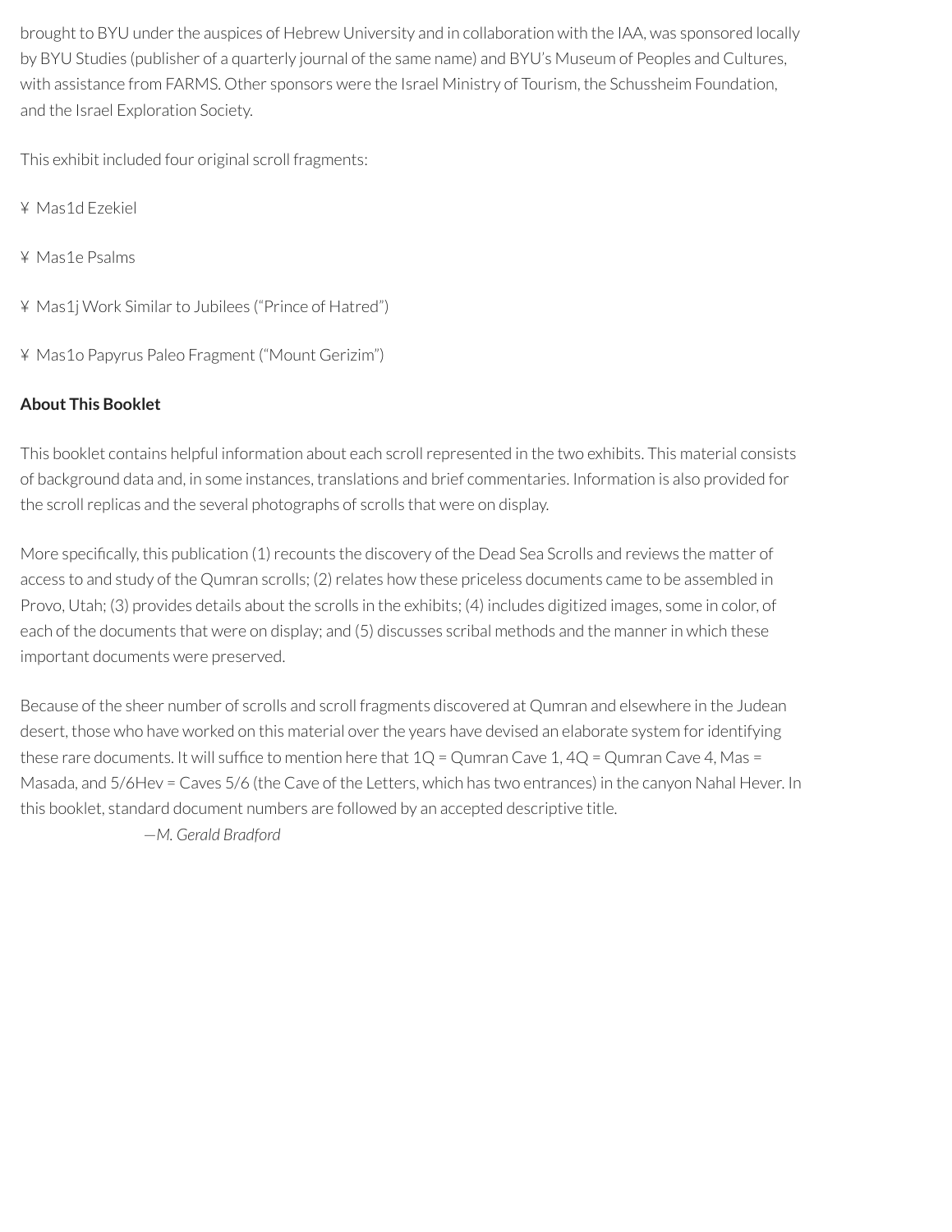attributed to biblical figures or times. (For instance, one of the Masada documents that was on display, Mas1j, may be a copy of a portion of the pseudepigraphical work known as the book of *Jubilees*.)

### **Sectarian Manuscripts**

Writings in this category fall into three groups: those that describe what could be called the rules and regulations governing community life, those that are distinctive biblical commentaries, and those that are apocalyptic and liturgical works. The first group is represented by fragments from a work known as the *Damascus Document* (medieval copies of which were also discovered in Cairo in the last century and have now been identified with the Qumran community), 1QS *Rule of the Community* (a replica of which was in the Qumran exhibit), and the *Halakhic* Letter (several copies of which were found, all containing, among other things, mention of twenty-two religious laws applying to this community).

The second group includes commentaries on the teachings of the biblical prophets Habakkuk, Nahum, and Hosea. (In the Qumran exhibit was a replica of 1QpHab *Habakkuk Pesher*.) These commentaries differfrom modern reflections on scripture because their interpretations of scripture reveal aspects of the group's history and future, along with its dealings with its leaders and adversaries, in a manner believed to be properly understood only by members of the community.

Apocalyptic writings foretelling the ultimate triumph of good over evil are represented by such manuscripts as the *War Scroll* (technically *The War of the Sons of Light with the Sons of Darkness*), while liturgical works, along with hymns and psalms, illustrate the central importance of prayer and worship within the community.

The Qumran collection of scrolls also includes miscellaneous material such as legal texts, contracts, and lists of names.

#### **Access to and Study of the Scrolls**

Soon after the scrolls were discovered at Qumran, they were studied at the Hebrew University of Jerusalem and at the American Schools of Oriental Research, also in Jerusalem. Eventually the effort was somewhat consolidated at the Ecole Biblique et Archéologique Française in East Jerusalem.

In 1952 G. Lankester Harding, head of the Jordanian Department of Antiquities, asked Roland de Vaux, a Dominican priest and renowned scholar associated with the Ecole Biblique, to head an international team of seven Hebrew and Aramaic experts. These scholars began the task of transcribing, editing, and publishing the rapidly increasing number of manuscripts. Oxford University Press agreed to publish the material in a definitive multivolume series entitled Discoveries in the Judaean Desert.

At the outset the international team decided to impose strict rules of secrecy on the project and to limit access to the manuscripts only to team members. Unfortunately, this decision, which was to have enormous impact on subsequent scroll scholarship, fueled speculation in the media, among the general public, and even among some scholars that the scrolls must contain "revolutionary or explosive revelations about Jesus and the New Testament." [3](#page-11-2) But this speculation proved to be incorrect.

<span id="page-5-0"></span>After the 1967 war, when Israel occupied East Jerusalem, virtually all the scroll material housed in the Palestine Archaeological Museum (now the Rockefeller Museum) came under the control of the IAA. What remained in Jordanian hands was the famous *Copper Scroll* found in Cave 3 and a few other fragments (four of which were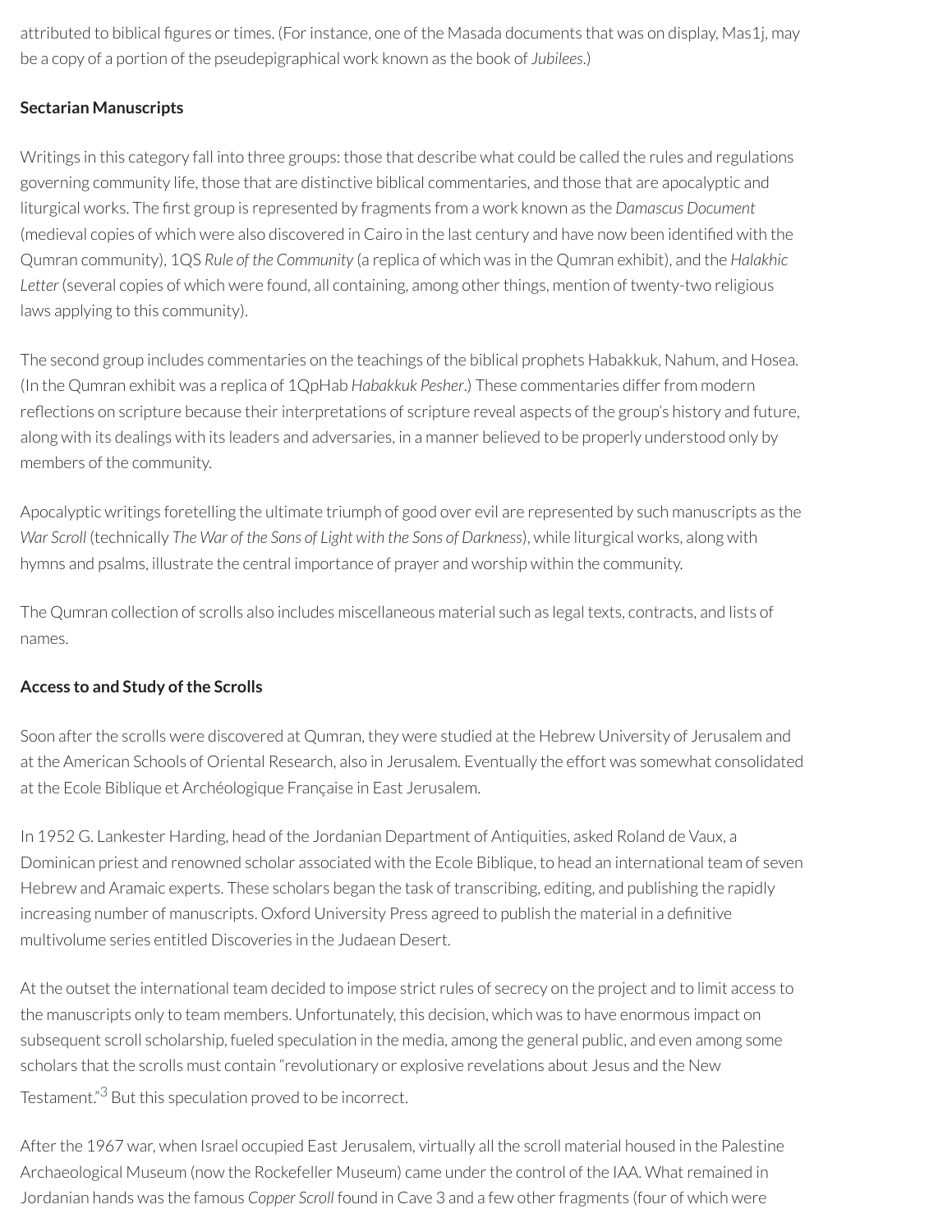included in the Qumran exhibit). As a result of this political sea change and other factors, work on the scrolls slowed considerably. De Vaux died in 1971, and Pierre Benoit succeeded him as director of the international team and chief editor of the Judean desert texts. Unfortunately, in the fifteen years of Benoit's leadership very little was published on the scrolls. The British biblical scholar John Strugnell, then at Harvard University, was appointed to head the team in 1987 but served for only a brief period.

Because of the slow pace of scholarship and for otherreasons, during the 1980s the *Biblical Archaeology Review* began a public campaign advocating access to the scrolls. In 1990 the Israeli authorities disbanded the original team of scholars and appointed Emanuel Tov, professor of biblical studies at the Hebrew University of Jerusalem, as the new editor in chief. Tov subsequently formed a new team that eventually grew to nearly sixty members. $^4\,$  $^4\,$  $^4\,$ 

<span id="page-6-0"></span>Despite these signicant changes, outside scholars who were vitally interested in the scrolls and desired access to them continued to press for more openness in the process. At about the time the new international team was assembled, two scholars from Hebrew Union College in Cincinnati, Ohio,reconstructed the text of several scroll fragments from Cave 4 with the help of a computer. The international team objected and threatened legal action. Meanwhile, a California philanthropist with a long-standing interest in the scrolls obtained two sets of scroll photographs from the Jerusalem Department of Antiquities. One set was given to the Ancient Biblical Manuscript Center in Claremont, California. The other set was donated, without restrictions, to the Huntington Library in San Marino, California.

In 1991 the Huntington Library announced it would open its collection of scroll photographs to all qualified scholars. The IAA and the international team protested, but before the end of the yearthey changed their policy and allowed all qualified scholars and researchers access to the photographic collections of the scrolls at Oxford, Cincinnati, and Claremont. [5](#page-11-4)

<span id="page-6-1"></span>It is estimated there will be well over thirty volumes in the Discoveries in the Judaean Desert series. Since the first volume was published in 1955, sixteen additional volumes have become available, ten of them since 1990.

In an effort to increase access to these invaluable ancient documents, FARMS, in cooperation with BYU, is producing and will distribute, mainly to Dead Sea Scrolls scholars, the Dead Sea Scrolls on CD: The FARMS Electronic Database. The database will consist of a comprehensive, fully indexed, and cross-linked computerized collection of nonbiblical (and eventually biblical) Dead Sea Scrolls transcriptions, a selection of digitized images (from photographs) of scrolls and scroll fragments, translations, and reference material of importance for scholarly work on the scrolls and on related literature and subjects.

#### **The Community at Qumran**

On the northwestern shore of the Dead Sea, two miles south of its upper rim, is an ancient ruin called Khirbet Qumran. In 1947, in one of the nearby caves, the first of what turned out to be a massive collection of ancient biblical and nonbiblical scrolls and scroll fragments was discovered.

Sometime after this first discovery, the cave was located through the efforts of Captain Philippe Lippens, a Belgian officer in the United Nations Armistice Corps. Because of the cave's proximity to Khirbet Qumran, it seemed likely that the two sites were related. But when the ruin was initially excavated in 1949, nothing was found to establish a connection.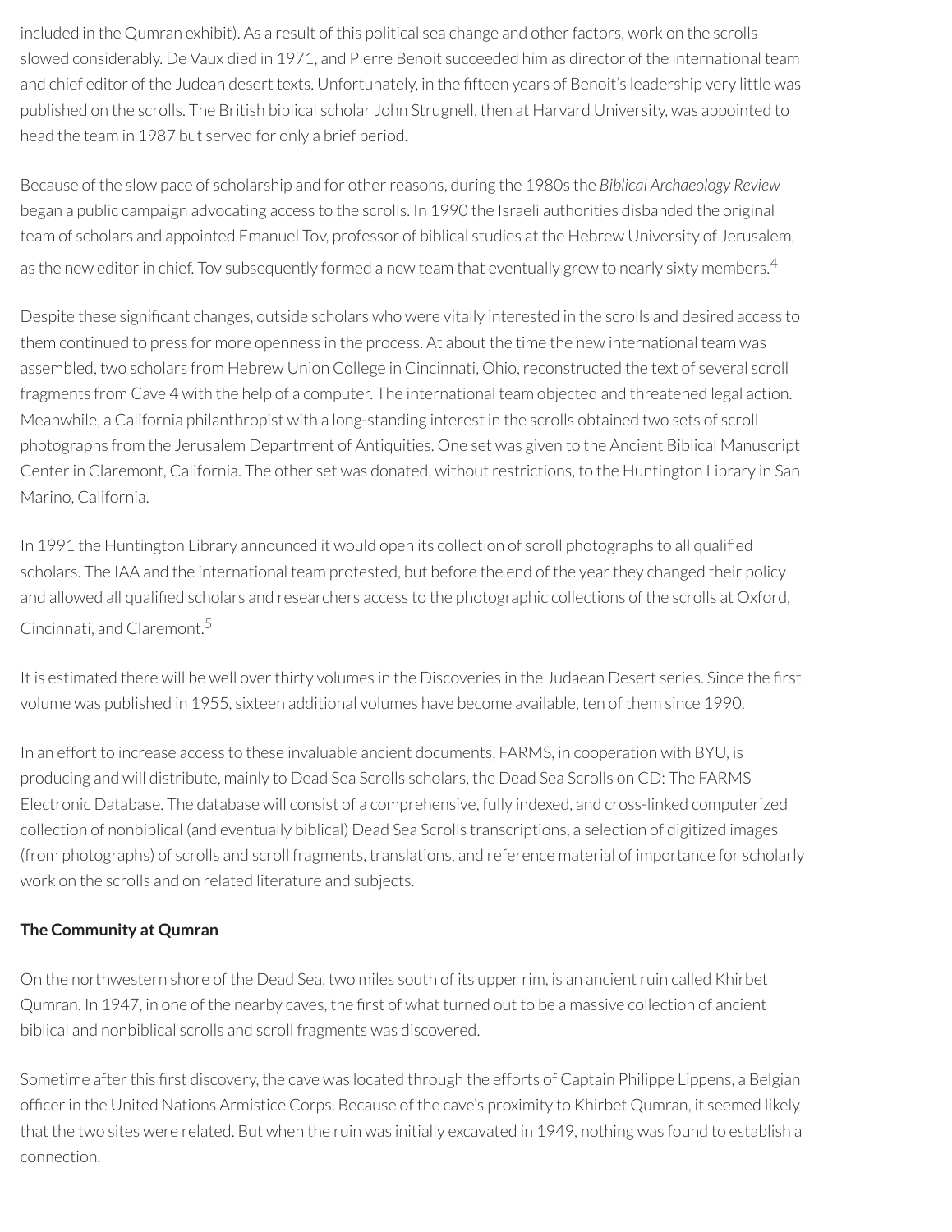Nevertheless, beginning in 1951 and proceeding more systematically from 1953 to 1956, a team of archaeologists thoroughly explored the site. Harding and de Vaux directed this series of excavations with assistance from representatives of the Palestine Archaeological Museum in Jerusalem. The archaeologists uncovered several large structures that they believed to be the center of a small monastic Jewish group where the scrolls had been collected, copied, and written. They speculated that this was the group that later hid the scrolls in neighboring caves.

The theory was that the group lived in the immediate area and used the center complex of buildings for such communal activities as sharing meals and engaging in common acts of worship, prayer, and ritual purification. Several large cisterns discovered at the site may have been used for purification ordinances as well as to collect drinking water. The complex included a large assembly hall, several other facilities used for a variety of living purposes, and a large workroom understood to be a scriptorium where presumably the scrolls were copied, written, and stored. On display in the Qumran exhibit are some of the artifacts found at this site: wooden bowls, oil lamps, incense altars, and a large terra-cotta jar of the type in which the scrolls were stored.

According to archaeological evidence, Qumran was occupied late in the second century B.C., during the Maccabean era. Over time a larger area was occupied until an earthquake and fire destroved the site sometime in the reign of Herod the Great (37–4 B.C.), probably around 31 B.C. Rebuilt early in the Common Era, the settlement was inhabited until the time of the First Jewish Revolt (A.D. 66–73), when Roman troops destroyed it before laying siege to Jerusalem in A.D. 70. Roman troops then occupied the site for another twenty years, until A.D. 90. It then became a stronghold for Jewish freedom fighters during the time of the Second Jewish Revolt (also known as the Bar Kokhba Revolt), which took place between A.D. 132 and 135. Afterthat the area was abandoned, and it has been desolate to this day. [6](#page-11-5)

<span id="page-7-0"></span>Today scholars are less inclined to view the site as a monastic center. While they agree that some inhabitants may have lived a celibate life, they point out that there simply is not sufficient evidence to support the claim that this was the case for all the inhabitants. Furthermore, as can be expected, scholarly opinion varies about which particular Jewish group might have occupied the site. Hebrew University archaeologist E. L. Sukenik, one of the first to acquire and study some of the newly discovered scrolls, claimed that Qumran was an Essene community. This is still the prevailing theory.

The Essenes were one of four distinct Jewish groups living in Palestine before and during the early part of the Common Era. Another group, the Sadducees, was relatively small in number and counted among its followers the priestly class in Jerusalem, along with the more wealthy aristocratic members of society. The Sadducees were closely associated with sacrificial rites performed at the temple in Jerusalem, claiming to be direct descendants of Zadok, the high priest at the time of Solomon's Temple.

While officially opposed to the Maccabean authorities in Jerusalem, the Sadducees more often than not allied themselves with these forces politically if not religiously. As a result of these and other factors, the Sadducees were often in opposition to the majority of common-class Jews who followed the teachings of a third group, the Pharisees. Among other things, these Jews supported the practice of ritual observance in the home and in the synagogue, further undermining the priestly authority of the Sadducees. Rabbinic Judaism emerged out of the teachings and practices of this group.

The Sadducees and Pharisees each in their own way sought to accommodate themselves to the reality of Roman rule. But not the Zealots. This small, often violent group made no effort to keep itself apart from Judean politics.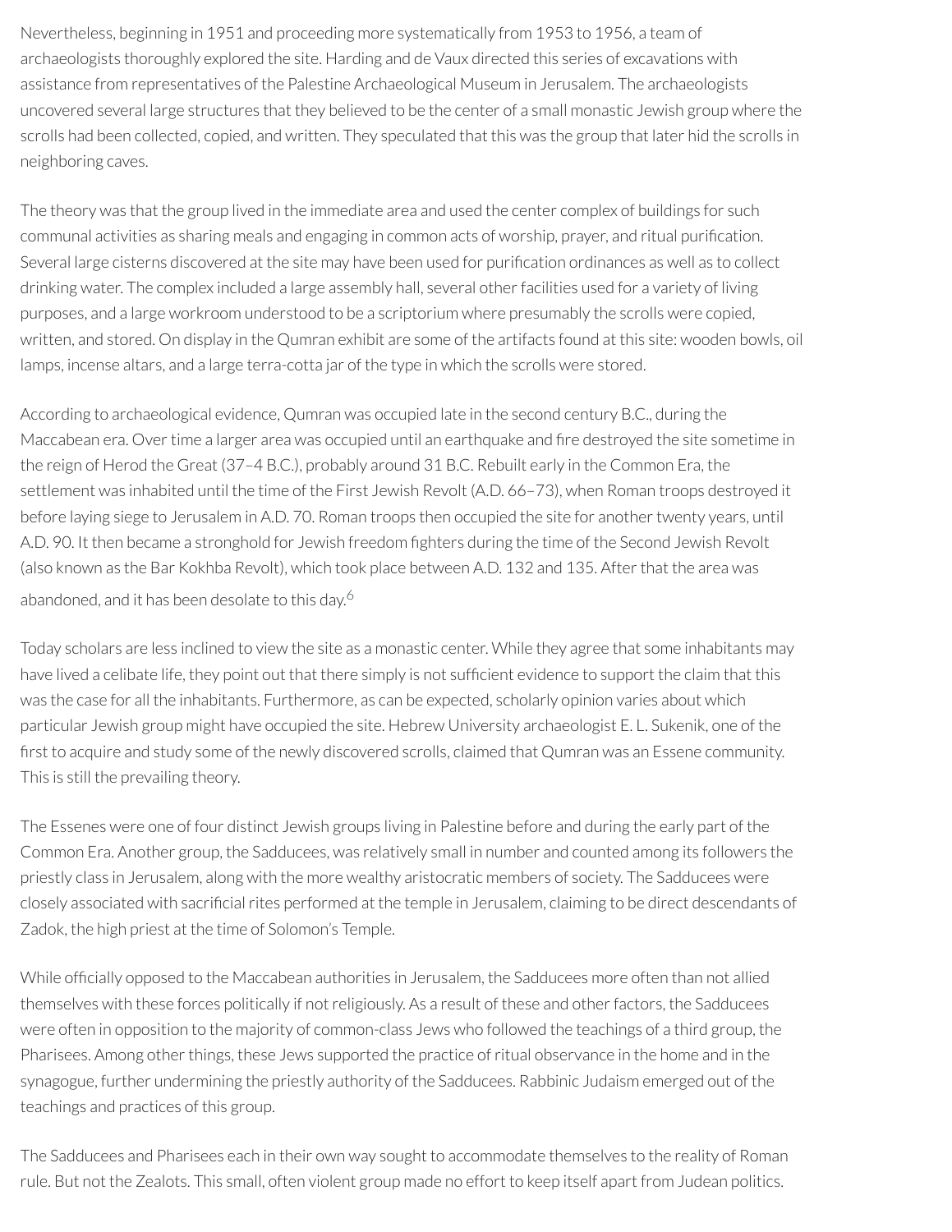The Zealots thoroughly opposed Jews who paid tribute to Rome or who otherwise acknowledged Roman rule. They were also in opposition to any Jewish leaders or groups who sought accommodation with Rome. Not surprisingly, at the time of the First Revolt it was the Zealots who occupied Masada and, when their cause was lost, committed mass suicide rather than let themselves be taken captive by the Roman Legion.

In contrast, the Essenes (literally the "healers"), known for their piety and distinctive beliefs and practices, separated themselves from the rest of society. They were described by contemporary historians, both Jewish and Roman, as pious Jews who viewed themselves as the only true Israel. Although they paid tribute to the temple in Jerusalem, they sought to distance themselves from those who practiced sacrificial worship there and from the form of Judaism represented by the Maccabees, the priestly family who reigned in Palestine from about 142 B.C. until the time of King Herod's rule. The Essenes formed themselves into ascetic communities, some of whose members may have been celibate.

According to contemporary historians, the Essenes lived in several cities in Judea, even possibly in an isolated section of Jerusalem, and in villages in the wilderness, some in the area of the Dead Sea. They lived a largely communal life, supporting themselves by farming and plying various trades. They adhered to a hierarchical organization led by priests, observed rules of initiation for new members, performed daily purification rituals, held all property in common, took meals together, and worked, studied the scriptures, and prayed together.  $\!\!7$  $\!\!7$ 

<span id="page-8-1"></span><span id="page-8-0"></span>Certain Qumran scrolls—for example, 1QS *Rule of the Community*—tell us that the inhabitants of this desert community, like the Essenes, lived in a communal and highly structured social orderled by priests,required a probationary period for new members, performed daily acts of ritual purification, allowed common use of property, and ate meals together. Seeing themselves as the sole possessors of the correct means forinterpreting scripture, they prepared themselves for the impending end of the world.<sup>[8](#page-12-1)</sup> Indeed, according to the *War Scroll*, this community believed in an imminent and final war that would pit the forces of light against the forces of darkness and bring about an end to evil and destruction in the world, thereby making way for the coming of the Messiah and the formation of a new covenant. Some scholars even refer to this group as the "Community of the Renewed Covenant."[9](#page-12-2)

<span id="page-8-2"></span>Despite the similarities between descriptions of the Essenes and the community described in the Qumran scrolls, not all scholars agree on who wrote the scrolls, exactly when they were written, or where they were composed. For instance, the word *Essene* has not been found anywhere in this large collection of documents. Some scholars identify the community with the Sadducees and others with the Pharisees, depending on how various writings are interpreted. Other scholars think that the rather odd assortment of scrolls found in the caves does not necessarily have anything to do with the nearby site of Qumran (which they contend was a fortress rather than a settlement) and are not necessarily linked to any one particular religious group. In this view the scrolls are the remains of libraries in and around Jerusalem, maybe even from the library at the temple in Jerusalem, and were all carried to this remote site for safekeeping when the Romans threatened the city. Still other scholars remain convinced that the scrolls are the writings of forerunners of those who became the followers of Jesus, the so-called Jewish Christians, who still observed the Jewish law.

Instead of focusing primarily on what the scrolls tell us about the identity of the Qumran community, other scholars stress that the important point is that these rare documents reveal that Judaism in the mid–Second Temple period reflected a range of beliefs and practices apparently centered on scripture study and the interpretation of Jewish law, the practice of ritual purity, and an expectation of the end of time and the coming of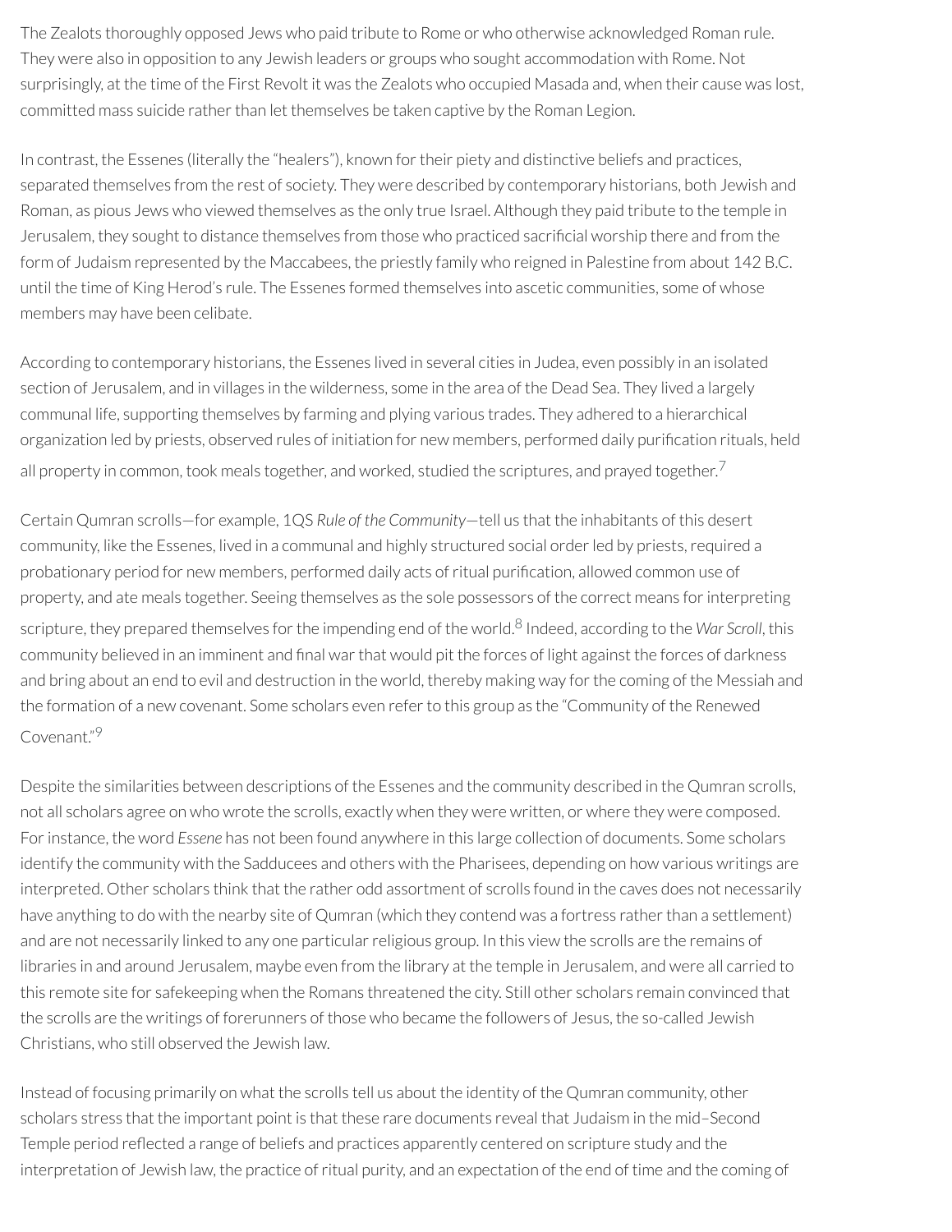<span id="page-9-0"></span>the Messiah.<sup>[10](#page-12-3)</sup> In this view the real value of the Qumran scrolls is the information they provide about the many forms of Judaism that thrived before and during the early period of the Common Era and the considerable contribution they make to our understanding of the religious world in which Jesus lived and taught and out of which Christianity emerged. $^{11}$  $^{11}$  $^{11}$ 

#### <span id="page-9-1"></span>**Scrolls from Masada**

Another significant collection of Dead Sea Scrolls was discovered in the 1960s in the mountaintop fortress of Masada. Deemed to be associated with the Zealots who occupied the fortress from A.D. 66 to 73, these were the first scrolls discovered in the Judean desert in a location other than caves.

<span id="page-9-2"></span>It has now been determined that seventeen scroll fragments were found in various locations at Masada.<sup>[12](#page-12-5)</sup> This collection has been grouped into the same categories as the Qumran scrolls: several are biblical manuscripts, others are apocryphal or pseudepigraphical writings, and at least one is sectarian and seems to be identified with the Qumran community, whose members presumably took them to Masada when they fled there to escape the Romans' destruction of their wilderness community. All the documents are parchment except for one small fragment inscribed in paleo-Hebrew on papyrus.

Seven scroll fragment are biblical manuscripts. Two are texts from the book of Leviticus (Mas1a and Mas1b), one is a passage from Deuteronomy (Mas1c), and another, which was on display in the Masada exhibit, is from Ezekiel 31:11–37:15 (Mas1d). The remaining three manuscripts contain texts from the book of Psalms (Mas1e, Mas1f, Mas1g). The first includes the passage from Psalms 81:6–85:6 and was also in the Masada exhibit. Unlike those found at Qumran, all of the biblical texts found at Masada are virtually the same as the Masoretic text.

Scroll fragments of several apocryphal and pseudepigraphical books are also included in this collection. One is an apocryphal work known as the *Proverbs(Wisdom) of Ben Sira* (Mas1h), sometimes referred to as *Ecclesiasticus*. Copies of this text were also found at Qumran. Another(Mas1j) is either a selection from the pseudepigraphical book of *Jubilees* or possibly a fragment of a Genesis scroll. [13](#page-12-6)

<span id="page-9-3"></span>Two other scroll fragments in this category—*Prince of Hatred* (Mas1j) and *Mount Gerizim* (Mas1o)—were also on exhibit. The first fragment, copies of which were also discovered at Qumran, was initially thought to be from *Jubilees* but is now thought to be from another as yet unidentified source. The second fragment, the only document found at Masada written on papyrus in ancient paleo-Hebrew script, has been identified as a Samaritan document. Five additional Masada fragments grouped in this category have yet to be fully identified.

One scroll fragment found at Masada known as Songs of the Sabbath Sacrifice (Mas1k) is clearly sectarian in nature and deals with the Qumran community.

#### **The Masada Fortress**

<span id="page-9-4"></span>Located on an isolated rock cliff west of the Dead Sea and approximately thirty miles south of Qumran, Masada was one of a series of fortresses built in the Judean desert by the rulers of Judea, principally Herod the Great. These locations served as places of refuge. For instance, when Herod fled to Masada with his family and a rather large following, the group stayed there from 40 to 37 B.C. and withstood a siege until Herod returned with sufficient forces to free them. At this time Herod began an extensive building effort that included an elaborate water collection system. [14](#page-12-7)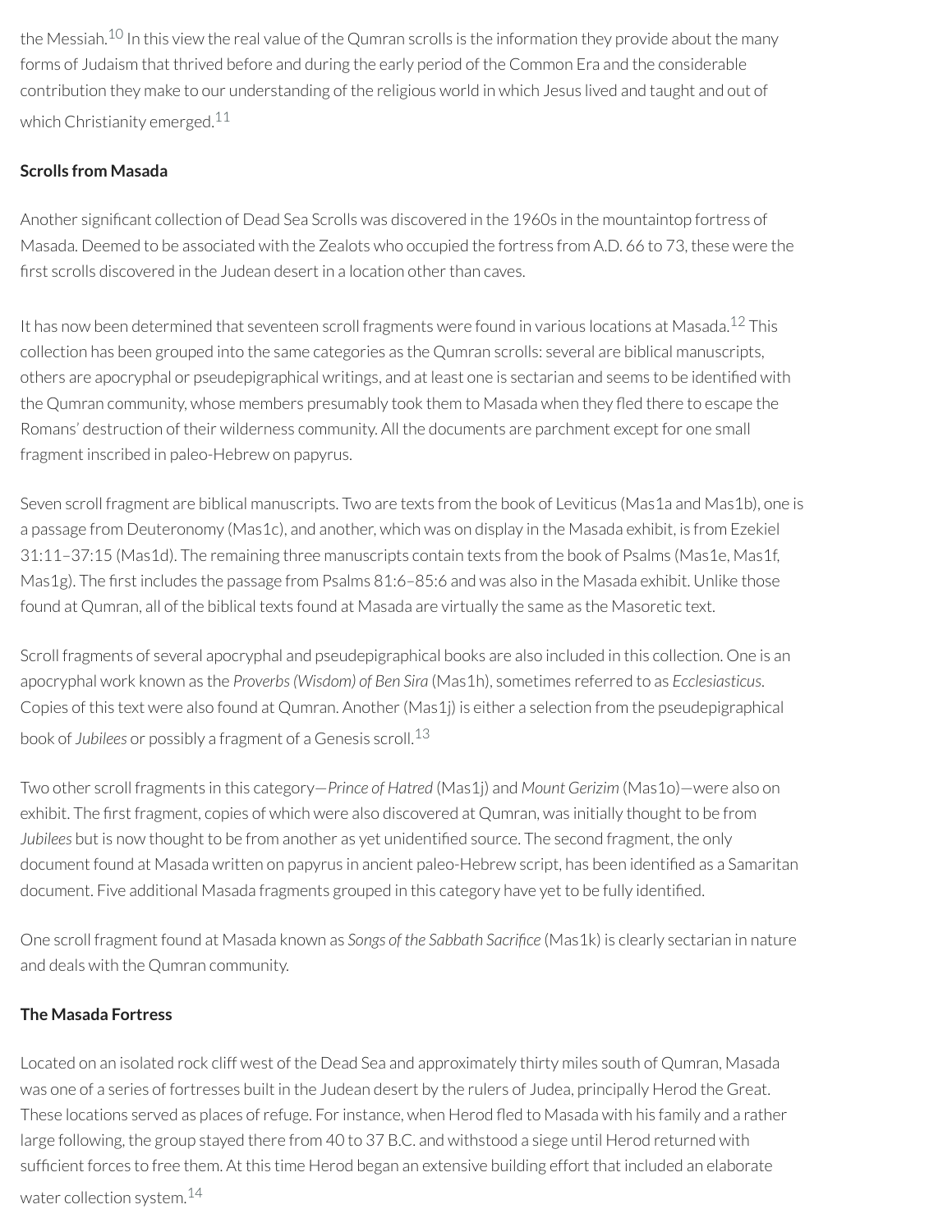<span id="page-10-0"></span>Excavations at Masada revealed structures and artifacts identified with various periods of occupation.<sup>[15](#page-12-8)</sup> After Herod's death, Masada was occupied by a Roman garrison until about A.D. 66, when it was captured by a band of Zealots at the outbreak of the First Jewish Revolt. A crucialrefuge during the revolt, Masada was home to many who fled Roman forces, including some inhabitants of Qumran who sought safety there when their community was destroyed just before Jerusalem fell to the Romans in A.D. 70. In A.D. 73 Roman troops retook the fortress, but the 960 inhabitants chose to commit suicide rather than be taken captive.

Forthe State of Israel, Masada is much more than a rich source of priceless ancient artifacts. Yigael Yadin, the late professor of archaeology at Hebrew University who directed the excavation of Masada in the mid-1960s, aptly expressed this sentiment:

<span id="page-10-1"></span>Masada's scientific importance was known to be great. But more than that, Masada represents for all of us in Israel and for many elsewhere, archaeologists and laymen, a symbol of courage, a monument to our great national figures, heroes who chose death over a life of physical and moral serfdom. $^{16}$  $^{16}$  $^{16}$ 

#### **Other Judean Desert Caves**

Early in 1952, while directing excavations at Qumran, Harding and de Vaux, along with Dominique Barthélemy, a researcher at the Ecole Biblique, investigated reports of written documents having been found in caves in the vicinity of Wadi Murabba'at, about eleven miles south of Khirbet Qumran. Among the documents found were several biblical fragments and what turned out to be the first of several documents dating from the time of the Bar Kokhba Revolt, including two letters from Bar Kokhba himself.

In 1960 and 1961, soon after a brief survey of caves just north of Masada yielded some success, an expedition sponsored by the Hebrew University of Jerusalem, the Israel Exploration Society, and the Israel Department of Antiquities and Museums (now the IAA) explored caves in all the canyons between En-gedi and Masada. This area was divided into four sections, and an archaeological team was assigned to each section.

<span id="page-10-2"></span>Expedition D, headed by Yadin, was established on the north bank of the Nahal Hever canyon, one of the deepest canyons in the Judean desert. The team focused its effort on a rewarding site called the Cave of the Letters. $^{17}$  $^{17}$  $^{17}$ Unlike the caves containing the Qumran scrolls and fragments, the Cave of the Letters was one of several hideouts for followers of Simeon Bar Kokhba (whose original name was probably Bar Koseva). $^{18}$  $^{18}$  $^{18}$ 

<span id="page-10-3"></span>Among the documents found in the Cave of the Letters, of particular interest is a collection of fifteen letters dictated by Bar Kokhba and addressed to his various military commanders in the area. All these letters were written on papyrus, except one that was carved on four pieces of wood that were joined together to form one document. Most of the letters were written in Aramaic, a few were written in Hebrew, and two were written in Greek.

Biblical scroll fragments found in the cave include one with text from Psalm 15 and the beginning of Psalm 16 and another small fragment containing part of the book of Numbers. Among the nonbiblical documents recovered, thirty-five belonged to a woman named Babata. Many of these documents deal with personal matters such as her marriage, her children, and legal and other business transactions that she and herfamily entered into with others in the En-gedi region.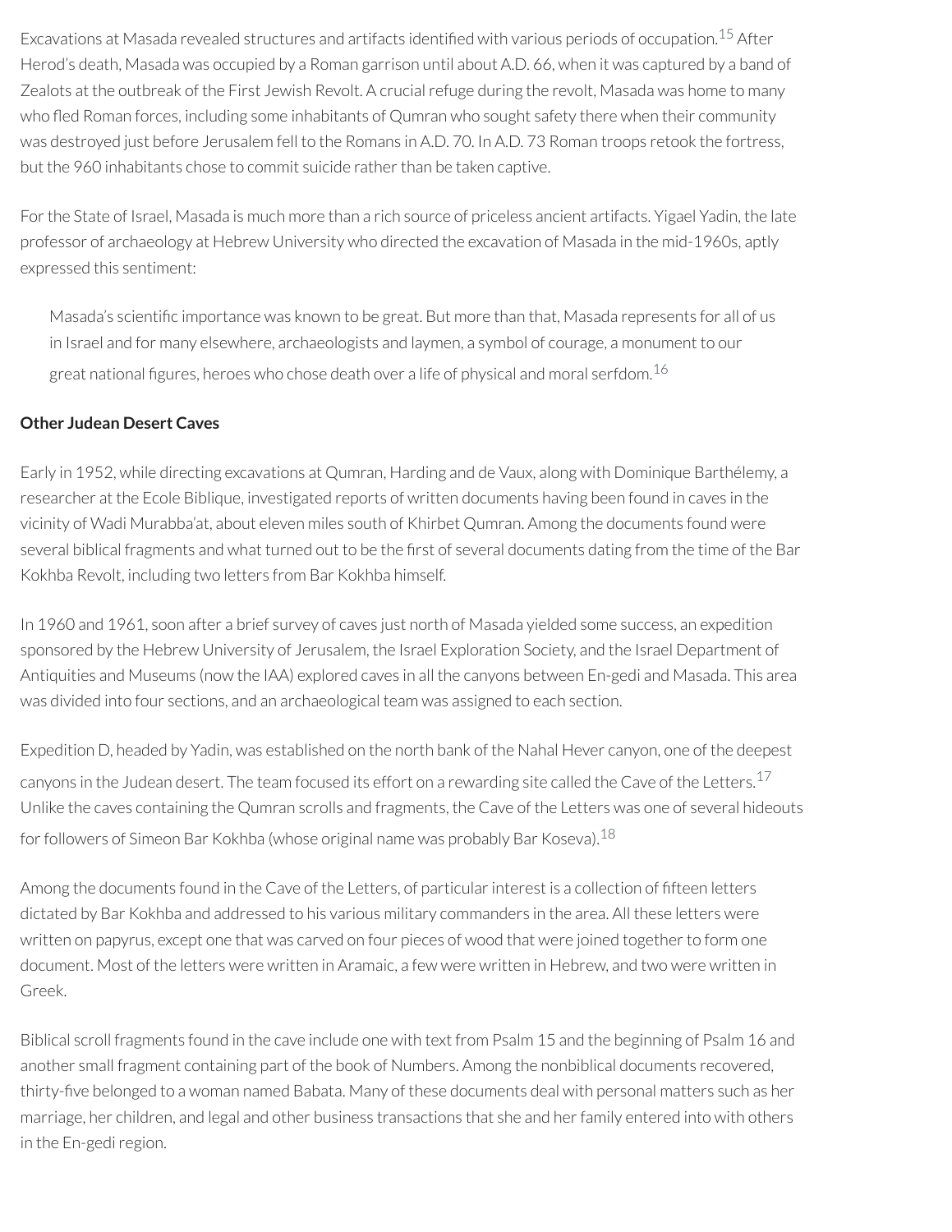Six documents unrelated to the Babata collection pertain to the Bar Kokhba Revolt and reveal information about the administrative organization of the Bar Kokhba government. In this collection are legal documents relating to land deals and business transactions of some of the residents of En-gedi. It is most likely that the original Bar Kokhba document that was on display in the Qumran exhibit (5/6Hev 46) is a land deed of this sort.

The Bar Kokhba documents have yielded insights in many areas. For example, historians and others value the letters, as well as the coins minted with Bar Kokhba's name on them, forthe facts they contain about the social and economic conditions that prevailed during Bar Kokhba's reign. Before this discovery, scholars relied primarily on secondhand accounts of his administration and rebellion.

<span id="page-11-6"></span>The finds at the Cave of the Letters give us a snapshot into the material life of people living near the Dead Sea at the time of the Second Revolt. We now have physical evidence—an empty jewelry box, wooden bowls, sandals, keys that could be worn as rings, knives, and a mirror, among other artifacts<sup>[19](#page-13-3)</sup>—reflecting aspects of life that previously were described by historians and other scholars working only with records from that time period. Furthermore, we also have documents that, because they were neverintended to be passed down from generation to generation, provide an unbiased record of daily life.

The Bar Kokhba documents, along with the scrolls found at Oumran and Masada, contribute significantly to our understanding of the languages, the social and economic conditions, and the harsh political world of Palestine from the second century B.C. to well into the Common Era. As a result of these most important discoveries, we now understand better and ought to appreciate even more our common cultural and religious heritage.

#### **Notes**

<span id="page-11-0"></span>[1.](#page-1-0) Some scholars contend that certain scrolls may reflect an early version of the book of Esther.

<span id="page-11-1"></span>[2.](#page-1-1) According to David R. Seely, a member of the international team of scholars working on the Dead Sea Scrolls, "Biblical texts were found [at Qumran] that demonstrated many signicant textual variants from individual books" ("The Masada Fragments, the Qumran Scrolls, and the New Testament," *BYU Studies* 36/3 [1996–97]: 291). Geza Vermes makes the same point and adds that at Qumran "the concept 'Bible' was still a hazy and open-ended one" ("The War overthe Scrolls," *New York Review of Books* 41/14 [1994]: 12).

<span id="page-11-2"></span>[3.](#page-5-0) Vermes, "War over the Scrolls," 10.

<span id="page-11-3"></span>[4.](#page-6-0) Four BYU faculty members were recently appointed to this team: Donald L. Parry, professor of Hebrew language and literature; Dana M. Pike, professor of ancient scripture; David R. Seely, professor of ancient scripture; and Andrew C. Skinner, professor of ancient scripture and recently appointed chairman of the Department of Ancient Scripture.

<span id="page-11-4"></span>[5.](#page-6-1) For a brief review of the controversy over access to and study of the scrolls, see Vermes, "War over the Scrolls," 10–1, from which this account was taken.

<span id="page-11-5"></span>[6.](#page-7-0) See Frederick F. Bruce, "Qumran," in *Encyclopaedia Judaica* (Jerusalem: Keter, 1996), 13:1429–35.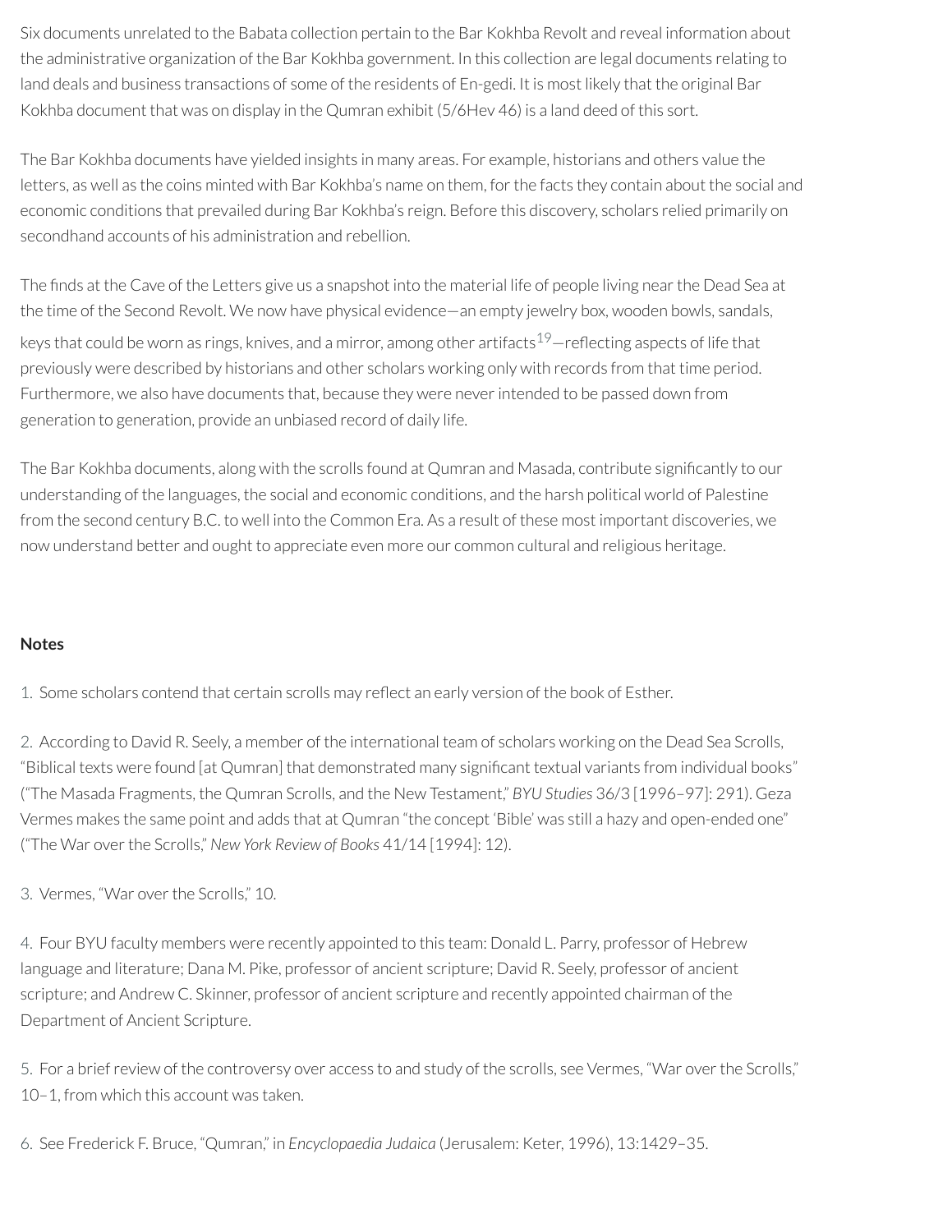<span id="page-12-0"></span>[7.](#page-8-0) Lawrence H. Schiffman identifies the chief characteristics of the Essenes and compares them to what is known about the inhabitants of the Qumran community, based on what is in some of the scrolls. See his article "Essenes," in *The Encyclopedia of Religion*, ed. Mircea Eliade (New York: Simon and Schuster Macmillan, 1995), 5:163–6.

<span id="page-12-1"></span>[8.](#page-8-1) Stephen E. Robinson sees similarities between characteristics of the Qumran community and beliefs and practices associated with early Christianity and reflected currently in the Church of Jesus Christ of Latter-day Saints. See his "Background forthe Testaments," *Ensign* (Dec. 1982), 25–30.

<span id="page-12-2"></span>[9.](#page-8-2) Shemaryahu Talmon, "Hebrew Scroll Fragments from Masada," in *The Story of Masada: Discoveriesfrom the Excavations*, ed. Gila Hurvitz, English ed. (Provo, Utah: BYU Studies, 1997), 107.

<span id="page-12-3"></span>[10.](#page-9-0) This is the position of Professor Schiffman. See his "Dead Sea Scrolls," in *Encyclopedia of Religion*, 4:248–50. Writing from a Latter-day Saint perspective, Hugh W. Nibley contends that the more we know about the religious teachings and practices associated with groups such as the Essenes and the Qumran community, the better we will understand the religious world out of which the Book of Mormon, as well as the distinctive characteristics of early Christianity, emerged. See "More Voices from the Dust," in his *Old Testament and Related Studies*(Salt Lake City: Deseret Book and FARMS, 1986), 239–44.

<span id="page-12-4"></span>[11.](#page-9-1) Geza Vermes, forinstance, contends that "Essenism, Rabbinic Judaism, and early Christianity all arose in Palestine during a period of profound spiritual ferment. It is no exaggeration to say that none of these movements can properly be understood independently of the others. Theirfundamental similarities of language, doctrine, and attitude to Scripture clearly seem to derive from the Palestinian religious atmosphere of the period" ("War over the Scrolls," 12–3). Hugh Nibley seems to agree. He points out similarities between beliefs and practices recorded in the Book of Mormon and beliefs associated with certain forms of apocalyptic Judaism before the Common Era, as well as beliefs and practices common to the Qumran community. See "The Dead Sea Scrolls: Some Questions and Answers," in his *Old Testament and Related Studies*, 245–51.

For other Latter-day Saint views on the scrolls, see Robert A. Cloward, "Dead Sea Scrolls," in *Encyclopedia of Mormonism*, ed. Daniel H. Ludlow (New York: Macmillan, 1992), 1:363–4; John A. Tvedtnes, "The Dead Sea Scrolls," in his *The Church of the Old Testament*, 2nd ed. (Salt Lake City: Deseret Book, 1980), 57–80; Donald W. Parry and Dana M. Pike, eds., *LDS Perspectives on the Dead Sea Scrolls*(Provo, Utah: FARMS, 1997).

<span id="page-12-5"></span>[12.](#page-9-2) Shemaryahu Talmon, Hebrew University professor of the Bible and member of the international team working on the scrolls, has been assigned to work on the Masada scroll fragments. See his account of this collection in Hurvitz, *The Story of Masada*, 101–7. See also Seely, "Masada Fragments," 287–301.

<span id="page-12-6"></span>[13.](#page-9-3) David Seely deals at length with both of these texts, particularly in relation to the New Testament. See his "Masada Fragments."

<span id="page-12-7"></span>[14.](#page-9-4) A full account of the discovery and excavation of Masada is found in the catalog accompanying the Masada exhibit: *The Story of Masada: Discoveries from the Excavations*. See also the recently published collection of articles on Masada edited by John F. Hall and John W. Welch and titled "Masada and the World of the New Testament," in *BYU Studies* 36/3 (1996–97).

<span id="page-12-8"></span>[15.](#page-10-0) Yigael Yadin's detailed summary of the finds at Masada references these periods of occupation. See his "Masada," in *Encyclopaedia Judaica*, 11:1078–91.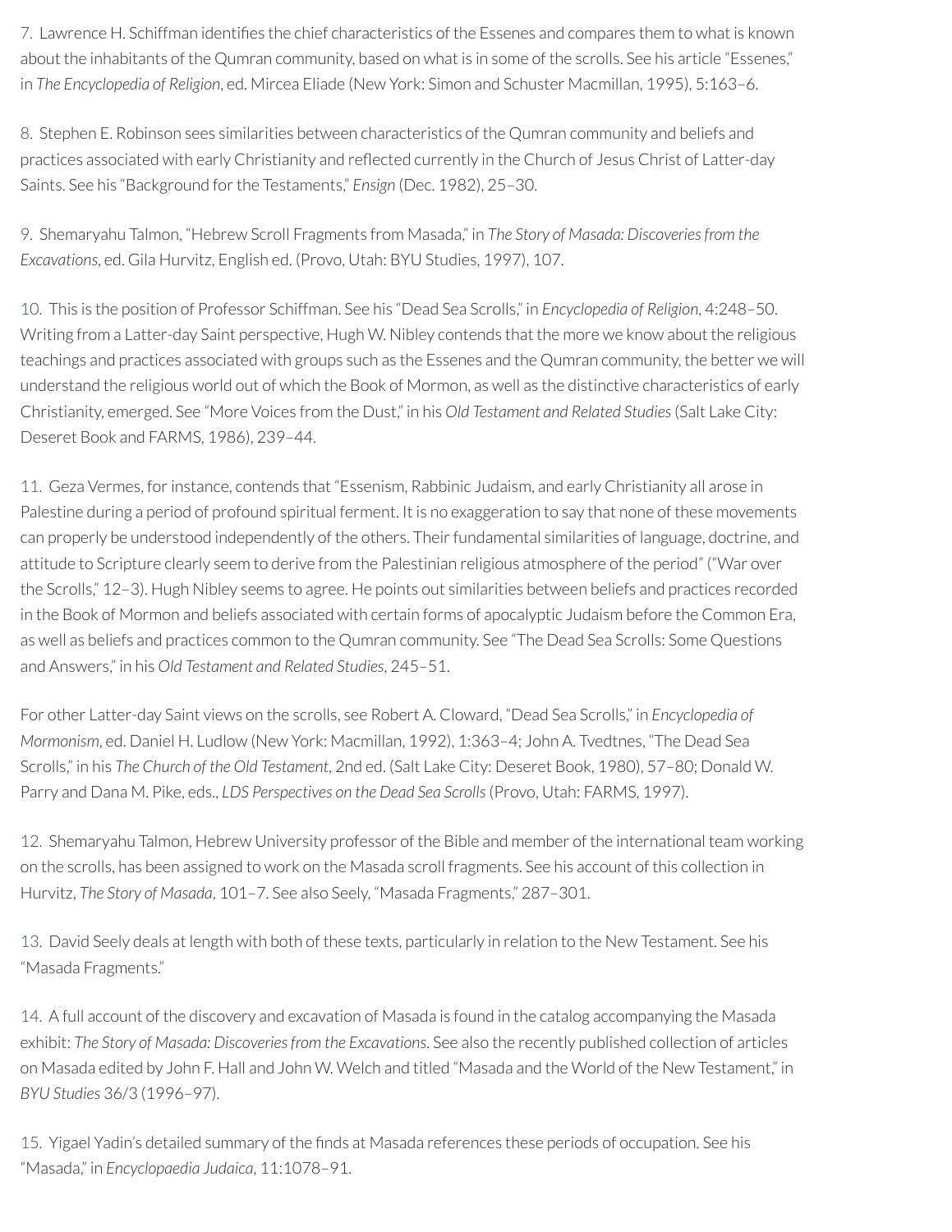<span id="page-13-0"></span>[16.](#page-10-1) Cited in Amnon Ben-Tor, introduction to *The Story of Masada,* xi. See Yigael Yadin, *Masada: Herod's Fortress and the Zealots' Last Stand* (New York: Random House, 1966).

<span id="page-13-1"></span>[17.](#page-10-2) For a detailed description of these explorations, see the article by Joseph Patrich, "History of Exploration," and the article by Joseph Aviram, "The Judean Deseret Expedition," both in *The New Encyclopedia of Archaeological Excavationsin the Holy Land,* ed. Ephraim Stern (Jerusalem: Israel Exploration Society and Carta, 1993), 3:820–1.

<span id="page-13-2"></span>[18.](#page-10-3) Samuel Abramsky gives a brief yet detailed account of this revolutionary leaderin his article "Bar Kokhba," in *Encyclopaedia Judaica*, 4:228–32. He notes that Bar Kokhba (literally "son of a star") was fully in charge of both the economy and the military and that he ruled imperiously, often ruthlessly. According to Abramsky, "The appellation Bar Kokhba was apparently given to [Bar Koseva] during the revolt on the basis of the homiletical interpretation, in a reference to messianic expectations, of the verse (Num. 24:17): 'There shall step forth a star(כּוכב ָ , *kokhav*) out of Jacob'" (ibid., 229).

<span id="page-13-3"></span>[19.](#page-11-6) For a detailed description of what was found in the Cave of the Letters, see Yigael Yadin, "Cave of the Letters," in *Encyclopedia of Archaeological Excavations*, 3:829–32.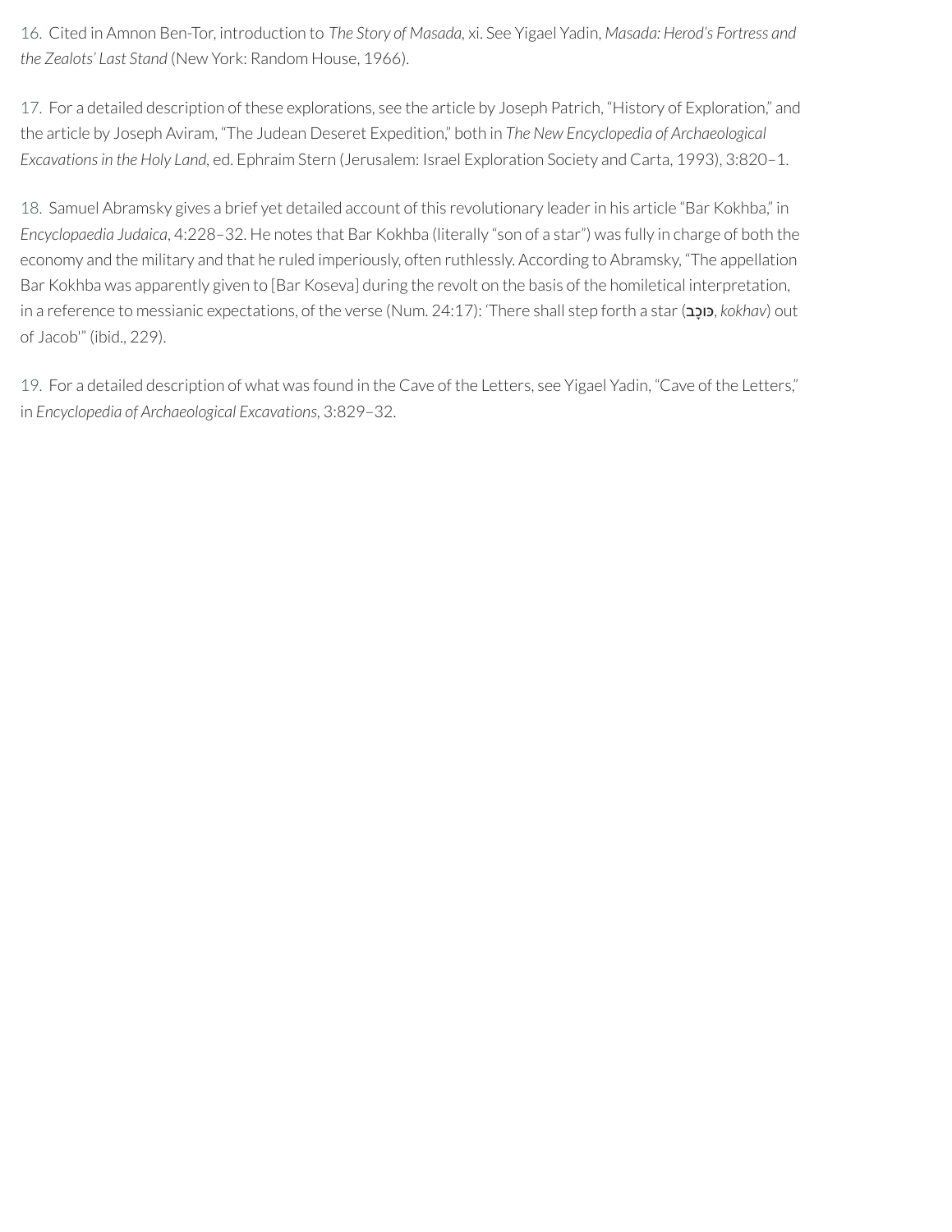## Two Windows on the Ancient World

### John W. Welch

The unlikely arrival in Provo, Utah, this year of nine original Dead Sea Scrolls, along with several high-quality replicas and other ancient artifacts from Qumran and Masada, is the result of efforts that began three years ago.

Alan Ashton, a prominent Utah businessman, and I were in Jerusalem in 1994 when the Masada Exhibition was on display at the Hebrew University of Jerusalem. We were fascinated with the exhibit, and toward the end of our visit I commented to Alan that it would be wonderful if the exhibit could someday come to BYU. He wholeheartedly agreed. We made arrangements to meet with the curator of the exhibit, Gila Hurvitz, who immediately and enthusiastically embraced the idea. Because of Hebrew University's proximity to the BYU Jerusalem Centerfor Near Eastern Studies on Mount Scopus, she responded, "We are neighbors in Jerusalem; we should be partners in Provo."

Because the Masada Exhibition did not contain much in the way of scroll material, we made a special request of Hurvitz that more of the scroll fragments found at Masada be added to the exhibit when it was sent to BYU. We were interested, for example, in a fragment that contains the biblical prophet Ezekiel's vision of the dry bones (Ezekiel 37:1–14). As it turned out, this scroll fragment and three others found at Masada were eventually prepared for display and were included in the Masada exhibit at BYU. The Ezekiel fragment, technically known as Mas1d Ezekiel, was on display in Provo for the first time anywhere in the world.

As long as some of the Masada scroll fragments were coming to BYU, I began investigating the possibility of securing additional scrolls and scroll fragments from other sources to enhance the exhibit.

In May 1996 I corresponded with Hurvitz about our adding one of the famous Bar Kokhba documents, owned by the Shrine of the Book in Jerusalem, to the exhibit. Irequested the deed 5/6Hev 44, which contains the Book of Mormon name Alma. I also urged her to inquire about the possibility of our obtaining some of the scrolls held in the Rockefeller Museum. We both recognized that publicity of the Masada exhibit would increase if additional original scrolls were included, because many people in Utah have a great interest in this ancient material. Unfortunately, as late as October 1996, in spite of several inquiries by Hurvitz and others, it seemed we would not be able to add any additional scrolls to the exhibit.

But Hurvitz persisted, and in late November she received word from the Israel Antiquities Authority (IAA) that they had agreed to include the Bar Kokhba deed we requested in the Masada exhibit during its six-month stay in Provo. However, at least two months would be required for conservation of the material, and a special courier would be required to deliver the document by hand.

News of this development was enthusiastically received at BYU, and details about this added cooperation reached us in time to be included in our initial publicity and in an article about the upcoming Masada exhibit that appeared in the March 1997 issue of the *Ensign* magazine, a Latter-day Saint publication.

Also in November, while I was in New Orleans forthe annual meetings of the Society of Biblical Literature, I met with Dr. Weston Fields, executive director of the Dead Sea Scrolls Foundation, which is based in Jerusalem. He was familiar with our plans for the Masada exhibit and was eager to thank people in Utah for supporting the work of the foundation. Consequently, he wanted to do whatever he could to secure some of the Qumran scrolls to complement the Masada scrolls in the exhibit.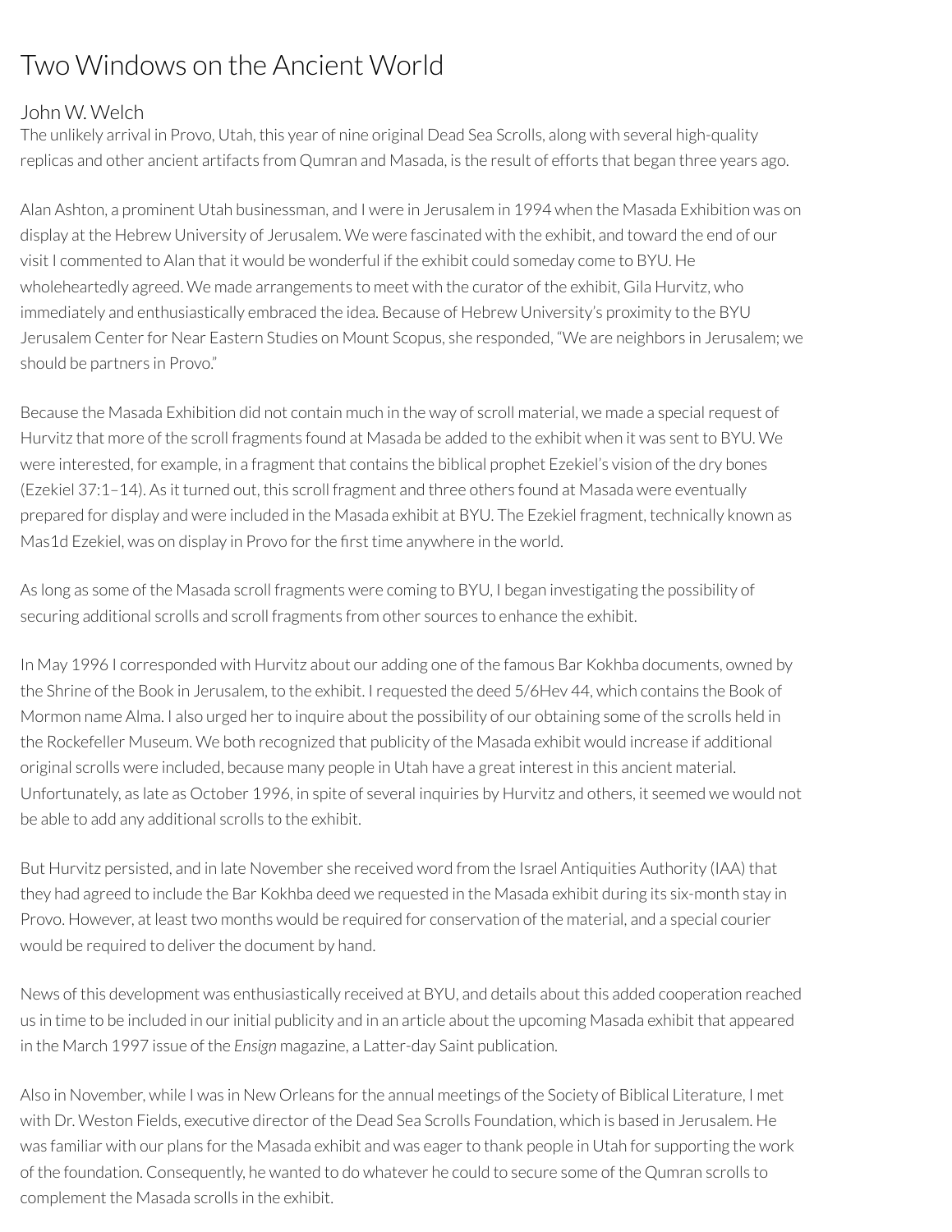Fields reported that on his way to New Orleans he was approached by an antiquities dealer in New York who had a set of three Qumran scroll replicas for sale. One was a copy of 1QIsa<sup>a</sup> The Great Isaiah Scroll. The set also included a copy of IQS *Rule of the Community* and a copy of the *Habakkuk Pesher*. The replicas were all of high-quality leather and comparable to the scroll replicas on display in the Shrine of the Book in Jerusalem.

I authorized Fields to purchase the replicas on behalf of FARMS, and the set was shipped to Provo the first week in December. At the same time, I began to explore with others at FARMS the idea of our sponsoring a second exhibit at BYU in which we could display the replicas and the Bar Kokhba document. This exhibit, conceived as a companion to the Masada exhibit, would be called *Qumran and the Dead Sea Scrolls*.

Meanwhile, during the first week of January 1997. Fields, who was then back in Jerusalem, traveled to neighboring Amman, Jordan, and met with Dr. Ghazi Bisheh, director general of the Department of Antiquities of Jordan. They discussed the possibility of Jordan's loaning some of the Qumran scrolls to BYU for display in the Qumran exhibit. Fields initially asked about obtaining on loan part of the famous 3Q15 *Copper Scroll* but learned that it was in Paris and would not be available. Nevertheless, Bisheh was condent that the Jordanians wanted to cooperate.

At this time we selected six scrolls that we thought would be of particular interest to the BYU community and asked Fields to begin the process of formally requesting this material. In his correspondence to Bisheh, Fields pointed out an interesting coincidence. Dr. Marti Lu Allen, associate director of BYU's Museum of Peoples and Cultures and my codirector of the Masada exhibit during its stay at BYU, was a classmate of Dr. Bisheh during their graduate studies at the University of Michigan.

After confirmation from university administrators that FARMS and BYU Studies could proceed to negotiate with the Jordanians without further university clearance, news was received on 20 January 1997 that "in principle the Department of Antiquities of Jordan will have no objection to the display of the requested items." However, one major political hurdle stood in the way: the shipment of a registered archaeological object to another country required the approval of the Jordanian cabinet. We therefore reduced ourrequest to three orfour scroll fragments to facilitate rapid approval. Finally, on 27 February, Fields and his wife, Diane, received a certificate authorizing them to act as couriers on behalf of the Department of Antiquities of Jordan in transporting four original Dead Sea Scrolls from Jordan to Provo. The Fieldses arrived with the scrolls at the FARMS offices the next day, and the material was deposited in the vault of the BYU Museum of Art. Only two weeks later the exhibit opened to the public.

Also in February, further arrangements needed to be made regarding the display of the Bar Kokhba document. A separate loan agreement was negotiated to cover the expenses for this single document, and during the first week of March that contract was finalized and executed by the IAA and BYU. Couriers carrying both the Bar Kokhba document and the Masada scroll fragments arrived in Provo late in the evening of Thursday, 6 March, only a few days before the press conference and opening gala for the exhibit on 12 March.

The arrival of this material, however, was not without incident as well as disappointment. The cases that had been prepared for transporting the Masada fragments and the Bar Kokhba document from Tel Aviv to New York proved to be too large for normal storage on the domestic aircraft Delta Airlines used between New York City and Salt Lake City. After several phone calls to Delta officials at Salt Lake International Airport, and with the cooperation of the director of protocol at John F. Kennedy Airport in New York City, the two oversize scroll cases were allowed to ride beside the pilot in the cockpit. Delayed five hours, the material finally arrived at the museum.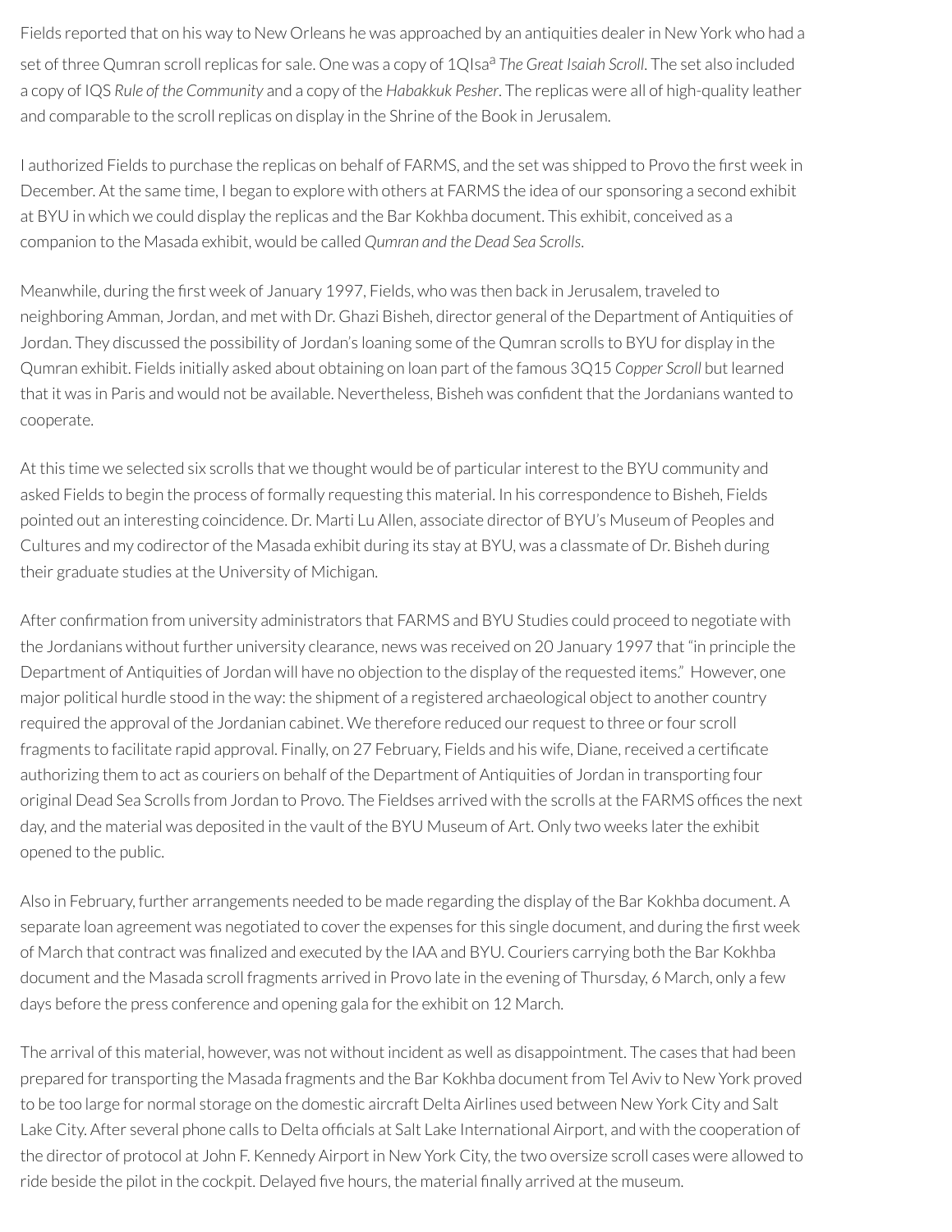The excitement of receiving these items was momentarily subdued when it was discovered that the Shrine of the Book had prepared and sent the wrong Bar Kokhba document, one that did not contain the name of one "Alma son of Judah." The document we received, 5/6Hev 46, was nevertheless placed on display and is similar to the one we requested. Eventually, the IAA dispatched a high-quality color photograph of the so-called Alma deed; so instead of seeing only one of the famous Bar Kokhba documents, visitors to the exhibits saw two rare items, one original and an enlarged facsimile.

At the Qumran and Masada exhibits at BYU—two windows on the ancient world—people were thus able to see nine original Dead Sea Scroll manuscripts; three full-size, high-quality scrollreplicas; several photographic reproductions of other documents; and related material. It is a great honor and privilege for FARMS and BYU to have been able to host these priceless artifacts. Under one roof we had treasures of Israel from Masada and the Judean desert and treasures of Jordan from Qumran.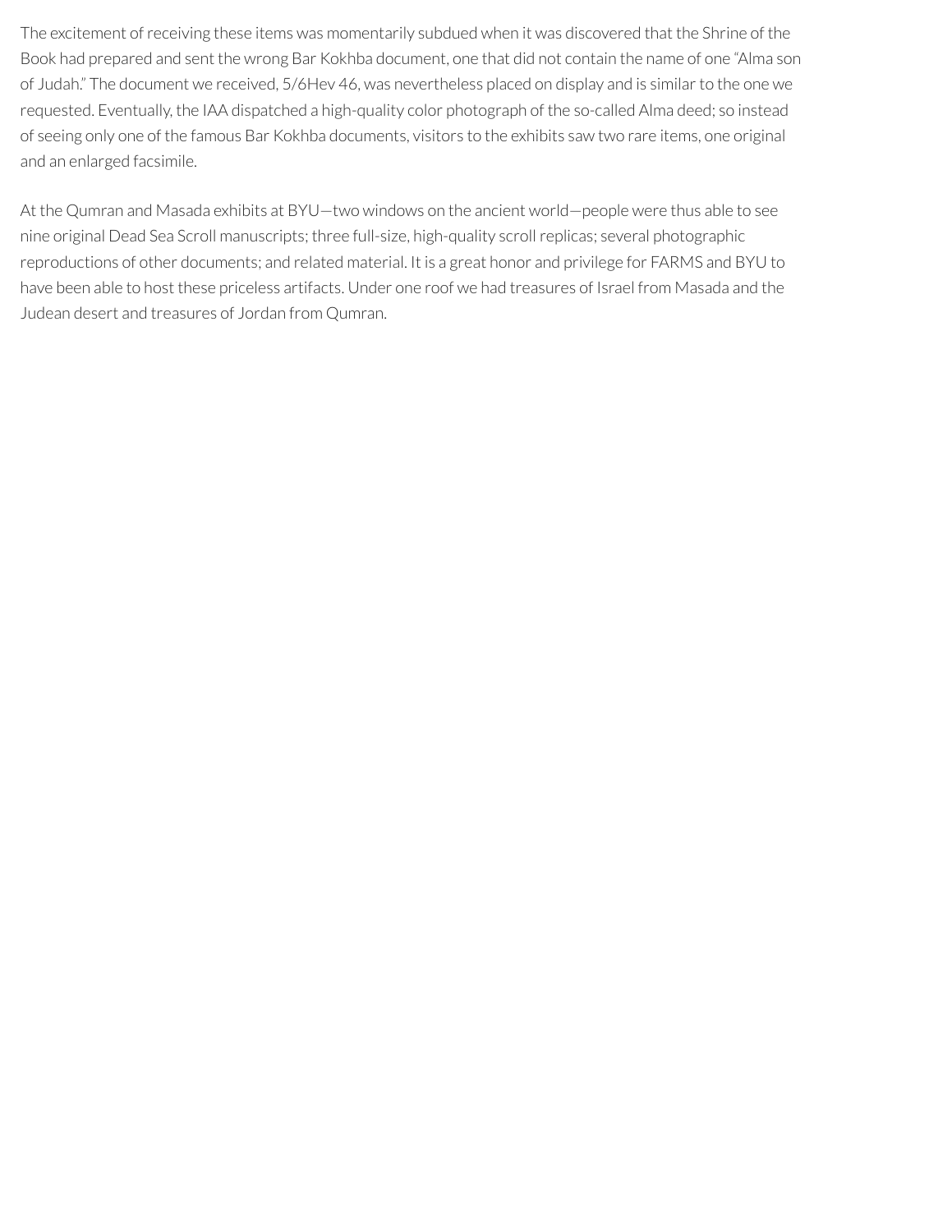## BYU Entrusted with Jordanian Scrolls

### Weston Fields

For the first time ever the Hashemite Kingdom of Jordan allowed four of the original Dead Sea Scrolls in its possession to leave the country. These scrolls—4Q22 Paleo Exodusm, 1Q28a *Rule of the Congregation*, 4Q175 *Testimonia*, and 1Q22 *Words of Moses*—were on display at BYU's Museum of Art.

In 1967, during the Six-Day War, most of the scrolls owned by Jordan were captured by Israel and placed in the Rockefeller Museum. However, several scrolls remained in Amman, Jordan, and since then have not been out of the country. Three of these scrolls have never been on display in a museum, but have been kept in a vault in Jordan for years. Consequently, very few people have had a chance to see them since they were first published. Only one fragment, 4Q175 *Testimonia*, had been on display before.

It is a great honor that of all the universities and museums in the United States. BYU was the first to be permitted to display these scrolls. Original scrolls seldom leave Jordan or Israel, so their coming to BYU was a rare opportunity. Even in Israel, where there are many more scrolls, few people get to see something like this firsthand.

The impetus for bringing the Jordanian scrolls to BYU was a desire for exhibit visitors to see as many original Dead Sea Scrolls as possible. I think the reason the Jordanian government allowed these national treasures to come to BYU and Utah was because of the reputation of the LDS Church, the university, and FARMS—a reputation of honesty. In the end, it was this reputation that made it possible for me, even though I am not a member of the LDS Church, to negotiate with the Jordanian Department of Antiquities and forthem to convince the Jordanian cabinet and the prime ministerto let the scrolls out of their country. Many requests have been made forthis material but have always been turned down. However, when the request came from BYU and FARMS, the Jordanian government was willing to loan them because they trusted the LDS people, BYU, and FARMS. That trust made all the difference.

During the negotiations, I tried to maintain a nonpolitical, neutral stance, as does the Dead Sea Scrolls Foundation, which I head. Our neutrality made it easier for the director of the Jordanian Department of Antiquities, Dr. Ghazi Bisheh, who is himself nonpolitical, to overlook my Israeli connections and trust that when I left his office I would get on a plane to Amsterdam and not to Tel Aviv.

It is my view, and I think that Dr. Bisheh agrees with me, that the Dead Sea Scrolls belong to the world. They do not belong just to the Israelis or to the Jordanians, but to everyone. It so happens that at this point in history the Jordanians are the custodians for some of the scrolls, the Israelis are the custodians of others, and the Dutch and the French own a few; but all these scrolls really belong to the world.

It was exciting for my wife and me to bring these scrolls to Utah—to travel halfway around the world with them in a box and to watch out for them constantly for the forty hours it took us to travel from Amman to Provo. It is not every day that one gets to travel with ancient original scrolls in his hands. Lika Tov, wife of Professor Emanuel Tov, director of the international team of scholars who are working on the scrolls, said, "I'm glad they asked you to do it, because I wouldn't have the nerve."

After the officials left us in the Amman airport, we were asked to open the box before being checked in through the X-ray machine. I was nervous, but because the Arab guards did not speak English very well, and because the people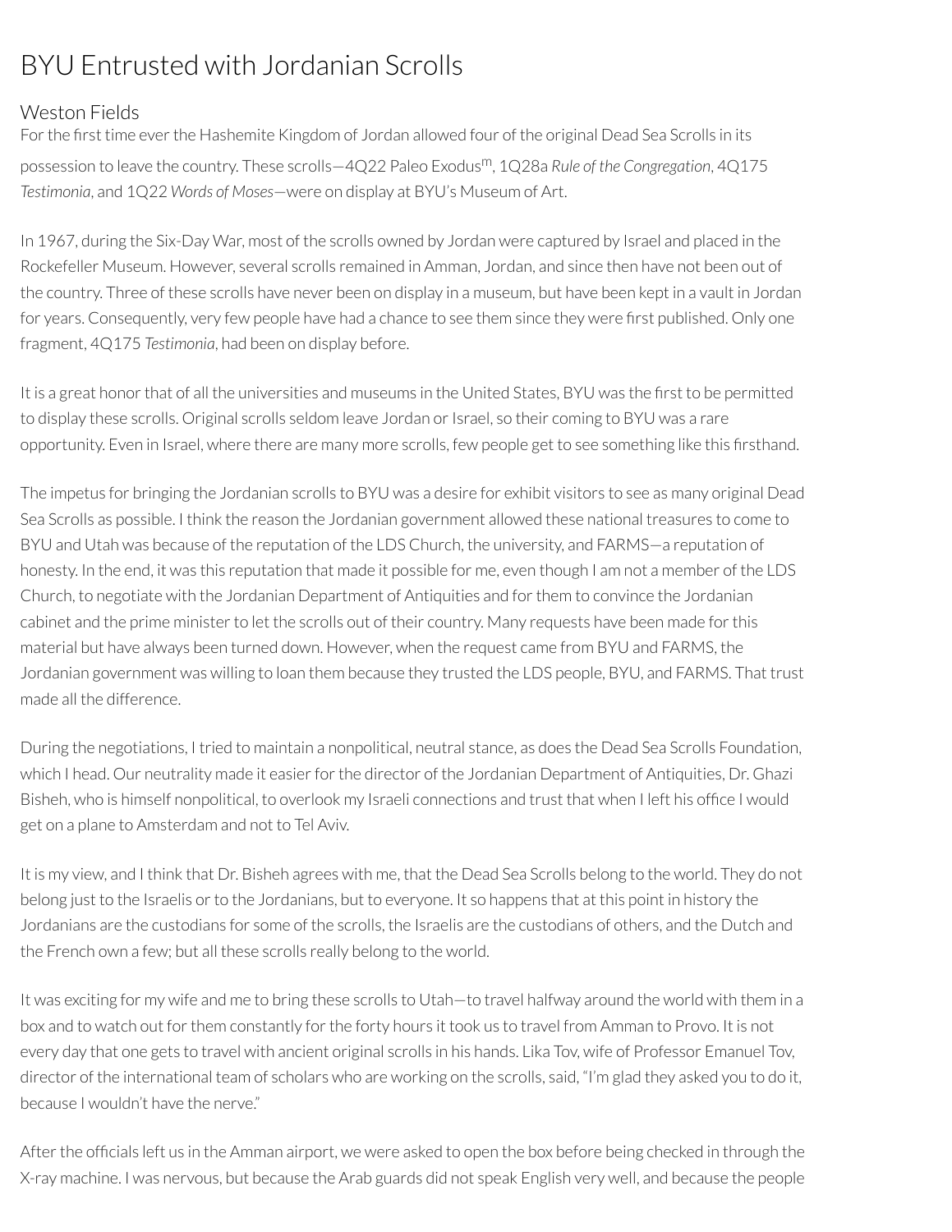who packed the box fortunately placed on it a fragile sign with a picture of a glass, the guards decided that we did not have to unwrap the material.

Only a few people in Israel were really aware of what was taking place: Professor Tov and his wife, Professor Shemaryahu Talmon of the Hebrew University of Jerusalem, my secretary, maybe one or two others, and, of course, my wife and I. But nobody officially knew about it. For security reasons, we wanted to keep the number of people who knew what we were doing to a minimum. Also, we did not want to take a chance that somebody would object to what we wanted to do.

Will what we have done help the political climate between Jordan and Israel? I think it will. This was the first cooperative venture in archaeology in decades (even if it was done indirectly) involving Jordan and Israel. It is important that scholars cooperate in such matters strictly on a scholarly basis, being as nonpolitical as possible. The fact that the scrolls came to BYU and were on display demonstrates such cooperation. There will be other opportunities for Israel and Jordan to join together in similar ventures. I think that what has happened at BYU will be viewed in the long run as a positive step forward in dealings between these two countries and the United States.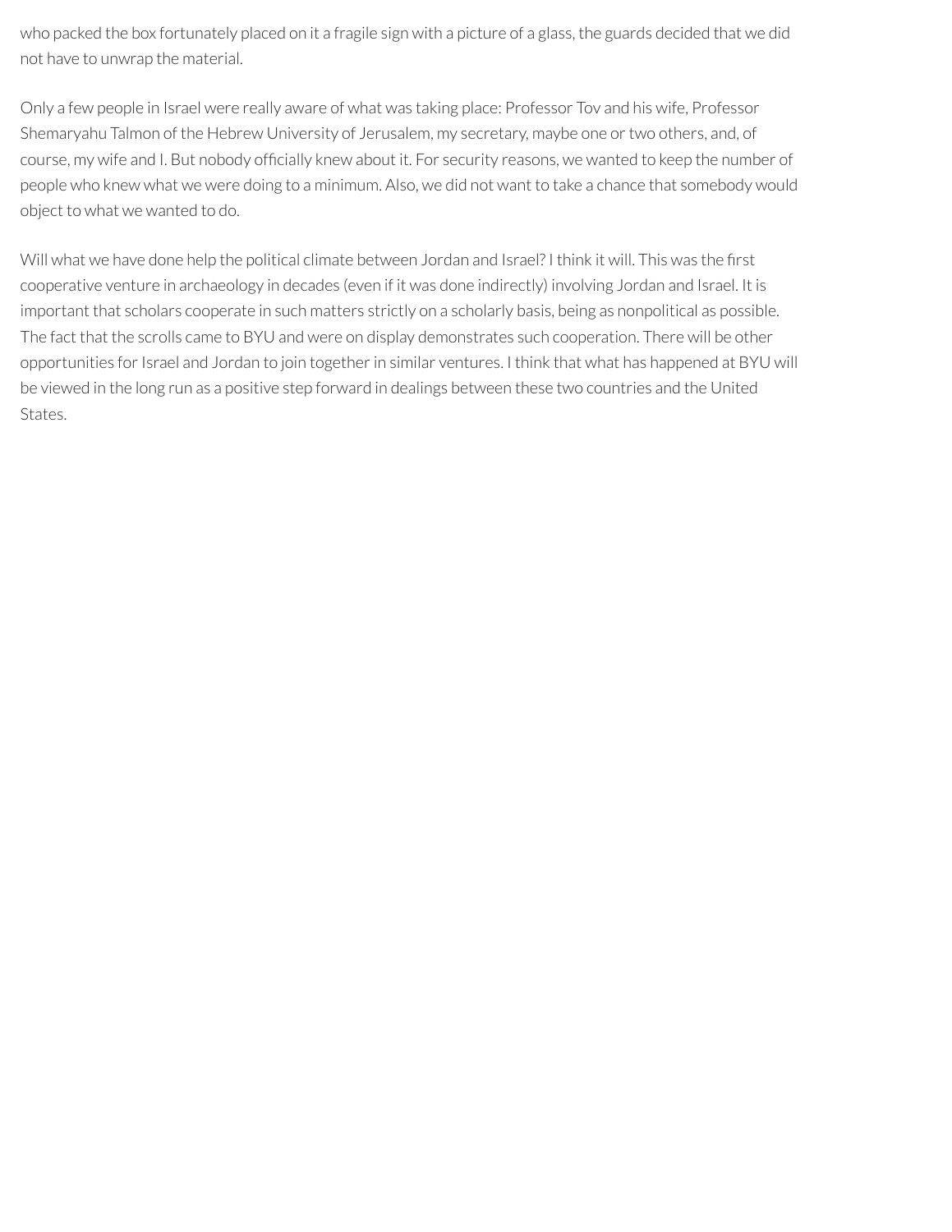## 4Q22 Paleo Exodus<sup>m</sup>

### John A. Tvedtnes **Description and Background**

Among the scrolls found in Cave 4 at Qumran was a version of the biblical book of Exodus. Known as 4Q22 Paleo Exodus<sup>m</sup>, the manuscript comprises forty-five columns of script, of which forty-three are partially extant (columns 14 and 43 are missing). The good preservation of the parchment suggests that what has survived was at the center of a rolled-up scroll, the outer portion of which deteriorated overtime. Scholars assigned to work on this particular scroll have suggested that the outer portion probably consisted of the book of Genesis. Indeed, another scroll from Cave 4, 4Q11 Paleo Genesis-Exodus<sup>l</sup>, is written in the same script and contains portions of Genesis 50:26 through Exodus 36.

On the basis of paleography (handwriting analysis), Paleo Exodus<sup>m</sup> has been dated to 100–25 B.C. Previous studies had suggested a date as early as 225–175 B.C., but the scholars who proposed those dates have since revised their findings. Another Exodus scroll, 4Q17 Exodus<sup>f</sup>, was copied in about 250 B.C. and may be the oldest extant biblical manuscript.

Paleo Exodus<sup>m</sup> is significant because it was written in the older (paleo) form of the Hebrew script rather than in the later"square" form adopted from the Aramaic language during the Babylonian captivity. This scroll is also significant because the text is not the same as that of the Masoretic text of the Hebrew Bible, which forms the basis of the English translations of Exodus. Rather, the text is from the tradition that gave rise to the Samaritan version of Exodus, which contains more material than the Jewish text.

Thus Paleo Exodus<sup>m</sup> is one of many evidences among the Dead Sea Scrolls that there existed, by the second century B.C. , variant versions of at least some of the books of the Bible. There is no way to know, however, which of these versions, if any, is the earliest. To illustrate, one might presume that Paleo Exodus<sup>m</sup> is an older version because it is written in a more archaic script. But the oldest Exodus scroll, 4Q17, is written in the square script and is the same as the Masoretic version. Generally speaking, scholars have given up on trying to determine if there exists a so-called authentic or original version of any of the biblical texts. The very fact that the oldest known copies were written centuries after any originals makes such a determination virtually impossible.

<span id="page-19-0"></span>The fragment that was on display at the Qumran exhibit comprises column 38, which is a portion of Exodus 32:10– 30. A translation follows, with the same passage from the King James Version (KJV) in a parallel column. Subscript numbers in the Paleo Exodus<sup>m</sup> column denote lines in the parchment column, while numbers in the KJV column denote verses. In order that the reader may better compare the texts, I have accommodated my translation $^1$  $^1$  to the KJV language. Brackets enclose text that has been restored from the damaged parchment. Ellipsis points indicate damaged portions of the parchment. To facilitate a comparison between the texts, I have italicized words that differ in the two versions.

#### **Translation**

# **4Q22 Paleo Exodus<sup>m</sup> KJV**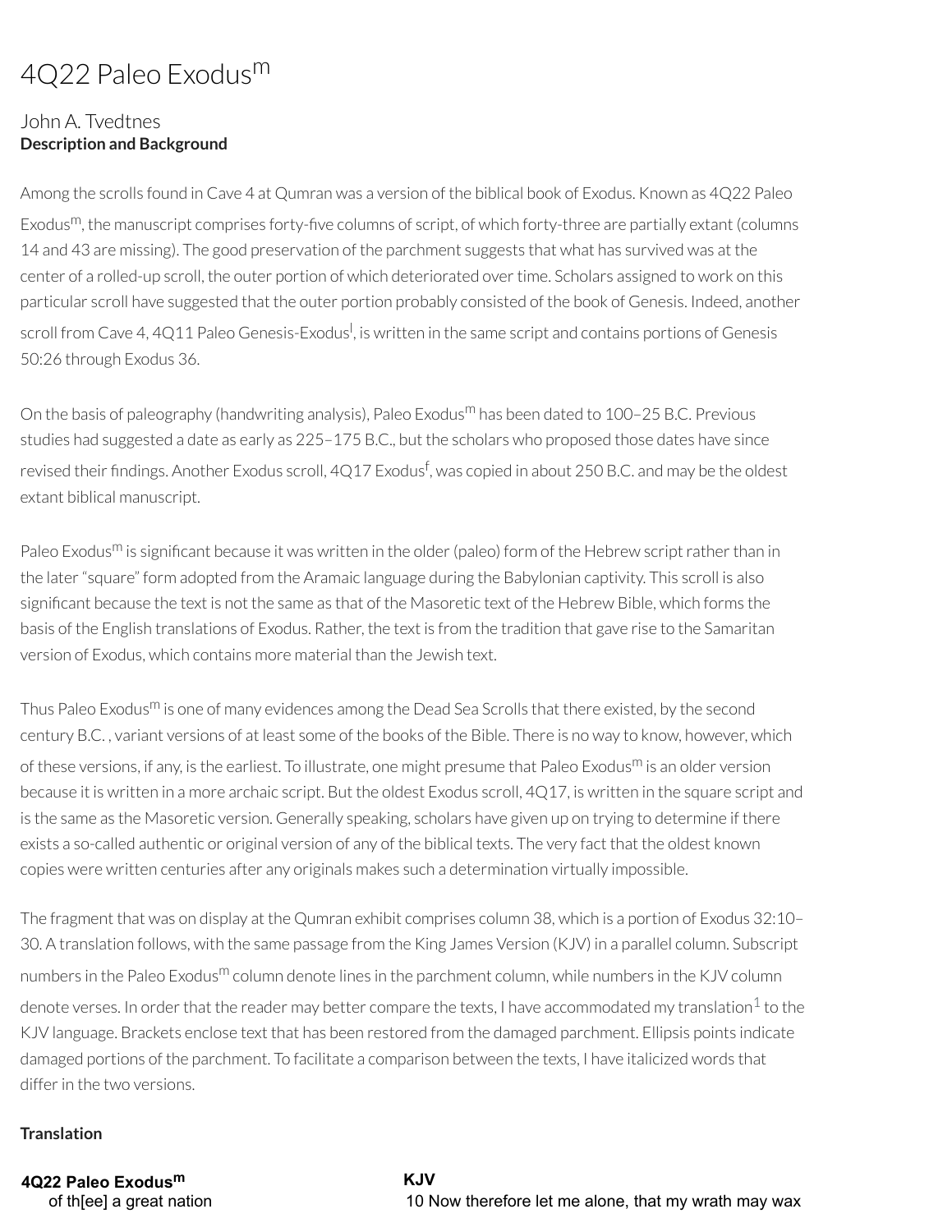*[and against Aaron the Lo]rd is very [angry] to destroy him. 2 And Moses pray[ed] in behalf of A[aron . . . ] 3* And Moses be[sou]ght [the Lord his against thy people, which [thou hast bro]ught forth . . [the Egyptians spe]ak . . . [to sla]y them in the mountain[s] . . . *6* . . . thy . . . [wr]ath [and re]pent of this evil against thy people. *7* . . . . . . to whom thou swarest by thine own self *8* . . . the stars of heaven, and all [this] land *9* . . . [and they shall inher]*it*[2](#page-21-1) for d]o unto his people.  $11 \ldots$  [from the mount], and the two . . . tables were wriftten on both] th[eir s]ides  $12 \ldots$ two . . . tables were wri[tten on both] th[eir s]ides *12* . the writ[ing] of *13* [Go]d . . . And when Joshu[a] heard Joshua heard the noise of the people as they shouted, the noise of the peo[ple *14* as they shout]ed, he sa[i]d . . . . . . . . . voice of them that sho[ut *15* for ma]stery, neither is it the vo[ice . . . ] . . . . . . *16* [nigh un]to the [camp . . .] . . . *[lines 17–24 (verses 19b– 24) missing] 25* . . . for [Aaron had made them nak]ed . . . . . . *26* . . . [and] said, Who . . . *27* . . . Levi [And he said unIto them. Thus [saith the Llord [God of Israel], *28* Put every man . . . . . . *and* g[o in and out] from gat[e to gate throughout the camp] *29* and slay every man . . . . . . *30* [And] the children of Levi [did] according to the wor[d of M]oses: and there fell of the people that [da]y about [three thousand] *31* men. For [Mo]ses had s[aid], Consecrate your[selves] $3$  to day to the Lord, even [every man] *32* upon his son and upon [his bro]th[er; that he may bestow upon] you a blessing this day. And it came to pass on the morrow, that Moses [said] unto the peo[ple] . . . a great sin: and now I will go up unto the L[ord] . . .

hot against them, and that I may consume them: and I will make of thee a great nation.

God and sa]id, Lord, wh[y] doth [thy wr]ath wax hot <sub>4</sub> Isaac, and Israel, thy servants, to whom thou swarest . . . . [and] with a might[y] *arm*? *5* Wheref[ore] should your seed as the stars of heaven, and all this land that eve[r . . . ] <sub>10</sub> [And the Lor]d [repented] o[f . . .] [. . . to the tables were written on both their sides; on the one . . other [were] they. . . . . . Go[d, and the] writing was writing of God, graven upon the tables. 17 And when 11 And Moses besought the LORD his God, and said, LORD, why doth thy wrath wax hot against thy people, which thou hast brought forth out of the land of Egypt with great power, and with a mighty *hand?* 12 Wherefore should the Egyptians speak, and say, For mis- chief did he bring them out, to slay them in the mountains, and to consume them from the face of the earth? Turn from thy fierce wrath, and repent of this evil against thy people. 13 Remember Abraham, by thine own self, and saidst unto them, I will multiply I have spoken of will I give unto your seed, and they shall inherit *it* for ever. 14 And the LORD repented of the evil which he thought to do unto his people. 15 And Moses turned, and went down from the mount, and the two tables of the testimony were in his hand: side and on the other were they written. 16 And the tables were the work of God, and the writing was the

<span id="page-20-0"></span>he said unto Moses, There is a noise of war in the camp. 18 And he said, It is not the voice of them that shout for mastery, neither is it the voice of them that cry for being overcome: but the noise of them that sing do I hear. 19 And it came to pass, as soon as he came nigh unto the camp. . . . 25 And when Moses saw that the people were naked; (for Aaron had made them naked unto their shame among their enemies:) 26 Then Moses stood in the gate of the camp, and said, Who is on the LORD'S side? let him come unto me. And all the sons of Levi gathered themselves together unto him. 27 And he said unto them, Thus saith the LORD God of Israel, Put every man his sword by his side, *and* go in and out from gate to gate throughout the camp, and slay every man his brother, and every man his companion, and every man his neighbour. 28 And the children of Levi did according to the word of Moses: and there fell of the people that day about three thousand men. 29 For Moses had said,

Consecrate yourselves to day to the LORD, even every man upon his son, and upon his brother; that he may bestow upon you a blessing this day. 30 And it came to pass on the morrow, that Moses said unto the people, Ye have sinned a great sin: and now I will go up unto the LORD. . . .

#### **Commentary**

The principal difference between these two texts in column 38 is the additional material in line 1 of Paleo Exodus<sup>m</sup>, in which the Lord is angry at not only Israel but also Aaron, who had made the golden calf. This additional text is found in Deuteronomy 9:20, from which it may have been borrowed. It is also found in the Samaritan version and in some manuscripts of the Greek Septuagint translation of Exodus 32:10. It is possible that the addition of the polemic against Aaron was added to the Exodus passage because of the enmity between the Samaritan priests and the Jewish (Aaronic) priests following the return of the Jews from the Babylonian captivity. Thereafter, the Jews sacrificed at the temple in Jerusalem, while the Samaritans sacrificed atop Mount Gerizim, each group believing that it had identified the mountain where Abraham had brought Isaac to offer him as a sacrifice. This conflict is noted in the conversation between Jesus and the Samaritan woman in John 4:20–3.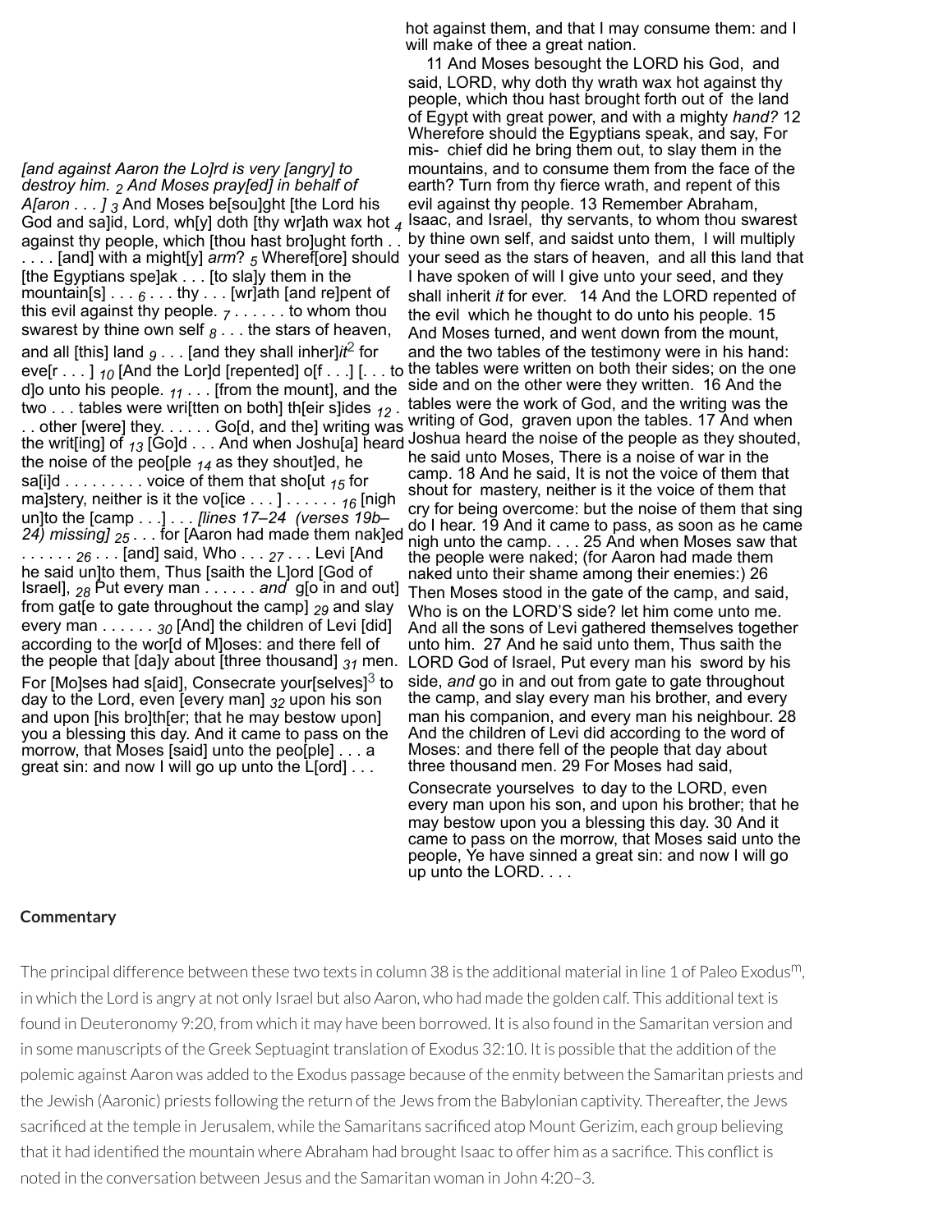#### **Notes**

<span id="page-21-0"></span>[1.](#page-19-0) The translation draws upon the Hebrew transcription published in Patrick W. Skehan, Eugene Ulrich, and Judith E. Sanderson, *Qumran Cave 4: Palaeo-Hebrew and Greek Manuscripts*, Discoveries in the Judaean Desert, vol. 9 (Oxford: Clarendon Press, 1992), 124.

<span id="page-21-1"></span>[2.](#page-20-0) The word *it* is missing from the Masoretic text, from which the KJV derives (hence it is italicized in the KJV), but the word is present in Paleo Exodus<sup>m</sup>.

3. The Hebrew idiom literally means "fill your hands."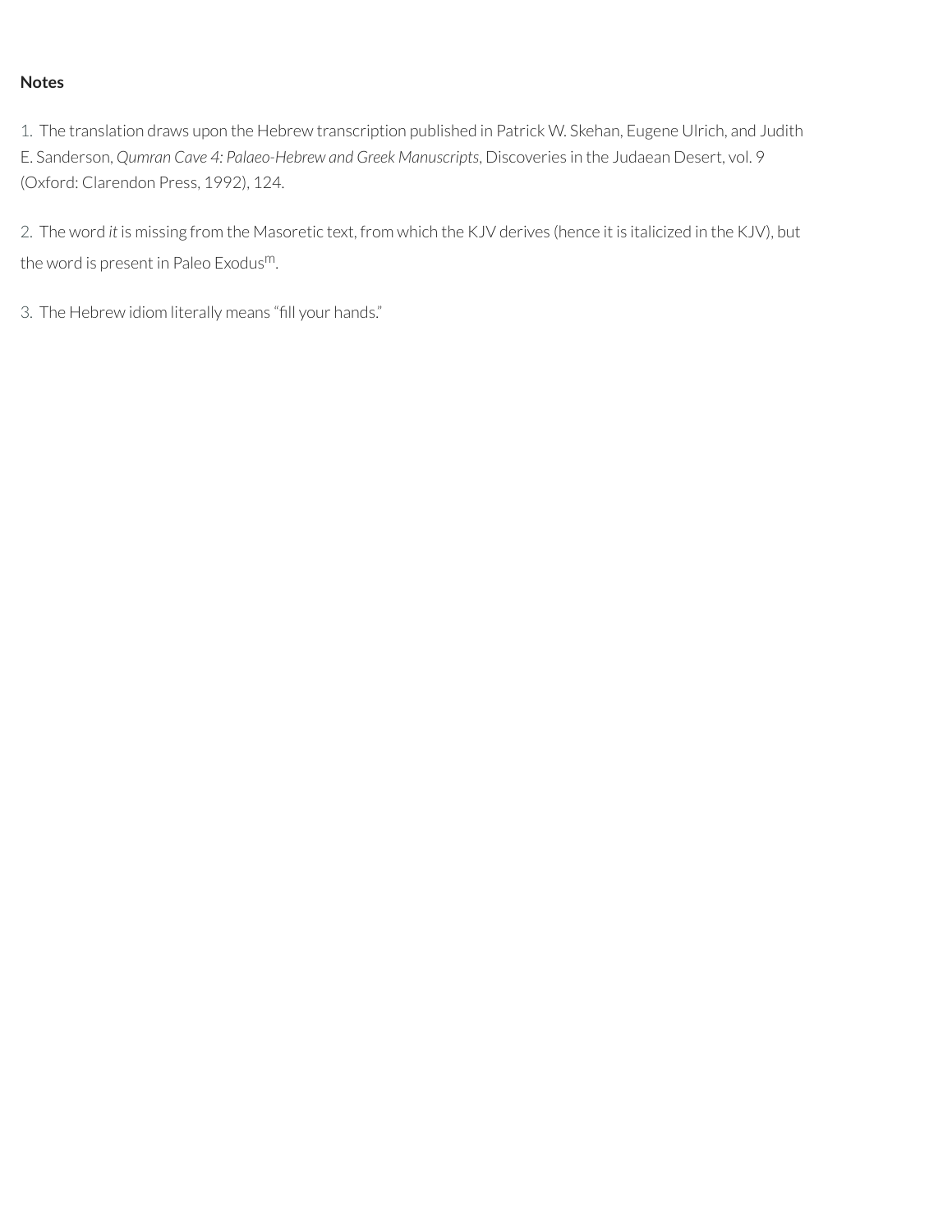## 1Q28a Rule of the Congregation

### Stephen D. Ricks **Description and Background**

<span id="page-22-0"></span>Appended to the well-known sectarian document 1QS *Rule of the Community* is another Qumran document only two columns in length and written on parchment in the square Hebrew script. Known as 1Q28a *Rule of the Congregation*, this fragment is referred to by some scholars as the *Messianic Rule*. [1](#page-25-0) The manuscript was composed sometime during the first century B.C., possibly around 75 B.C.<sup>[2](#page-25-1)</sup>

<span id="page-22-1"></span>The text describes the order of life within the Qumran community in anticipation of the last days. It lists the duties and responsibilities of all male members from childhood through age sixty; specifies regulations governing marriage (somewhat more restrictive than under normal circumstances); makes provisions for Levites, aged persons, and individuals with physical handicaps; indicates assignments and tasks forthe sons of Levi; and describes the order that will prevail at the Council of the Community and at the grand banquet that will be held when the Priest of Aaron, who presumably will head the community, and the Messiah of Israel, a descendant of King David, come.

The text reflects a religious community in an attitude of anticipatory fulfillment—looking forward to a Messianic age and to a pending "war destined to vanquish the nations." Though living in a pre-Messianic age, members of the community were to conduct their lives as though these two messiahs, as they are sometimes referred to, were about to come or had in fact already appeared. Their communal organization, including their community councils and meals, was carried out in full expectation of the arrival of these last days. According to Charlesworth and Stuckenbruck, "each feast was an enactment of what the messianic banquet would be like."<sup>[3](#page-25-2)</sup>

<span id="page-22-3"></span><span id="page-22-2"></span>According to the text, and in a manner that may be distinctive of this particular religious community, the Messiah of Israel is subordinate to the Priest of Aaron in the order of seating at this messianic banquet. $^{\rm 4}$  $^{\rm 4}$  $^{\rm 4}$ 

<span id="page-22-4"></span>The *Rule* of the Congregation was first published in 1955, based on a transcription prepared by Dominique Barthélemy, who also gave the text its name.<sup>[5](#page-26-1)</sup> In the following translation by Professor Geza Vermes, headings in the manuscript appear in italics, brackets enclose hypothetical but likely reconstructions, lacunae (missing text) are represented by ellipsis points, and parentheses enclose wording added for fluency in English. $^6\,$  $^6\,$  $^6\,$ 

## <span id="page-22-5"></span>Translation

### **Column I**

This is the Rule for all the congregation of Israel in the last days, when they shall join [the Community to wa]lk according to the law of the sons of Zadok the Priests and of the men of their Covenant who have turned aside [from the] way of the people, the men of His Council who keep His Covenant in the midst of iniquity, offering expiation [for the Land]

When they come, they shall summon them all, the little children and the women also, and they shall read into their [ears a]ll the precepts of the Covenant and shall expound to them all their statutes that they may no longer stray in their[errors].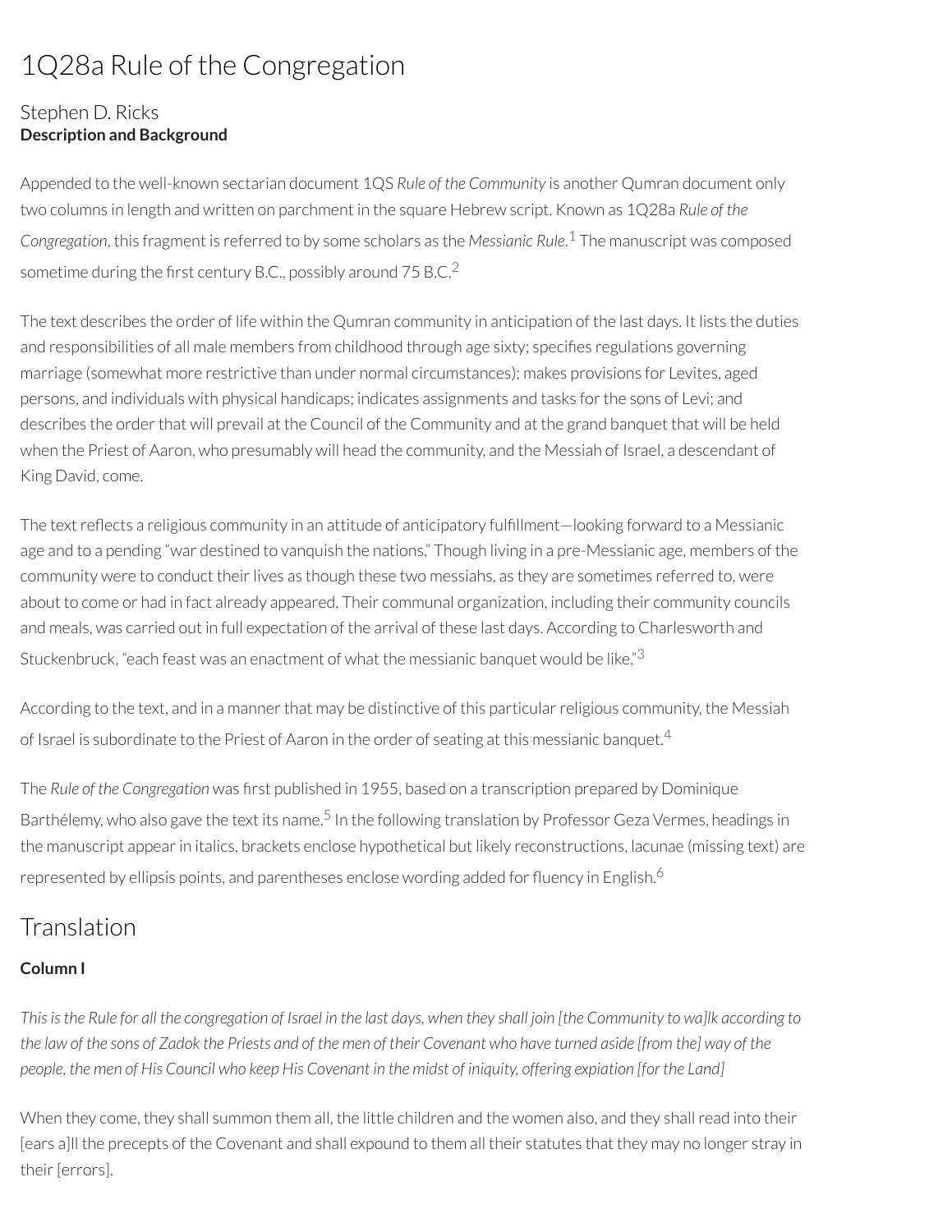#### *And thisisthe Rule for all the hosts of the congregation, for every man born in Israel*

From [his] youth they shall instruct him in the Book of Meditation and shall teach him, according to his age, the precepts of the Covenant. He [shall be edulcated in their statutes for ten years . . .

At the age of twenty years [he shall be] enrolled, that he may enter upon his allotted duties in the midst of his family (and) be joined to the holy congregation. He shall not [approach] a woman to know her by lying with her before he is fully twenty years old, when he shall know [good] and evil. And thereafter, he shall be accepted when he calls to witness the judgements of the Law, and shall be (allowed) to assist at the hearing of judgements.

At the age of twenty-five years he may take his place among the foundations (i.e. the officials) of the holy congregation to work in the service of the congregation.

At the age of thirty years he may approach to participate in lawsuits and judgements, and may take his place among the chiefs of the Thousands of Israel, the chiefs of the Hundreds, Fifties, and Tens, the Judges and the officers of their tribes, in all their families, [under the authority] of the sons of [Aar]on the Priests. And every head of family in the congregation who is chosen to hold office. [to go] and come before the congregation, shall strengthen his loins that he may perform his tasks among his brethren in accordance with his understanding and the perfection of his way. According to whether this is great or little, so shall one man be honoured more than another.

When a man is advanced in years, he shall be given a duty in the [ser]vice of the congregation in proportion to his strength.

No simpleton shall be chosen to hold office in the congregation of Israel with regard to lawsuits or judgement, nor carry any responsibility in the congregation. Nor shall he hold any office in the war destined to vanquish the nations; his family shall merely inscribe him in the army register and he shall do his service in task-work in proportion to his capacity.

The sons of Levi shall hold office, each in his place, under the authority of the sons of Aaron. They shall cause all the congregation to go and come, each man in his rank, under the direction of the heads of family of the congregation —the leaders, Judges, and officers, according to the number of all their hosts—under the authority of the sons of Zadok the Priests, [and] (under the direction) [of all the] heads of family of the congregation. And when the whole assembly is summoned for judgement, or for a Council of the Community, or for war, they shall sanctify them for three days that every one of its members may be prepared.

*These are the men who shall be called to the Council of the Community . . .*

All the wi[se men] of the congregation, the learned and the intelligent, men whose way is perfect and men of ability, together with the tribal chiefs and all the Judges and officers, and the chiefs of the Thousands, [Hundreds,]

#### **Column II**

Fifties, and Tens, and the Levites, each man in the [cla]ss of his duty; these are the men ofrenown, the members of the assembly summoned to the Council of the Community in Israel before the sons of Zadok the Priests.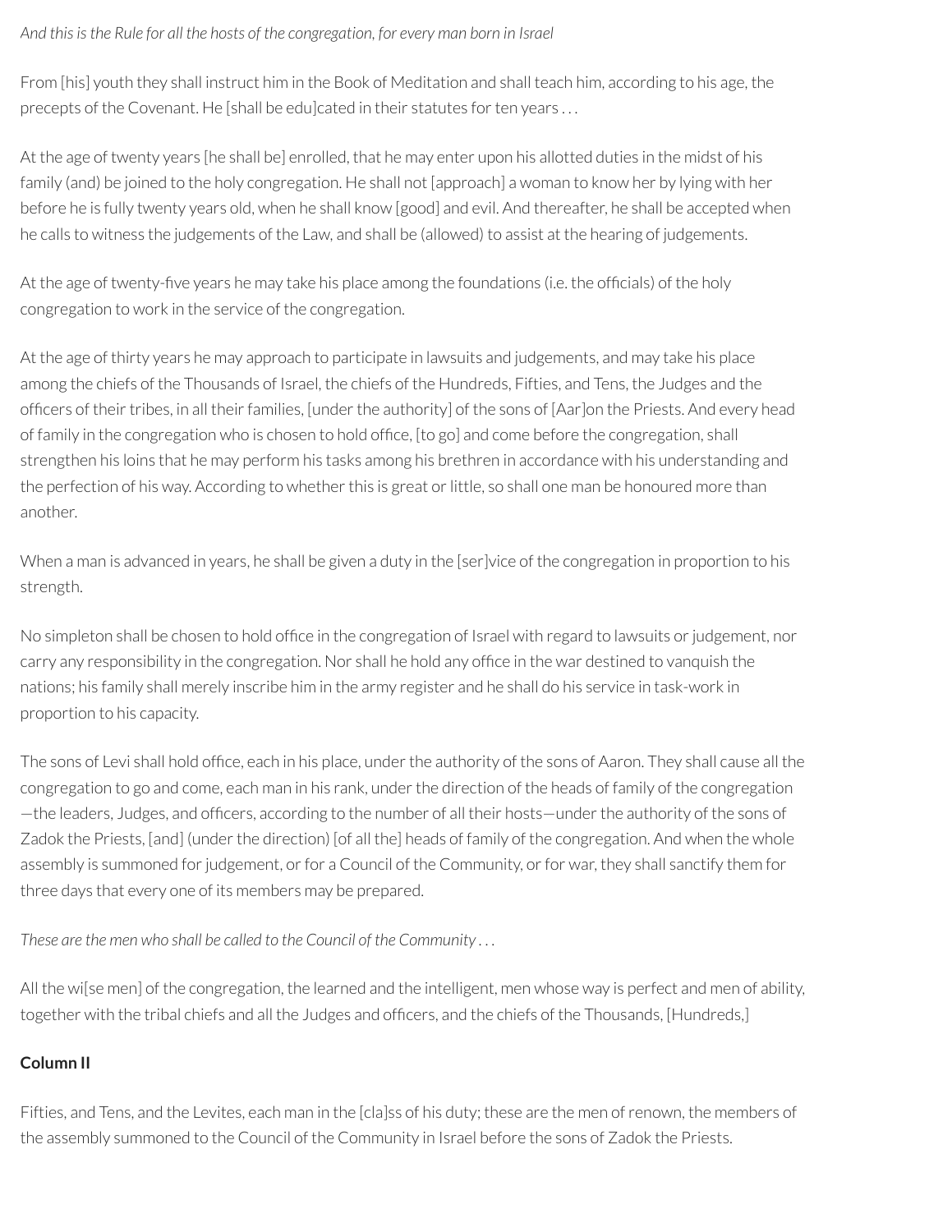And no man smitten with any human uncleanness shall enter the assembly of God; no man smitten with any of them shall be confirmed in his office in the congregation. No man smitten in his flesh, or paralysed in his feet or hands, or lame, or blind, or deaf, or dumb, or smitten in his flesh with a visible blemish; no old and tottery man unable to stay still in the midst of the congregation; none of these shall come to hold office among the congregation of the men of renown, for the Angels of Holiness are [with] their [congregation.] Should [one] of them have something to say to the Council of Holiness, let [him] be questioned privately; but let him not enter among [the congregation] for he is smitten.

### [This shall be the ass]embly of the men of renown [called] to the meeting of the Council of the Community

When God will have engendered (the Priest-) Messiah, he shall come [at] the head of the whole congregation of Israel with all [his brethren, the sons] of Aaron the Priests, [those called] to the assembly, the men ofrenown; and they shall sit [before him, each man] in the order of his dignity. And then [the Mess]iah of Israel shall [come], and the chiefs of the [clans of Israel] shall sit before him, [each] in the order of his dignity, according to [his place] in their camps and marches. And before them shall sit all the heads of [family of the congreg]ation, and the wise men of [the holy congregation,] each in the order of his dignity.

And [when] they shall gather for the common [tab]le, to eat and [to drink] new wine, when the common table shall be set for eating and the new wine [poured] for drinking, let no man extend his hand over the first-fruits of bread and wine before the Priest; for [it is he] who shall bless the first-fruits of bread and wine, and shall be the first [to extend] his hand overthe bread. Thereafter, the Messiah of Israel shall extend his hand overthe bread, [and] all the congregation of the Community [shall utter a] blessing, [each man in the order] of his dignity.

It is according to this statute that they shall proceed at every me[al at which] at least ten men are gathered together.

## **Commentary**

<span id="page-24-0"></span>Three subjects in the *Rule of the Congregation* are of special interest: what is implied in part of the "list of ages," [7](#page-26-3) what is implied in the order of marriage at Qumran, and the identification of the two messiahs. In the list of ages, the various stages of life are described for all male members of the community from childhood until age sixty. For instance, the text states that at age twenty-five a male member is to "take his place among the 'foundations' of the holy congregation to work in the service of the congregation," meaning, according to Lawrence H. Schiffman, that this is the "minimum age for military service."<sup>[8](#page-26-4)</sup> This reference to preparation for warfare, which has its parallel in similar passages in the War Scroll (suggesting anticipation of the messianic age), along with references to a messianic banquet (suggesting fulfillment in the messianic age), strengthens the contention that this document reflects anticipatory fulfillment.

<span id="page-24-4"></span><span id="page-24-3"></span><span id="page-24-2"></span><span id="page-24-1"></span>With regard to marriage, the document differs from the discussion of this subject in other sources. For instance, historians from the same period, Josephus and Philo, both indicate that the Essenes, who some identify with the members of the Qumran community, are disinclined to marry. Josephus asserts that "marriage they regard with contempt." [9](#page-26-5) Similarly, he states in his *Antiquities,* "They neither bring wives into (the community) nor do they seek to acquire slaves, since they consider that the latter leads to injustice and the former inclines towards causing factions." [10](#page-26-6) Philo is even less hesitant. In his *Hypothetica* he states straightforwardly that "no Essene takes a wife." [11](#page-26-7) Yet, in the *Rule of the Congregation,* women and children are clearly recognized as members of the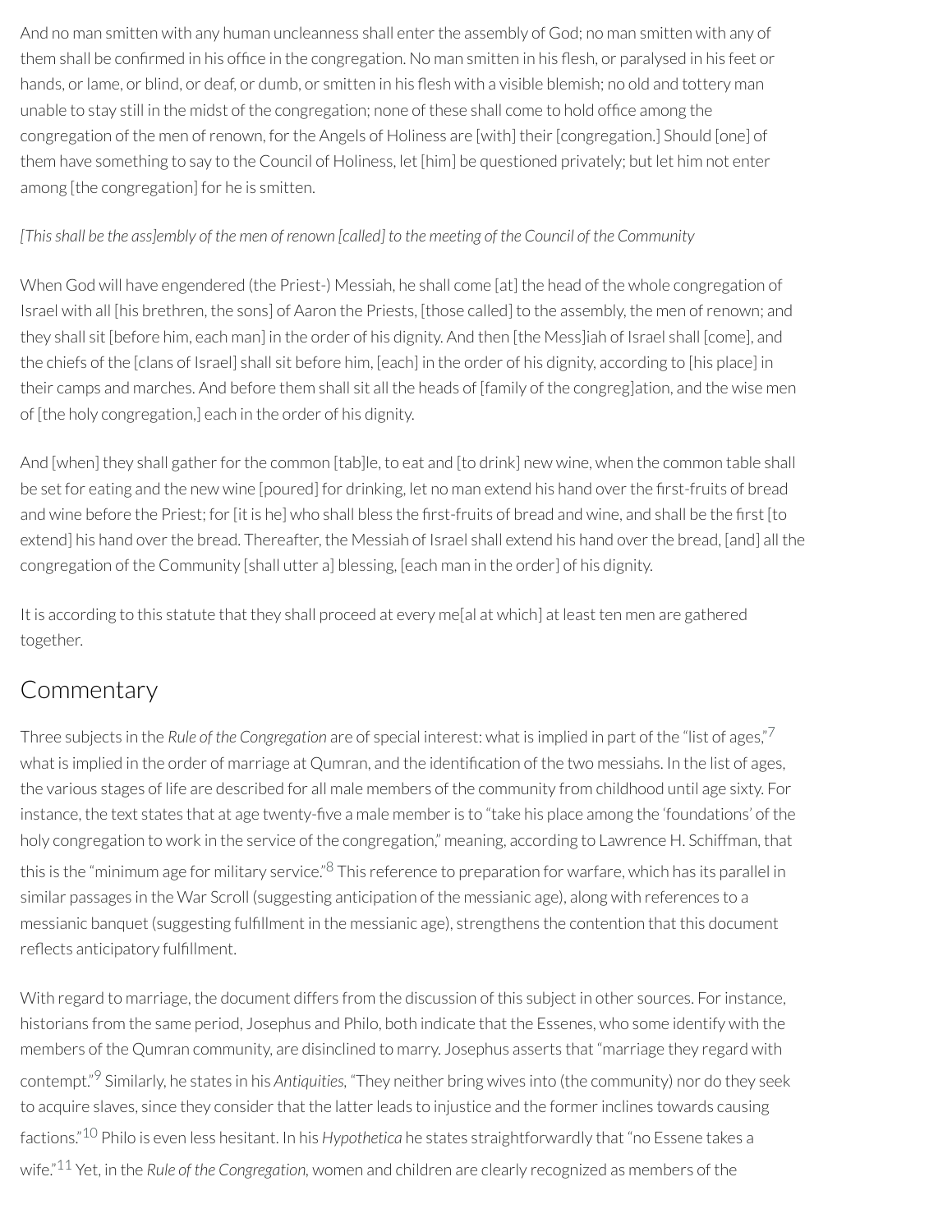<span id="page-25-5"></span><span id="page-25-4"></span><span id="page-25-3"></span>community, $^{12}$  $^{12}$  $^{12}$  and specific instructions are given on the proper age of marriage (it is stipulated that twenty is the minimum age for marriage and, consequently, for sexual relations). $^{13}$  $^{13}$  $^{13}$  According to the rabbinic tradition, twelve years of age for females and thirteen years of age for males (the onset of adolescence) is the minimum age for marriage, while twenty (the end of adolescence and the beginning of adulthood) is the maximum.<sup>[14](#page-26-10)</sup> It appears that not only did the Qumran community allow for marriage, but also that the authors of these sectarian rules, in their own way, created an additional "fence" around the law, making twenty the minimum age for marriage.

We now come to questions regarding the messiah in the *Rule of the Congregation:* Is there one messiah or more than one? What does it mean to say that God will "engender" the messiah? Did the priest have precedence over the messiah at the banquet at the end of days? First, there appear to be two messiahs in this text: a "[Priest-] Messiah" as well as a "[Mess]iah of Israel." The idea of two messiahs at a banquet near the end-time is not surprising, because, according to Schiffman, "those sectarian texts expecting a single Davidic messiah are of the restorative type, while those expecting two messiahs, a lay messiah (not said to be Davidic) and a priestly messiah, follow the utopian trend" $^{15} ^{15} ^{15}-$ a trend characteristic of the community at Qumran.

<span id="page-25-9"></span><span id="page-25-8"></span><span id="page-25-7"></span><span id="page-25-6"></span>Furthermore, Vermes's translation of the *Rule of the Congregation* contains the phrasing "When God will have engendered *[YWLYD]* (the Priest-) Messiah . . ." However, the original Hebrew text is blurred, making the reading *YWLYD* ("engendered") conjectural. Other scholars, including Frank M. Cross [16](#page-26-12) and Yigael Yadin, [17](#page-26-13) have emended the passage differently. And Emile Puech, following a careful reexamination of the passage, has shown that "it is no longer possible to read *YWLYD." <sup>[18](#page-26-14)</sup> Finally, in the banquet at the end-time, the priest takes precedence over the* messiah(s): "[L]et no man extend his hand over the first-fruits of bread and wine before the Priest; for [it is he] who shall bless the first-fruits of bread and wine, and shall be the first [to extend] his hand over the bread. Thereafter, the Messiah of Israel shall extend his hand over the bread." But according to Schiffman, who compares this idea with an early Jewish interpretation of Leviticus 21:8, this precedence of the priest over the messiah reflects the honor given to the priest in blessing and distributing the food at mealtimes. $^{19}$  $^{19}$  $^{19}$ 

<span id="page-25-10"></span>The *Rule of the Congregation* helps us appreciate the environment of messianic expectation that existed among various Jewish groups at the end of the first century B.C. It also provides additional background for understanding the causes of the Jewish revolts during the first two centuries of the Christian era. This glowing spirit of messianic awareness and expectation may be compared to similar themes found in other pseudepigraphic writings such as the *Sibylline Oracles* 3:652–795; *1 Enoch* 36–71, 90; the *Psalms of Solomon* 17–8; the *Fourth Book of Ezra*; and *2 Baruch*. [20](#page-26-16)

#### <span id="page-25-11"></span>**Notes**

<span id="page-25-0"></span>[1.](#page-22-0) See, for example, Geza Vermes, *The Dead Sea Scrolls in English*, 4th ed.rev. (London: Penguin Books, 1995), 119.

<span id="page-25-1"></span>[2.](#page-22-1) See James H. Charlesworth and Loren T. Stuckenbruck, "*Rule of the Congregation* (1Qsa)," in *Rule of the Community and Related Documents*, vol. 1 of *The Dead Sea Scrolls: Hebrew, Aramaic, and Greek Texts with English Translations*, ed. James H. Charlesworth (Tübingen: J. C. B. Mohr, 1994), 108.

<span id="page-25-2"></span>[3.](#page-22-2) Ibid.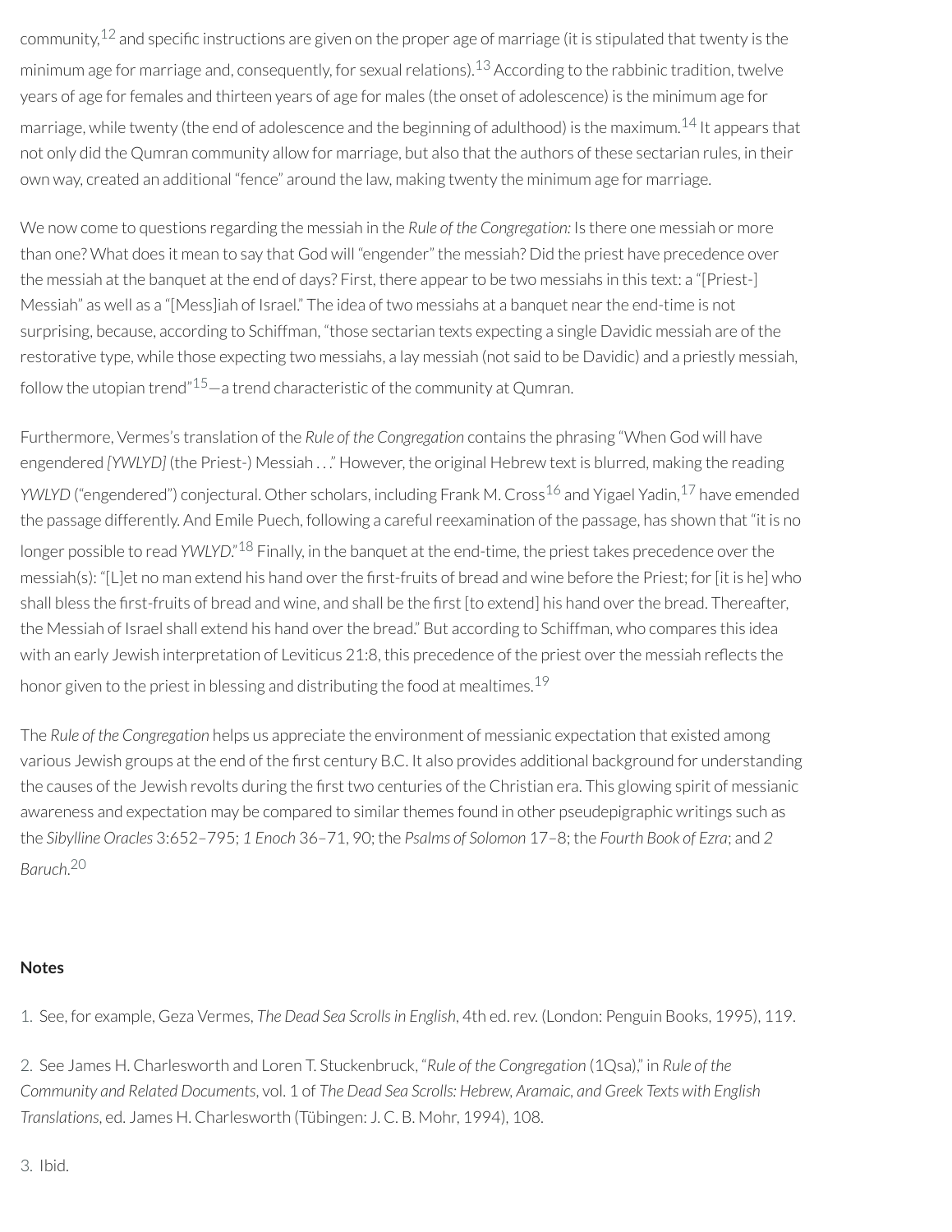<span id="page-26-0"></span>[4.](#page-22-3) Compare this with 11Q19 *Temple Scroll*, in which "the king is dependent on the guidance of the priest" (ibid., 108 n. 5).

<span id="page-26-1"></span>[5.](#page-22-4) Dominique Barthélemy and Jozef T. Milik, *Qumran Cave I*, Discoveries in the Judaean Desert, vol. 1 (Oxford: Clarendon Press, 1955), 107–18.

<span id="page-26-2"></span>[6.](#page-22-5) See Vermes, *Dead Sea Scrolls in English*, 119–22.

<span id="page-26-3"></span>[7.](#page-24-0) This phrase is taken from Lawrence H. Schiffman, *The Eschatological Community of the Dead Sea Scrolls: A Study of the Rule of the Congregation* (Atlanta: Scholars Press, 1989), 13.

<span id="page-26-4"></span>[8.](#page-24-1) Schiffman, *Eschatological Community*, 20.

<span id="page-26-5"></span>[9.](#page-24-2) Josephus, *Jewish Wars* 2.120; translated in Todd S. Beall, *Josephus' Description of the Essenes Illustrated by the Dead Sea Scrolls*(Cambridge: Cambridge University Press, 1988), 15.

<span id="page-26-6"></span>[10.](#page-24-3) Josephus, *Antiquities* 13.21; translated in Beall, *Josephus' Description*, 38.

<span id="page-26-7"></span>[11.](#page-24-4) Philo, *Hypothetica* 11.14–7; cited in Beall, *Josephus' Description*, 38.

<span id="page-26-8"></span>[12.](#page-25-3) See 1Q28a 1:4.

<span id="page-26-9"></span>[13.](#page-25-4) See 1Q28a 1:12–3.

<span id="page-26-10"></span>[14.](#page-25-5) For a discussion ofrabbinic principles of marriage, see Lawrence H. Schiffman, *Sectarian Law in the Dead Sea Scrolls: Courts, Testimony and the Penal Code* (Chico, Calif.: Scholars Press, 1983), 58–9.

<span id="page-26-11"></span>[15.](#page-25-6) Schiffman, *Eschatological Community*, 7.

<span id="page-26-12"></span>[16.](#page-25-7) See Frank M. Cross, "Qumran Cave 1," *Journal of Biblical Literature* 75 (1956): 121–5.

<span id="page-26-13"></span>[17.](#page-25-8) See Yigael Yadin, "A Crucial Passage in the Dead Sea Scrolls," *Journal of Biblical Literature* 78 (1959): 238–41.

<span id="page-26-14"></span>[18.](#page-25-9) Emile Puech, "Préséance sacerdotale et Messie-Roi dans la Régle de la Congrégation (*1Qsa* ii 11–22)," *Revue de Qumran* 16/3 (1994): 351.

<span id="page-26-15"></span>[19.](#page-25-10) See Schiffman, *Eschatological Community*, 61–2, 61 nn. 65, 67; cf. *Rule of the Community* 6:4–5, which also gives the priest pride of place at mealtimes.

<span id="page-26-16"></span>[20.](#page-25-11) See Schiffman, *Eschatological Community*, 4–5.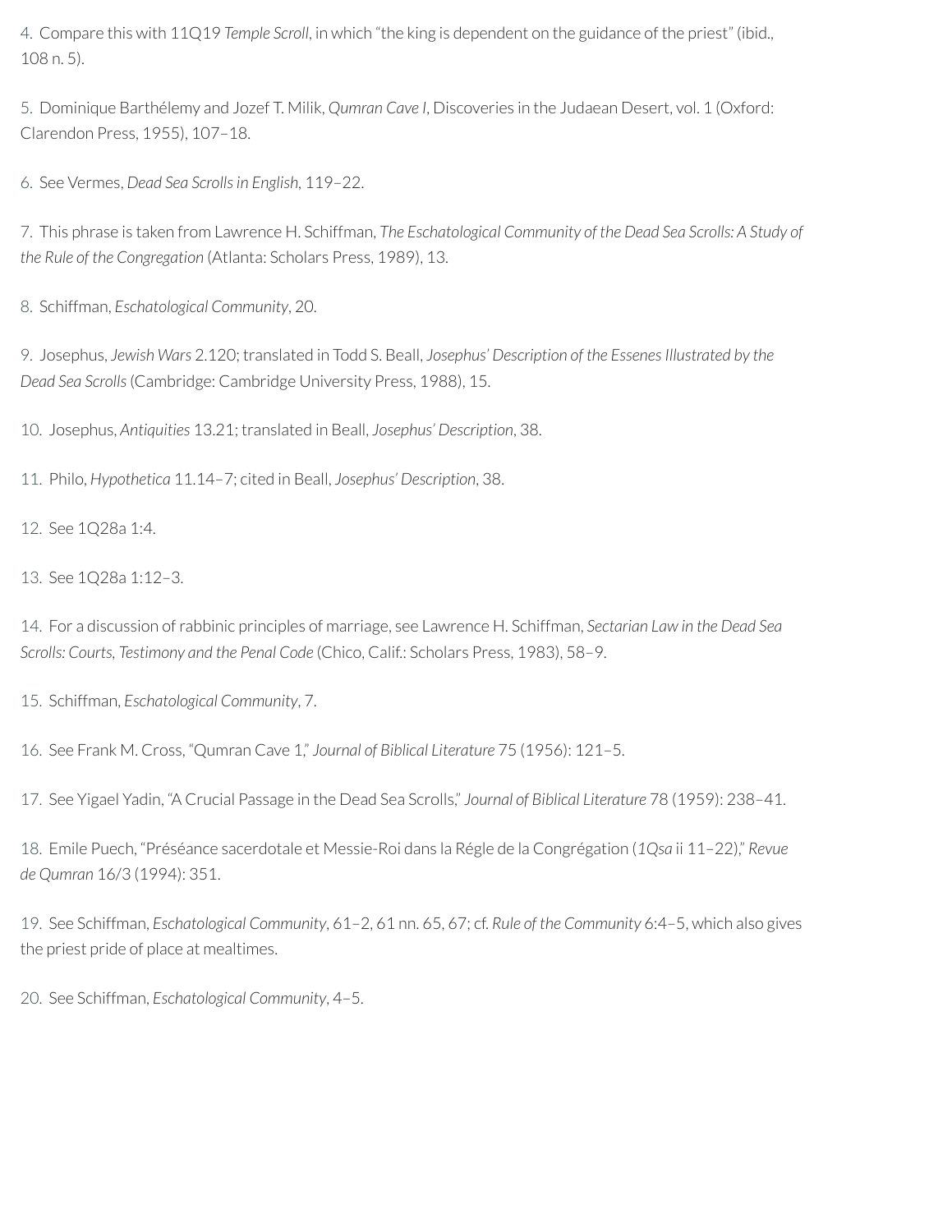## 4Q175 Testimonia

### Stephen D. Ricks **Description and Background**

One of the manuscripts found at Qumran, known as 4Q175 *Testimonia*, is similarto writings popularin the early Christian church. It consists of a collection of quotations from the Old Testament (Hebrew Bible) that early Christians believed were fulfilled in the coming of Christ.<sup>[1](#page-28-0)</sup>

<span id="page-27-0"></span>The text is written in a careless but legible Hebrew hand on a single piece of parchment in a single column divided into paragraphs. John M. Allegro notes that *Testimonia* is in the hand of the same scribe who wrote the *Rule of the Community*. [2](#page-29-0)

<span id="page-27-2"></span><span id="page-27-1"></span>Testimonia, named for these early collections of biblical citations, dates from the early first century B.C.<sup>[3](#page-29-1)</sup> and contains five quotations in four groups. The final group includes a quotation and an extended interpretation from a noncanonical source.

The first group contains two quotations from Deuteronomy. The first quotation (from Deuteronomy 5:28–9) is a wish that the people hear and obey the words of the Lord; the second (from Deuteronomy 18:18–9) is a prophecy concerning a prophet "like Moses" whose words the people are expected to heed. The second group contains an extended quotation from Numbers 24:15-7 with prophecies concerning a messianic figure, a "star... out of Jacob and a scepter. . . out of Israel" who will "crush the temples of Moab and destroy all the children of Sheth." The third group (from Deuteronomy 33:8–11) consists of a "blessing of the Levites and, implicitly, of the Priest-Messiah." [4](#page-29-2) The final group begins with a quotation from Joshua 6:26 that is interpreted by a passage from another Qumran document, a previously unknown apocryphon known as the "Psalms of Joshua" (4Q379 22 ii 7–14). $^{\rm 5}$  $^{\rm 5}$  $^{\rm 5}$ 

<span id="page-27-5"></span><span id="page-27-4"></span><span id="page-27-3"></span>The following translation of 4Q175 *Testimonia* is by Professor Florentino García Martínez. [6](#page-29-4) Subscript numbers mark lines of text in the original, asterisks indicate the tetragrammaton (explained below), biblical quotations in the original appearin italic type, parentheses enclose wording required for meaning in English, the word *Blank* indicates spaces left blank in the original, slash marks enclose text inserted between lines by the copyist, braces with ellipsis points {...} indicate illegible text erased by the copyist, and brackets with ellipsis ponts [...] represent lacunae (missing text) of unspecified length. $^7$  $^7$ 

#### <span id="page-27-6"></span>**Translation**

*1* And \*\*\*\* spoke to Moses saying: *Dt 5:28–29* "You have heard the sound of the words *2* of this people, what they said to you: all they have said is right. *3* If (only) it were given to me (that) they had this heart to fear me and keep all *4* my precepts all the days, so that it might go well with them and their sons for ever!" *5* Dt 18:18–19 "I would raise up for them a prophet from among their brothers, like you, and place my words 6 in his mouth, and he would tell them all that I command them. And it will happen that the man *7* who does not listen to my words, that the prophet will speak in my name, I <sub>8</sub> shall require a reckoning from him." Blank <sub>9</sub> And he uttered his poem and said: *Num 24:15–17* "Oracle of Balaam, son of Beor, and oracle of the man *10* of penetrating eye, oracle of him who listens to the words of God and knows the knowledge of the Most High, of one who *11* sees the vision of Shaddai, who falls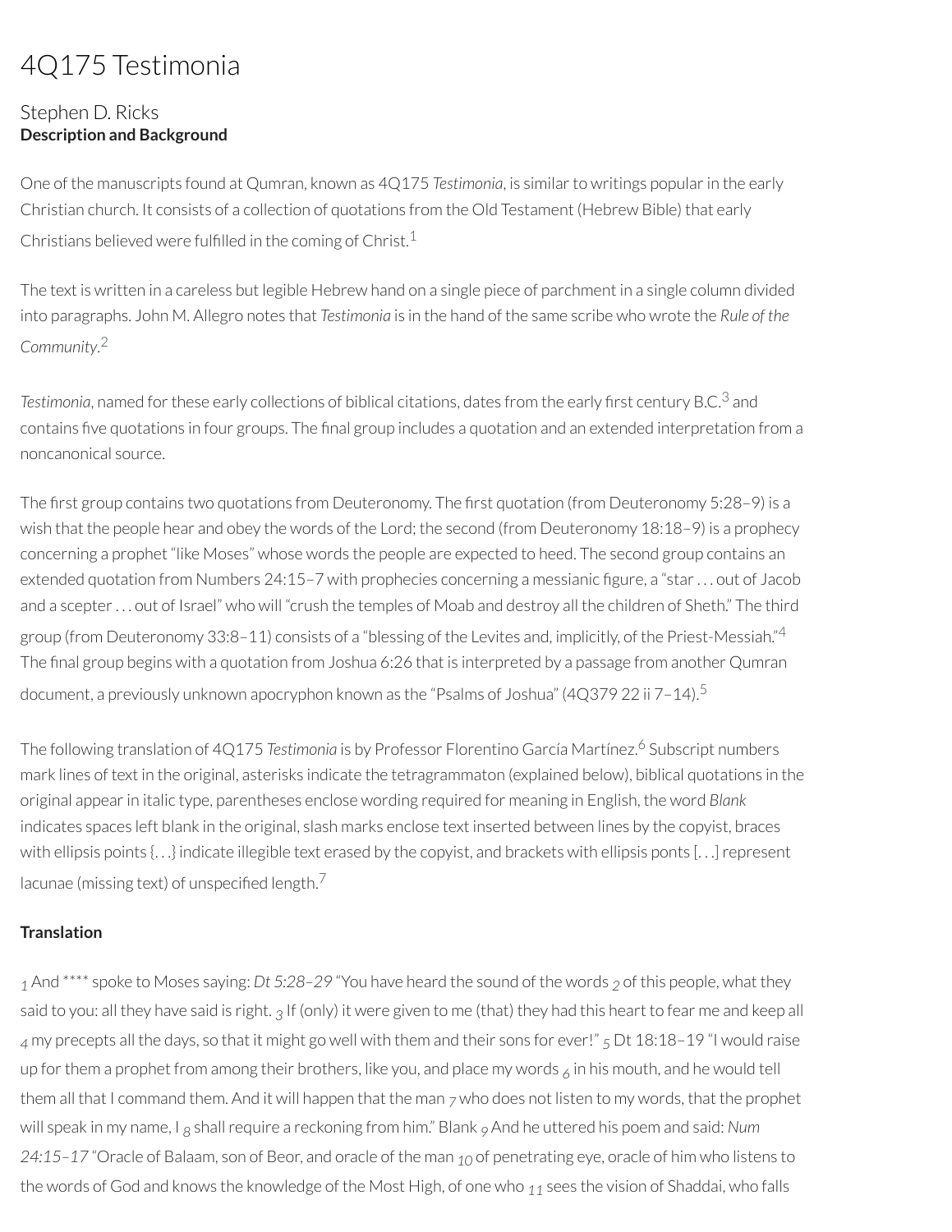and opens the eye. I see him, but not now, *12* I espy him, but not close up. A star has departed from Jacob, /and/ a sceptre /has arisen/ from Israel. He shall crush *13* the temples of Moab, and cut to pieces all the sons of Sheth." *Blank 14* And about Levi he says: *Dt 33:8–11* "Give to Levi your *Thummim* and your *Urim*, to your pious man, whom *15* you tested at Massah, and with whom you quarrelled about the waters of Meribah, /he who/ said to his father {. . .} *16* {. . .} and to his mother'I have not known you', and did not acknowledge his brothers, and his son did not *17* know. For he observed your word and kept your covenant. *(They have made/ your judgements /shine/ for Jacob, ) 18* ourlaw forIsrael, they have placed incense before yourface and a holocaust upon your altar. *19* Bless, \*\*\*\*, his courage and accept with pleasure the work of his hand! Crush /the loins/ of his adversaries, and those who hate him, <sub>20</sub> may they not rise!" *Blank* <sub>21</sub> *Blank* At the moment when Joshua finished praising and giving thanks with his psalms, 22<sup></sup> he said Jos 6:26 "Cursed be the man who rebuilds this city! Upon his firstborn 23 will he found it, and upon his Benjamin will he erect its gates!" And now /an/ accursed /man/, one of Belial, *24* has arisen to be a fowler's trap for his people and ruin for all his neighbours. *25* [. . .] will arise, to be the two instruments of violence. And they will rebuild <sub>26</sub> [this city and ere]ct for it a rampart and towers, to make it into a fortress of wickedness <sub>27</sub> [a great] evil] in Israel, and a horrorin Ephraim and Judah. *28* [. . . And they wi]ll commit a profanation in the land and a great blasphemy among the sons of <sub>29</sub> [... And they will shed blo]od like water upon the ramparts of the daughter of Sion and in the precincts of *30* Jerusalem.

#### **Commentary**

In lines 1 and 19 the document uses four dots (asterisks in the above translation) to represent the tetragrammaton forthe divine name YHWH (usually rendered "Jehovah" or"LORD" in English Bibles). The use of this device forthe divine name is also found in the *Rule of the Community* (written by the same scribe). The avoidance of pronouncing the divine name had evidently already come into practice in Judaism by the time this document was written. Usually, the name was not changed in the biblical text, but those reading aloud would substitute the Hebrew word *adonai* ("lord") for YHWH, and the vowels for *adonai* were, in later Hebrew texts, written in for the divine name, giving the contrived "Yehowah" form.

In addition to the curse at the end of *Testimonia* that cites Joshua 6:26 and the Qumran "Psalms of Joshua," there appearto be implicit curses at the end of each scriptural passage. According to John M. Allegro: "The real point of contact among all four[passages] is not to be found in the personalities involved so much as in the import of the final words of each. These foretell destruction on those who do not listen to the divinely inspired words of the Prophet (implicitly in Deuteronomy, explicitly in Acts 3:23), the enemies of the Star and Scepter, and the opponents of the Levitical priesthood, and lastly, the city which had been rebuilt under a curse, and whose walls would be covered with blood in the last days." $^8$  $^8$ 

#### <span id="page-28-1"></span>**Notes**

<span id="page-28-0"></span>[1.](#page-27-0) The literature on writings of this type is considerable: Among the earlier studies are F. Crawford Burkitt, *The Gospel History and Its Transmission*, 2nd ed. (Edinburgh: T&T Clark, 1907), 124–8; a lengthy study by J. Rendel Harris and Vacher Burch, *Testimonies*, 2 vols. (Cambridge: Cambridge University Press, 1916–20); A. C. Sundberg Jr., "On Testimonies," *Novum Testamentum* 3 (1959): 268–81; Prosper Grech, "The 'Testimonia' and Modern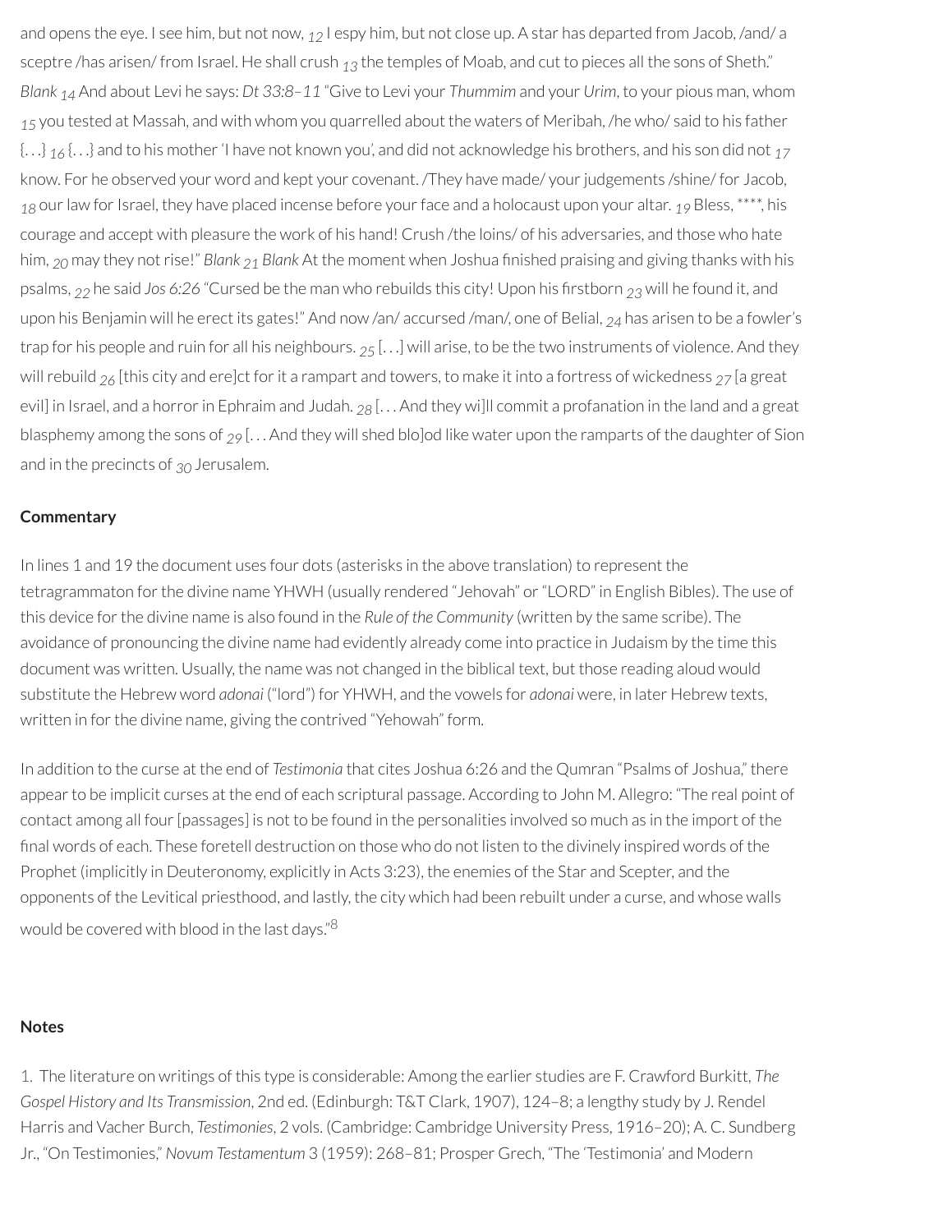Hermeneutics," *New Testament Studies* 19 (1972–3): 318–24; and Robert Hodgson Jr., "The Testimony Hypothesis," *Journal of Biblical Literature* 98 (1979): 361–78.

<span id="page-29-0"></span>[2.](#page-27-1) See John M. Allegro and A. A. Anderson, *Qumran Cave 4*, Discoveries in the Judaean Desert, vol. 5 (Oxford: Clarendon Press, 1968), 58.

<span id="page-29-1"></span>[3.](#page-27-2) See Geza Vermes, *The Dead Sea Scrollsin English*, 4th ed.rev. (London: Penguin Books, 1995), 355.

<span id="page-29-2"></span>[4.](#page-27-3) Ibid.

<span id="page-29-3"></span>[5.](#page-27-4) See the recent study of 4Q379 22 by Carol Newsom, "The 'Psalms of Joshua' from Qumran Cave 4," *Journal of Jewish Studies* 39/1 (1988): 68–72.

<span id="page-29-4"></span>[6.](#page-27-5) Florentino García Martínez, *The Dead Sea Scrolls Translated: The Qumran Textsin English*, trans. Wilfred G. E. Watson, 2nd ed. (Leiden: E. J. Brill, 1994), 137–8.

<span id="page-29-5"></span>[7.](#page-27-6) These devices are explained more fully in ibid., xxv, xxvi.

<span id="page-29-6"></span>[8.](#page-28-1) John M. Allegro, "Further Messianic References in Qumran Literature," *Journal of Biblical Literature* 75 (1956): 187.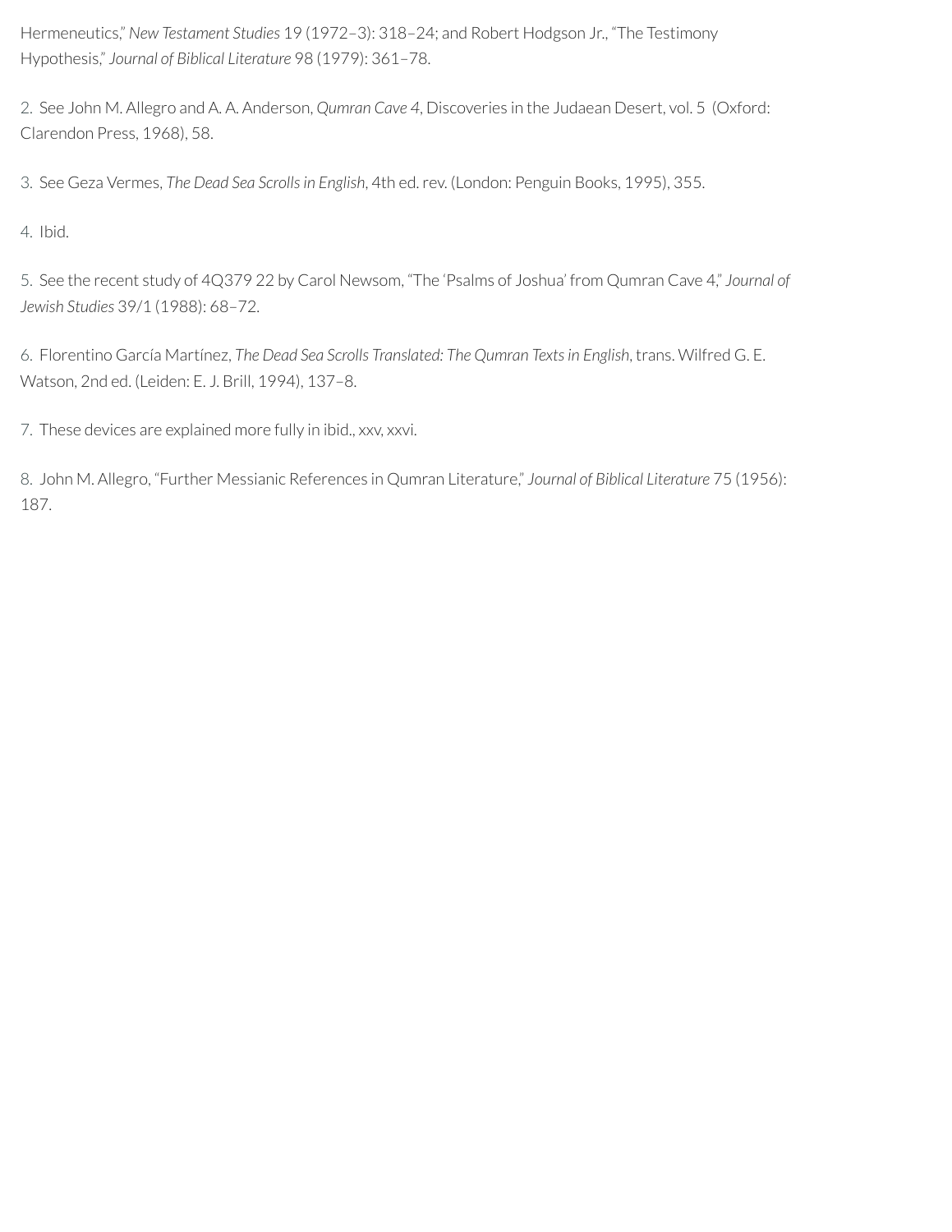## 1Q22 Words of Moses

### Stephen D. Ricks **Description and Background**

<span id="page-30-0"></span>The small, heavily worn fragments known as 1Q22 *Words of Moses* comprise four columns of text in a handwriting described as "irregular and clumsy." $^1$  $^1$  Because the manuscript had been rolled with the beginning on the inside, only the first part of it was preserved.

The text contains Moses' farewell discourse to the children of Israel. Most of this address consists of paraphrases from Deuteronomy.

<span id="page-30-1"></span>In the following translation of 1Q22 *Words of Moses*, [2](#page-32-1) subscript numbers indicate lines of text in the original, brackets enclose the translator's conjectural restorations based on clues such as parallel passages and repetitious formulas, the word *Blank* marks spaces left blank on purpose (new paragraph) or by mistake, and bracketed ellipsis points represent lacunae (missing text) of unspecified length. $^3$  $^3$ 

## <span id="page-30-2"></span>**Translation**

### **Column I**

<span id="page-30-3"></span>*1* [And God spoke] to Moses in the year[forty] of the departure of the children of Israel from [the land of] Egypt, in the eleventh month, <sub>2</sub> the first day of the month, saying: [Muster] all the congregation,<sup>[4](#page-32-3)</sup> climb [Mount Nebo] and stay there, you *3* and Eleazar, Aaron's son. *Blank* Interpret [forthe heads of] families of the levites and for all the [priests] and decree to the sons of *4* Israel the words of the Law which I commanded [you] on Mount Sinai to decree to them. [Proclaim] in their ears everything 5 accurately, for [I will require] it from them. [Take] the heavens and the [earth as witnesses] for they will not love 6 what I have commanded them, they and their so[ns, all the] days [they live upon the ea]rth. [However] I announce *7* that they will desert me and ch[oose the sins of the na]tions, their abominations and their disreputable acts [and will serve] *8* their gods, who forthem will be a trap and a snare. They will [violate all the] holy [assemblies], the sabbath of the covenant, [the festivals] which today I command [to be kept. This is why] I will strike them with a great [blow] in the midst of the land for *10* the conquest of which they are going to cross the Jordan there. And when all the curses happen to them and strike them until they die and until *11* they are destroyed, then they will know that the truth has been carried out on them. *Blank* And Moses turned towards Eleazar, son of *12* [Aaron] and to Joshua [son of Nun, saying] to them: Speak [all the words of the Law, without leaving any out. Be silent,]

### **Column II**

<span id="page-30-5"></span><span id="page-30-4"></span>*1* Israel, and listen! On this day [you are going to become the peo]ple of God, your G[od. Ke]ep [my rules], my stipulations, [my commandments] which *2* today [I] am commanding you [to carry out. [5](#page-32-4) And when you cross the Jordan] for me to give you large [and good] cities, *3* houses full of every [wealth, vineyards and olive groves] which you [did not plant, wel]ls bored which you did not *4* dig, and you eat and become replete, [6](#page-32-5) [bew]are ofraising your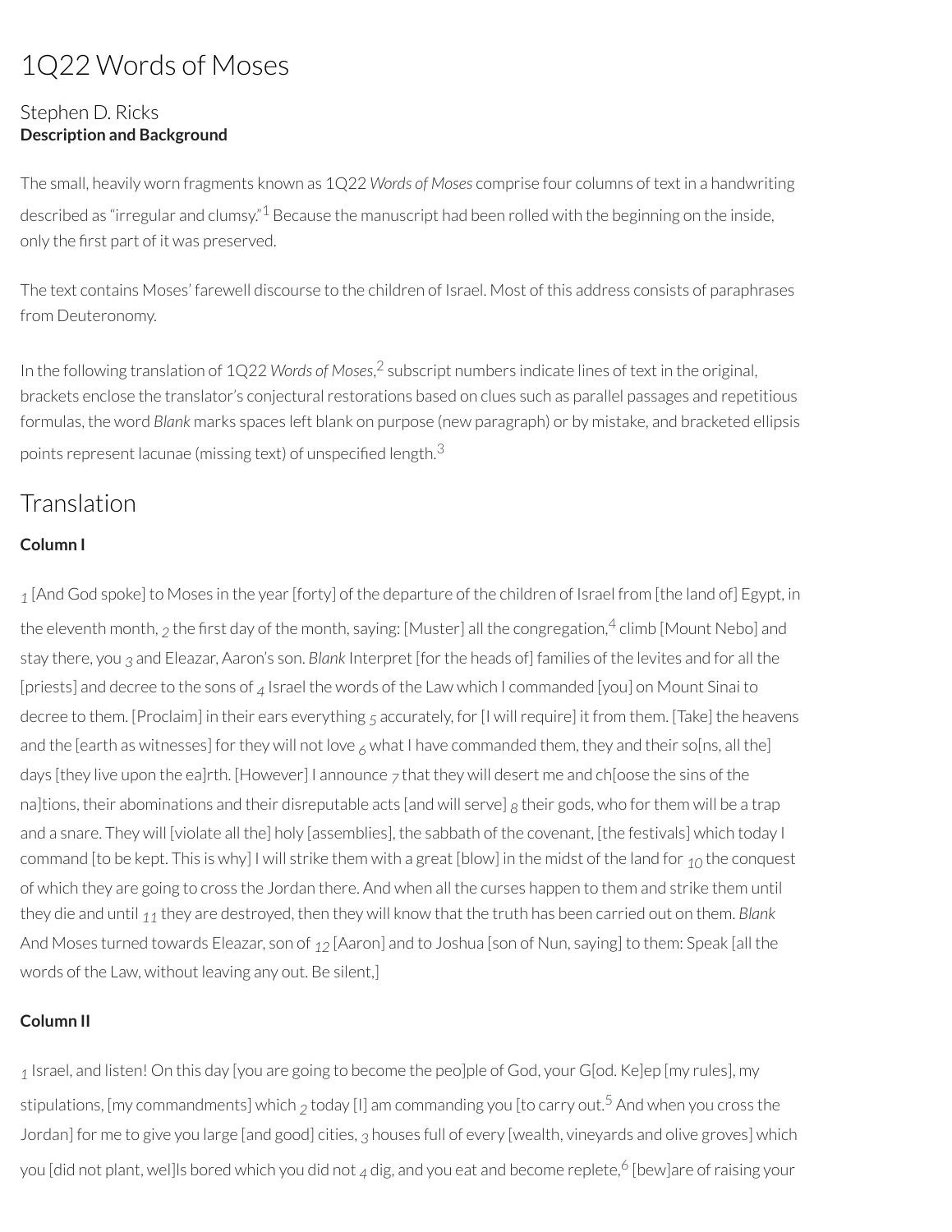<span id="page-31-1"></span><span id="page-31-0"></span>heart and fo[rgetting what] I command you today; *5* [for] it is yourlife and your old age. [7](#page-32-6) *Blank* [And] Moses [spoke] and [said to the sons of Is]rael: Forty 6 [years] have passed [from the] day of our departure from the land [of Egypt, [8](#page-32-7) and] today God, our G[od has caused these wo]rds [to issue] from his mouth *<sup>7</sup>* [all his pre]cepts {and all his precepts} How [shall I alone carry] your burden, [your weight, your qua]rrels? *8* [When] the covenant [has been estab]lished and the path [on which you must] walk has been decreed, [choose for yourselves wise men who] will explain *9* [to you and your so]ns all the words of this Law. [Be] very [careful,] for yourlives, [to keep them, lest] the wrath *10* [of your God] against you be enkindled and reach you, and it closes the skies above, which make rain fall upon you, and [the water] from under[neath the earth which give you *11* [the harv]est. [9](#page-32-8) *Blank* And Moses [continued speaking] to the so[ns of Is]rael: Th[ese are the command]ments [which God] commands you to carry out *12* [. . .] . . . [. . .]

#### <span id="page-31-2"></span>**Column III**

*1* [Every seven years you shall leave the land] atrest, [and the yield of the land's rest will provide you] with food, you [and your animals and the beasts of the] field.  $2$  [... And what] remains will be for the po[or from among your brothers] who are in the la[nd. No]-one will so[w his field] or prune [his vine.] 3 [No-one will harvest his harvest or] gather [anything. Keep al[l the words of] this covenant  $\Delta$  [carrying them out,] for [...] in order to do [...] And in this year you shall grant a release. *5* [Every creditor] who [has lent something to] someone, or[who possesses something from his brother,] will grant a re[lease to his fell]ow for *6* [God], your[God, has proclaimed the release. You are to demand restitution] from the fore [igner, but from your brother] you shall not demand restitution, for in that year *7* [10](#page-32-9)[God will bless you, forgiving you your si]ns. . .] *<sup>8</sup>* [. . .] in the year[. . .] of the month of *<sup>9</sup>* [. . .] on this day [...Because your fathers] wandered <sub>10</sub> [in the wilderness until the tenth day of the month {the [... on the te]nth [day] of the month} 11 You shall refrain [from all work.] And on the tenth day of the month, you shall atone [...] of the month  $_{12}[...]$  they shall take  $[...]^{11}$  $[...]^{11}$  $[...]^{11}$ 

#### <span id="page-31-4"></span><span id="page-31-3"></span>**Column IV**

*1* in the congregation of the gods [and in the council of the holy] ones, and in [. . . favour of the sons of Is]rael and on behalf of the la[nd]  $_2$  [And you shall] take [the blood and] pour [it] on the earth [...]  $_3$ [...] and it will be forgiven them [. . . And] Moses [spoke saying:] Do [. . .] *4* [. . .] eternal precepts for your generations [. . .] And on the [. . .] day *5* [...] he will take [...] the children of Israel [...]  $_6$  [...] all that which [...] for all  $_7$  [...] of the [...] year the person who  $[...]_8[...]$  upon the book  $[...]$  the priest  $[...]_9[...]$  he will lay his ha[nds . . ] all this  $_{10}[...]$  year these  $_{11}[...]$  of the  $two...$   $[...]$ 

#### **Commentary**

1Q22 *Words of Moses* contains elements of the treaty-covenant pattern found in the Old Testament. This pattern includes (1) a preamble that introduces God as the one initiating the covenant orthat introduces his prophet as his designated spokesman; (2) a briefreview of God's relations with his people in the past; (3) the terms of the covenant, that is, the specific commandments that God expects Israel to observe; (4) a formal witness by the people that they understand these commandments and will keep them; and (5) a list of blessings that the people will receive if they keep the commandments and a list of curses that will fall upon them if they fail to observe the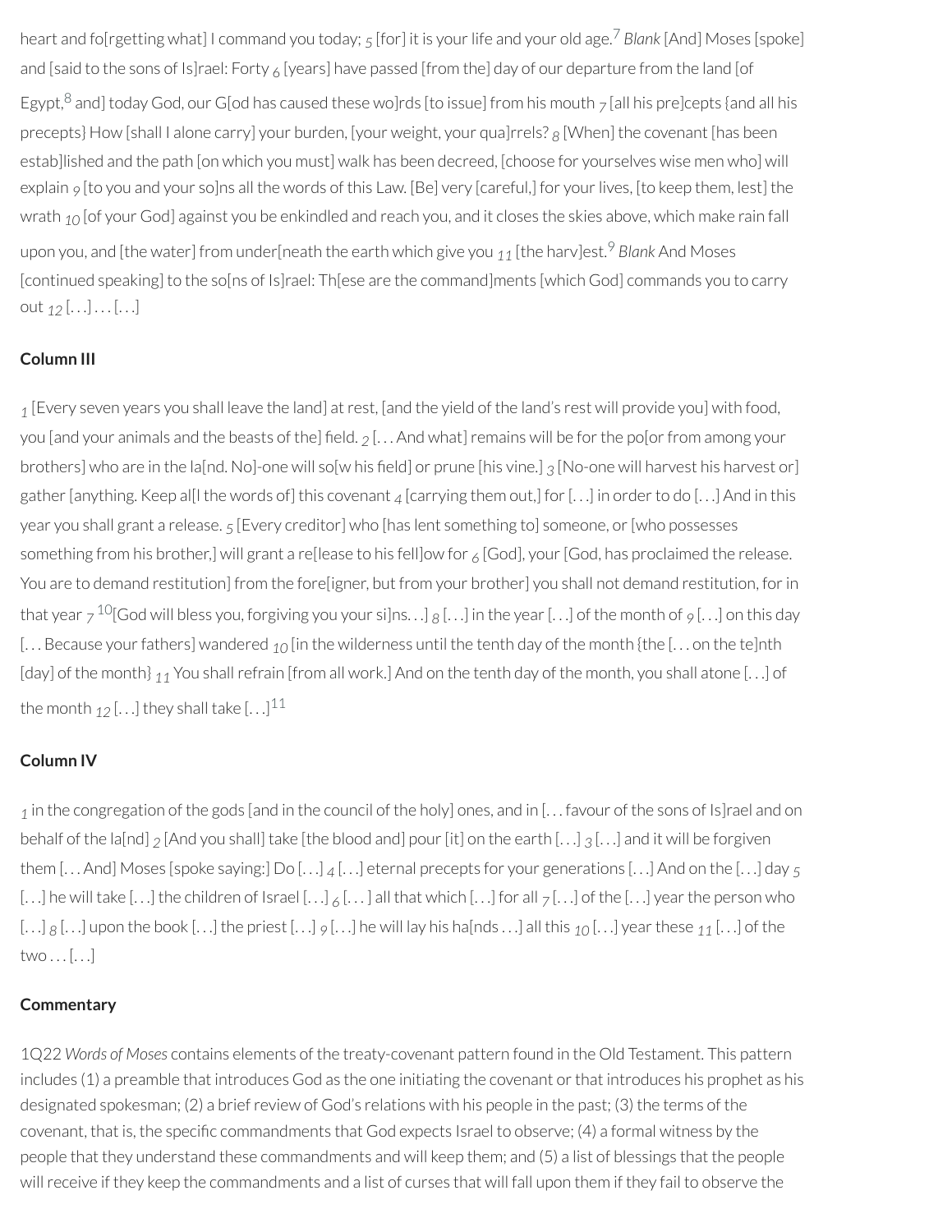commandments; and (6) provisions for reminding the people of the covenant. All this is reminiscent of the ancient Israelite covenant assembly described in the Bible and in chapters 1–6 of the book of Mosiah (in the Book of Mormon) [12](#page-33-1) and may be illustrated in the following manner:

#### <span id="page-32-10"></span>**Treaty-Covenant Pattern in the Old Testament,the Dead Sea Scrolls, and the Book of Mormon**

| Elements                                           | Exodus 19:3b-<br>18 | Exodus 20-4    | Deuteronomy               | 1Q22                        | Mosiah            |
|----------------------------------------------------|---------------------|----------------|---------------------------|-----------------------------|-------------------|
| Preamble                                           | 19:3b               | 20:1           | $1:1-5$                   | $1:1 - 4a$                  | $1:1-2:9a$        |
| Review of God's relation with                      |                     |                |                           |                             |                   |
| <i>Israel</i>                                      | 19:4                | 20:2           | $1:6 - 3:29$              | $2:1 - 4$                   | $2:9b-21,2$       |
| Terms of the covenant                              | $19:5-6$            | $20:3 - 23:19$ | $4 - 26$                  | $2:1b-2a, 11b;$<br>$3:1-12$ | 2:22,24b,3:<br>30 |
| Formal witnesses                                   | 19:8                | 24:3           |                           | $1:5-6$                     | $5:2-8$           |
| Blessings and curses                               |                     | $23:20-33$     | $27:9 - 28:68$            | $1:7 - 11a$                 | $5:9 - 15:3:24$   |
| Provisions for reminding people<br>of the covenant | 19.7                | $24:4-8$       | 27:1-8; 31:9, 24-6 2:8-9a |                             | $6:1-3, 6; 2:8$   |

#### **Notes**

<span id="page-32-0"></span>[1.](#page-30-0) Dominique Barthélemy and Jozef T. Milik, *Qumran Cave I*, Discoveries in the Judaean Desert, vol. 6 (Oxford: Clarendon Press, 1955), 91.

<span id="page-32-1"></span>[2.](#page-30-1) Florentino García Martínez, *The Dead Sea Scrolls Translated: The Qumran Textsin English*, trans. Wilfred G. E. Watson, 2nd ed. (Leiden: E. J. Brill, 1994), 276–7.

- <span id="page-32-2"></span>[3.](#page-30-2) See ibid., xxv and xxvi, for a fuller explanation of these devices.
- <span id="page-32-3"></span>[4.](#page-30-3) Compare Leviticus 8:3; Numbers 20:8; Deuteronomy 4:10; 31:12.
- <span id="page-32-4"></span>[5.](#page-30-4) For 1Q22 I 12–II 2, see Deuteronomy 27:9–10.
- <span id="page-32-5"></span>[6.](#page-30-5) Compare Deuteronomy 6:10–1.
- <span id="page-32-6"></span>[7.](#page-31-0) Compare Deuteronomy 30:20.
- <span id="page-32-7"></span>[8.](#page-31-1) Compare Deuteronomy 2:7; 8:2.
- <span id="page-32-8"></span>[9.](#page-31-2) Compare Deuteronomy 11:17.
- <span id="page-32-9"></span>[10.](#page-31-3) Compare Deuteronomy 15:1–18; Leviticus 25.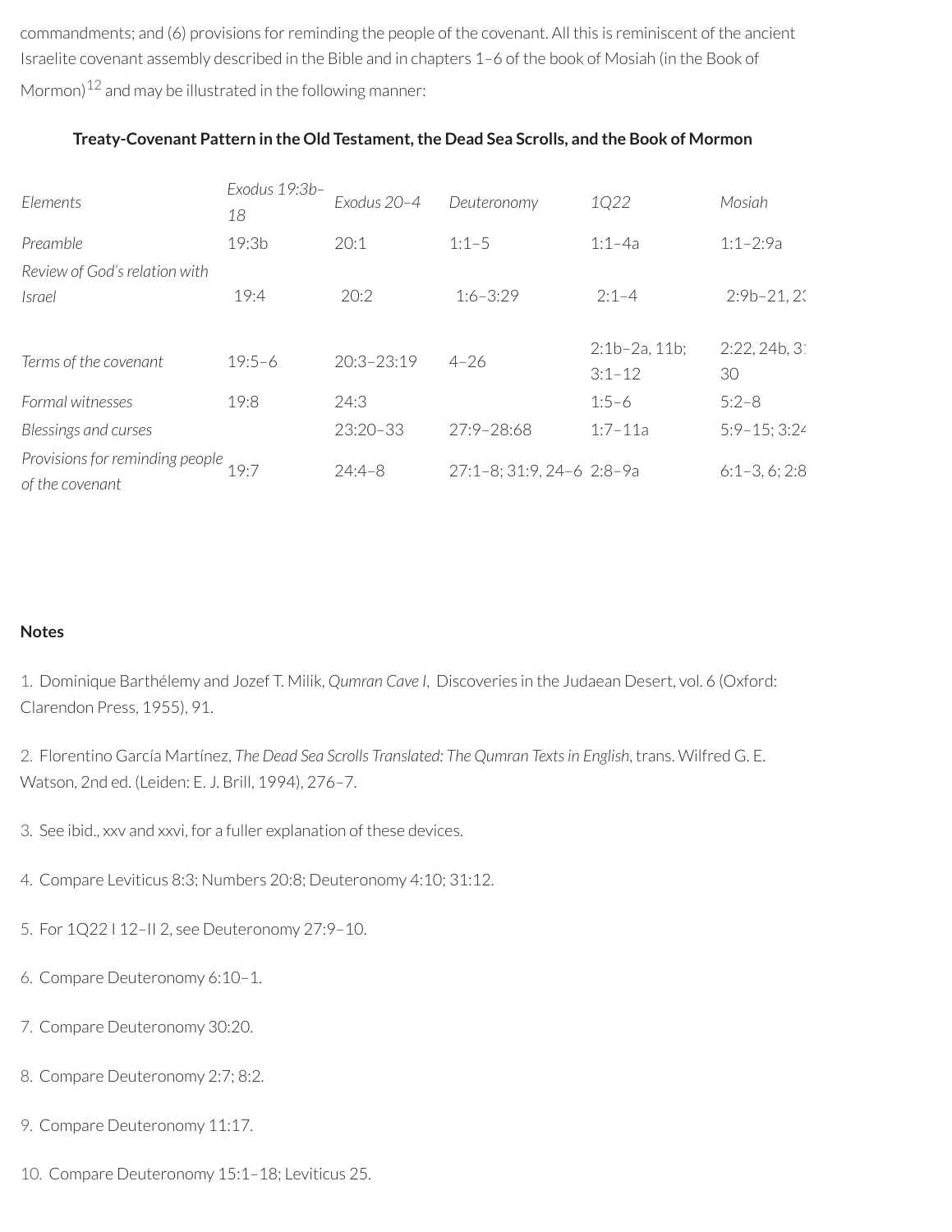#### <span id="page-33-0"></span>[11.](#page-31-4) Compare Leviticus 23:26–32.

<span id="page-33-1"></span>[12.](#page-32-10) Mosiah 1–6 describes a religious convocation of the Nephites, an Israelite group that had settled in the New World. The occasion was the coronation of a new king, Mosiah, at the temple in the Nephite city of Zarahemla, around 130 B.C. See my article "King, Coronation, and Covenant in Mosiah 1–6," in *Rediscovering the Book of Mormon*, ed. John L. Sorenson and Melvin J. Thorne (Salt Lake City: Deseret Book and FARMS, 1991), 215–6. Evidence also demonstrates that this Nephite assembly was a celebration of the biblical Feast of Tabernacles. See John A. Tvedtnes, "King Benjamin and the Feast of Tabernacles," in *By Study and Also by Faith: Essaysin Honor of Hugh W. Nibley*, ed. John M. Lundquist and Stephen D. Ricks (Salt Lake City: Desert Book and FARMS, 1990), 2:197–237. Especially relevant to the treaty-covenant pattern found in 1Q22 *Words of Moses*is the fact that Tvedtnes demonstrates how passages from the book of Deuteronomy were used in both Jewish and Nephite celebrations of the Feast of Tabernacles.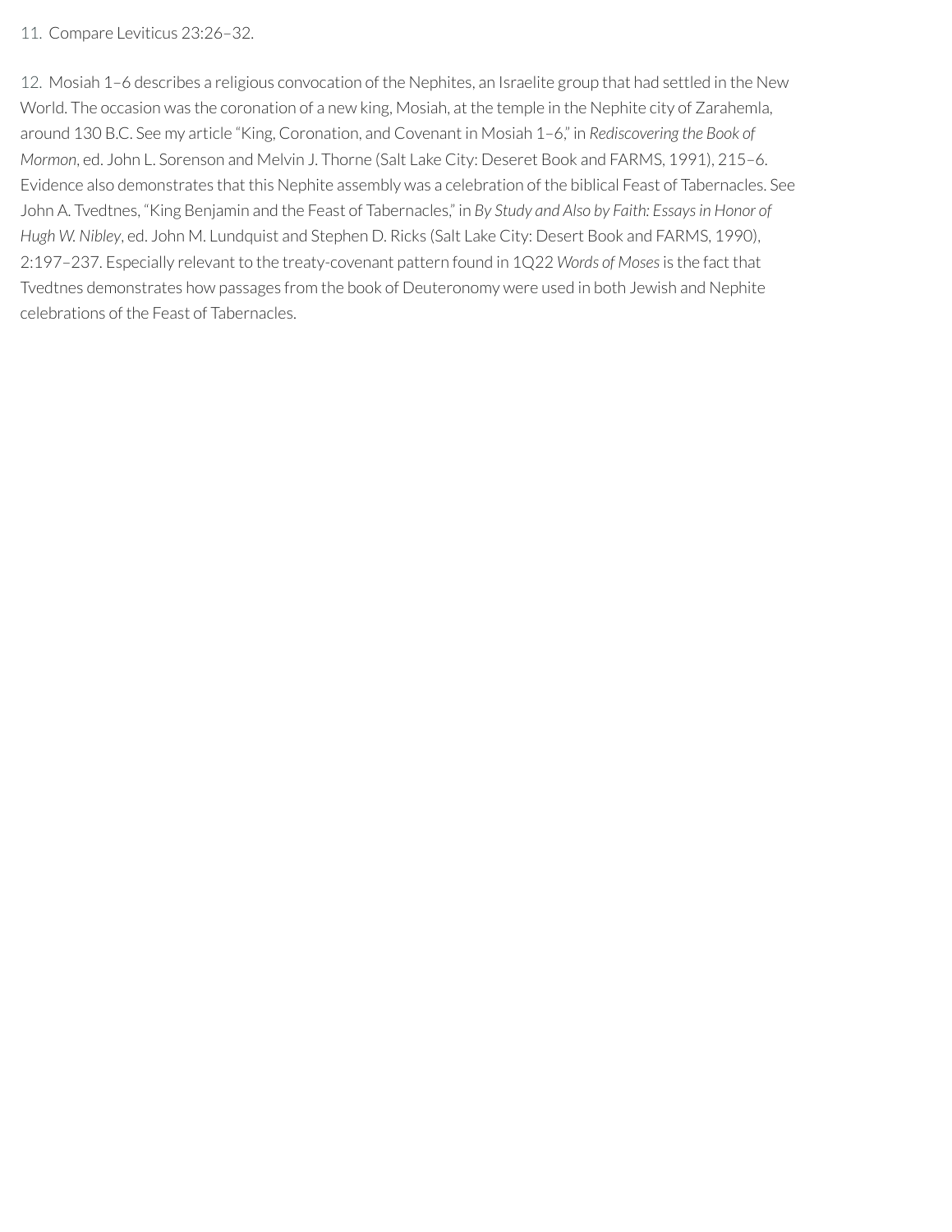## 5/6Hev 46 Bar Kokhba

### Donald W. Parry

5/6Hev 46 *Bar Kokhba* is an ancient lease agreement eleven lines in length and written upon papyrus in Hebrew. It deals with plots of land in the En-gedi area (a small community along the southwestern shore of the Dead Sea) that were leased to Jacob son of Simeon bar Kosiba (also known as Bar Kokhba, leader of the so-called Second Jewish Revolt of A.D. [1](#page-34-0)30-35) by Eleazar son of Eleazar ben Hitta and Eliezer son of Samuel.<sup>1</sup>

<span id="page-34-5"></span><span id="page-34-4"></span>This document is dated to "the second of Kislev, in the third year of Simeon ben Kosiba, Prince of Israel,"<sup>[2](#page-34-1)</sup> and coincides with a second document (5/6Hev 45), written on the same day, thatrecords a transaction between Eleazar son of Eleazar and Eliezer son of Samuel. According to the Western calendar, the date of these two documents corresponds to November of A.D. 134.

<span id="page-34-7"></span><span id="page-34-6"></span>Among other things, various crops such as dates and fruits are mentioned in the agreement, for instance, "the 'fine date' and the Hasad [a type of date] in the village."<sup>[3](#page-34-2)</sup> It is also noteworthy that the length of the lease is not for a specific amount of time like six months or one year, but rather is "until the termination of the season of crops of En-gedi, of the vegetables and of the trees."<sup>[4](#page-34-3)</sup> Thus it is the completion of the growing season that regulates the length of the contract, a practice that would be characteristic of an agricultural society. The document also indicates arrangements for payment in settling the terms of the lease.

The document's importance lies not so much in the fact that we learn that three men—Eleazar, Eliezer, and Jacob conducted a business deal, but rather in what it tells us about how such agreements were entered into and what can be inferred from this and similar documents about the society and way of life of the people who lived then.

In this respect the language of 5/6Hev 46 that formalized the transaction is important. The lease was written in Mishnaic Hebrew, a form of Hebrew that is slightly different from the Hebrew of the Old Testament and was in use at the time of Bar Kokhba. Such documents have enabled scholars to understand better how Hebrew vocabulary grew and evolved. 5/6Hev 46 provides examples of Hebrew spelling practices and abbreviations and the usage and meaning of various legal terms.

#### **Notes**

- <span id="page-34-0"></span>[1.](#page-34-4) See Yigael Yadin, "Expedition D—The Cave of the Letters," *Israel Exploration Journal* 12 (1962): 255.
- <span id="page-34-1"></span>[2.](#page-34-5) Ibid.
- <span id="page-34-2"></span>[3.](#page-34-6) Ibid.
- <span id="page-34-3"></span>[4.](#page-34-7) Ibid., 256.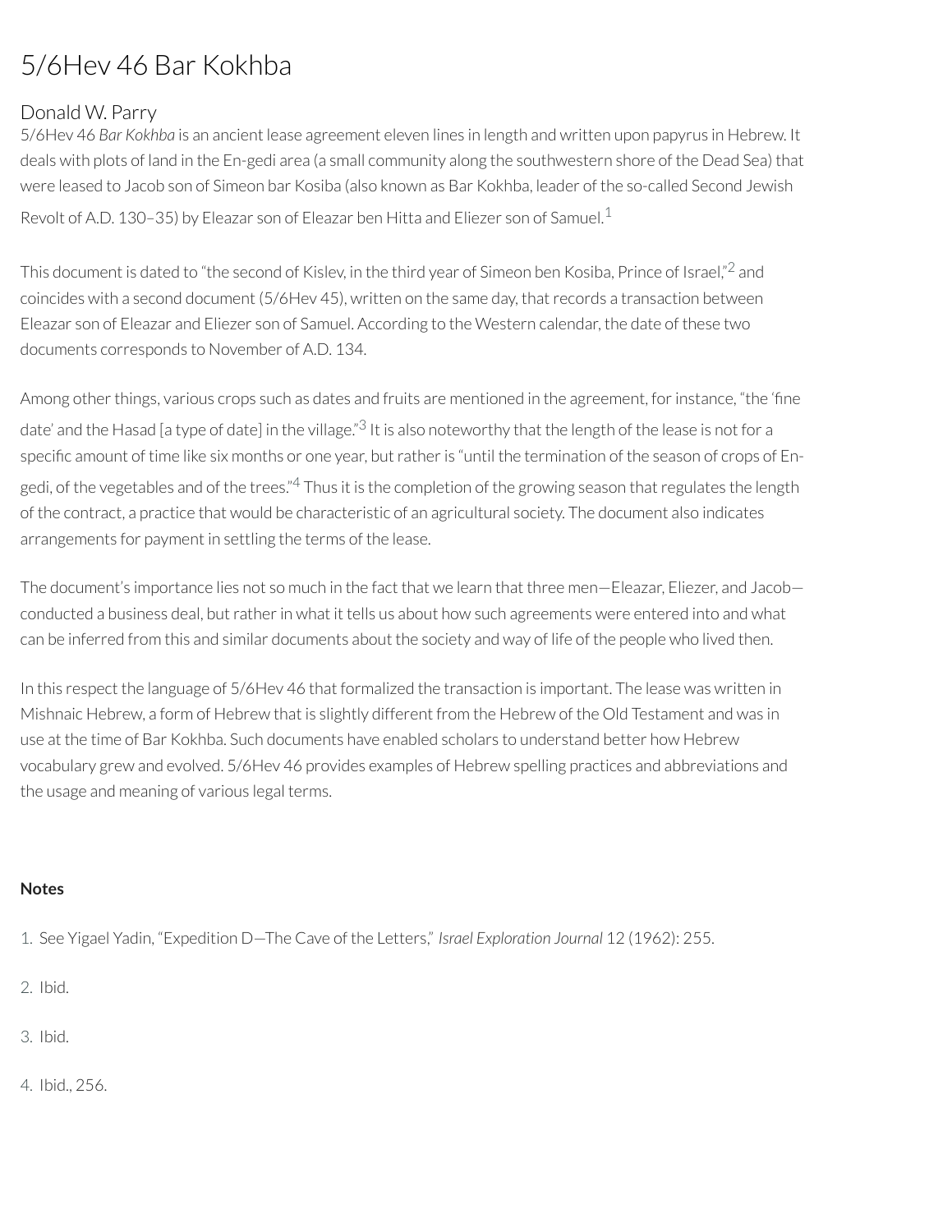## Mas1d Ezekiel

#### E. Jan Wilson, David K. Geilman **Description and Background**

Between October 1963 and April 1964, excavators at Masada found scroll fragments hidden under the floor of what is believed to have been a synagogue. Some of these fragments contain portions of an Ezekiel scroll. This scroll, known as Mas1d Ezekiel, comprises four columns of text that correspond to Ezekiel 35:11–38:14. The largest fragment that can be read contains the first portion of Ezekiel 37, the vision of the dry bones.

Except for a few minor spelling differences and the manner in which the text is divided into sections, the Ezekiel fragments are identical to the Masoretic text.

Study of these fragments is yet preliminary. Professor Shemaryahu Talmon of the Hebrew University of Jerusalem has been given the responsibility of preparing transcriptions of these and all other scroll fragments from Masada. According to Talmon, the formal Herodian script used on the parchment fragments of Mas1d Ezekiel dates the scroll to the second half of the first century B.C.

The following passage is from Ezekiel 37:1–14 in the King James Version of the Old Testament and sets forth Ezekiel's vision of the dry bones mentioned earlier:

1 The hand of the LORD was upon me, and carried me out in the spirit of the LORD, and set me down in the midst of the valley which *was*full of bones,

2 And caused me to pass by them round about: and, behold, *there were* very many in the open valley; and, lo, *they were* very dry.

3 And he said unto me, Son of man, can these bones live? And I answered, O Lord GOD, thou knowest.

4 Again he said unto me, Prophesy upon these bones, and say unto them, O ye dry bones, hearthe word of the LORD.

5 Thus saith the Lord GOD unto these bones; Behold, I will cause breath to enterinto you, and ye shall live:

6 And I will lay sinews upon you, and will bring up flesh upon you, and cover you with skin, and put breath in you, and ye shall live; and ye shall know that I *am* the LORD.

7 So I prophesied as I was commanded: and as I prophesied, there was a noise, and behold a shaking, and the bones came together, bone to his bone.

8 And when I beheld, lo, the sinews and the flesh came up upon them, and the skin covered them above: but *there was* no breath in them.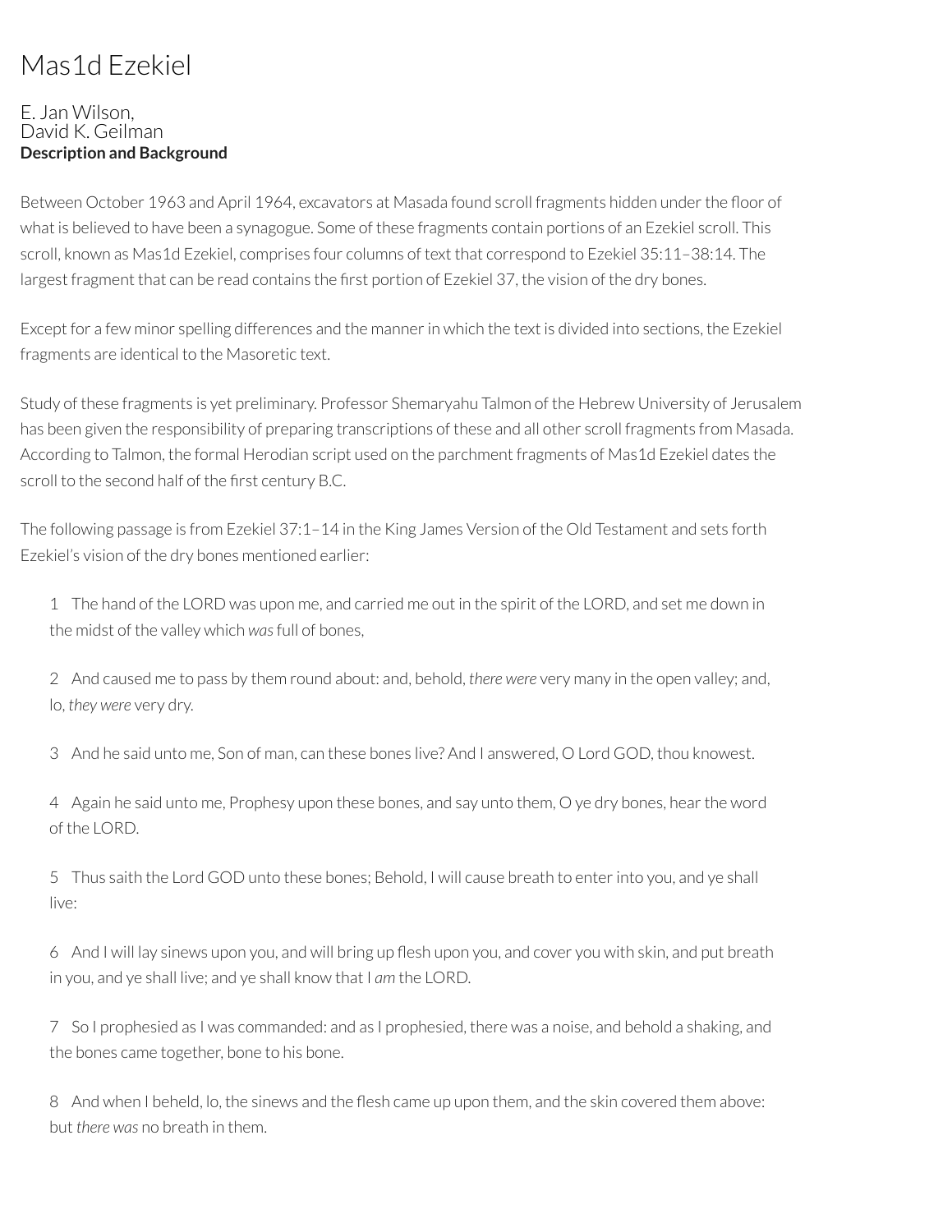9 Then said he unto me, Prophesy unto the wind, prophesy, son of man, and say to the wind, Thus saith the Lord GOD; Come from the four winds, O breath, and breathe upon these slain, that they may live.

10 So I prophesied as he commanded me, and the breath came into them, and they lived, and stood up upon their feet, an exceeding great army.

11 Then he said unto me, Son of man, these bones are the whole house of Israel: behold, they say, Our bones are dried, and our hope is lost: we are cut off for our parts.

12 Therefore prophesy and say unto them, Thus saith the Lord GOD; Behold, O my people, I will open your graves, and cause you to come up out of your graves, and bring you into the land of Israel.

13 And ye shall know that I *am* the LORD, when I have opened your graves, O my people, and brought you up out of your graves,

14 And shall put my spirit in you, and ye shall live, and I shall place you in your own land: then shall ye know that I the LORD have spoken *it*, and performed *it*, saith the LORD.

#### **Commentary**

The Jews at Masada were pious and had enough time to properly dispose of this scroll. According to Jewish law, sacred books, when worn out or being discarded, had to be buried or deposited in a *genizah*, a specially dedicated site for the storage of old sacred texts. In the case of the Zealots at Masada, their *genizah* was under the floor of their synagogue.

The only other texts that were found under the synagogue floor were fragments of a Deuteronomy scroll.

Any significance that can be ascribed to this text on the basis of what is known about the community at Masada is purely speculation. However, in light of our knowledge of the goals of the Zealots and the mannerin which they eventually committed suicide, the allusions to resurrection in verses twelve and thirteen and to the restoration of their land, mentioned in verse fourteen, are quite poignant.

For Latter-day Saints, it is intriguing that in the verses immediately following this vision, Ezekiel is commanded by the Lord as follows:

16 Moreover, thou son of man, take thee one stick, and write upon it, For Judah, and forthe children of Israel his companions: then take another stick, and write upon it, For Joseph, the stick of Ephraim, and *for* all the house of Israel his companions:

17 And join them one to anotherinto one stick; and they shall become one in thine hand.

These verses evoke strong images of what the Latter-day Saints believe is the latter-day restoration and the importance that scripture, both ancient and modern, has played and continues to play in accomplishing the work of the Lord.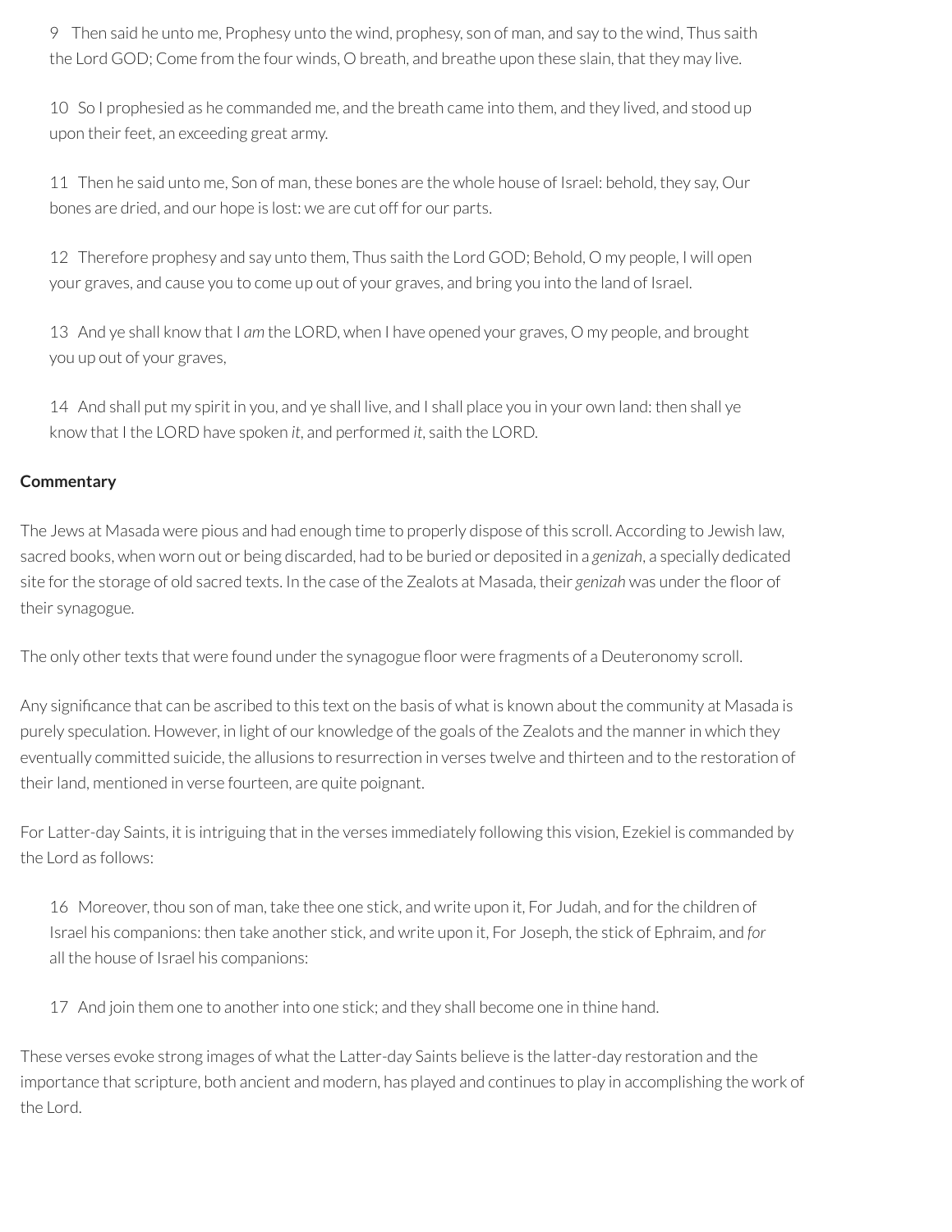## Mas1e Psalms

#### E. Jan Wilson, David K. Geilman **Description and Background**

Fragments of a Psalms scroll were found in one of many rooms built into the casemate wall of the Masada fortress. Identified as locus 1039, the site lies just south of the building identified as the synagogue.

Mas1e Psalms—the first scroll text found at Masada—consists of two fragments that together contain portions of

<span id="page-37-0"></span>Psalms 8[1](#page-39-0)-5. The fragments were discovered along with coins dating to the First Jewish Revolt (66-73 C.E.).<sup>1</sup> Written on parchment in the square Herodian script, the fragments have been dated paleographically to around the first half century of the Common Era. Although part of the text could easily be read, the scroll was not entirely legible until infrared photographs were taken and developed.

When these fragments were first examined by Professor Yadin, he believed them to be almost identical to the Masoretic text of the same verses. The exception he noted was a spelling variation in which the KJV Psalm 83:6 phrase *the tabernacles of Edom* is rendered in the scroll as *the gods of Edom*. Professor Shemaryahu Talmon, in a recent article that analyzes the physical characteristics of the fragments and provides a transcription and a study of their contents, suggests that this variation could be "a simple scribal mistake." He goes on to explain that switching two letters in the first word of the phrase would change the meaning from "tents" or "tabernacles" to "gods."<sup>[2](#page-39-1)</sup> But he also notes that some scholars have discussed the possibility of this being an intentional change, so the matteris still undecided.

<span id="page-37-1"></span>The layout of the text is such that the column is written in two subsections. A single line of text is divided into two equal halves (referred to as hemstitches). Three large columns are preserved in the fragments. The center column is largely intact, with the columns to the right and left being torn. In his preliminary report, Yadin notes that the tearing appears to have been deliberate, suggesting that the center column, which contains Psalms 82 and 83, could have been the focus of attention.

## **Translation**

To give the reader a feel for the material covered in these fragments, we have included the KJV translation of Psalms 82 and 83. The variation in Psalm 83:6 found in the Masada fragments appears in brackets after the Masoretic text version.

#### **Psalm 82**

- 1 A Psalm of Asaph. GOD standeth in the congregation of the mighty; he judgeth among the gods.
- 2 How long will ye judge unjustly, and accept the persons of the wicked? Selah.
- 3 Defend the poor and fatherless: do justice to the afflicted and needy.
- 4 Deliver the poor and needy: rid *them* out of the hand of the wicked.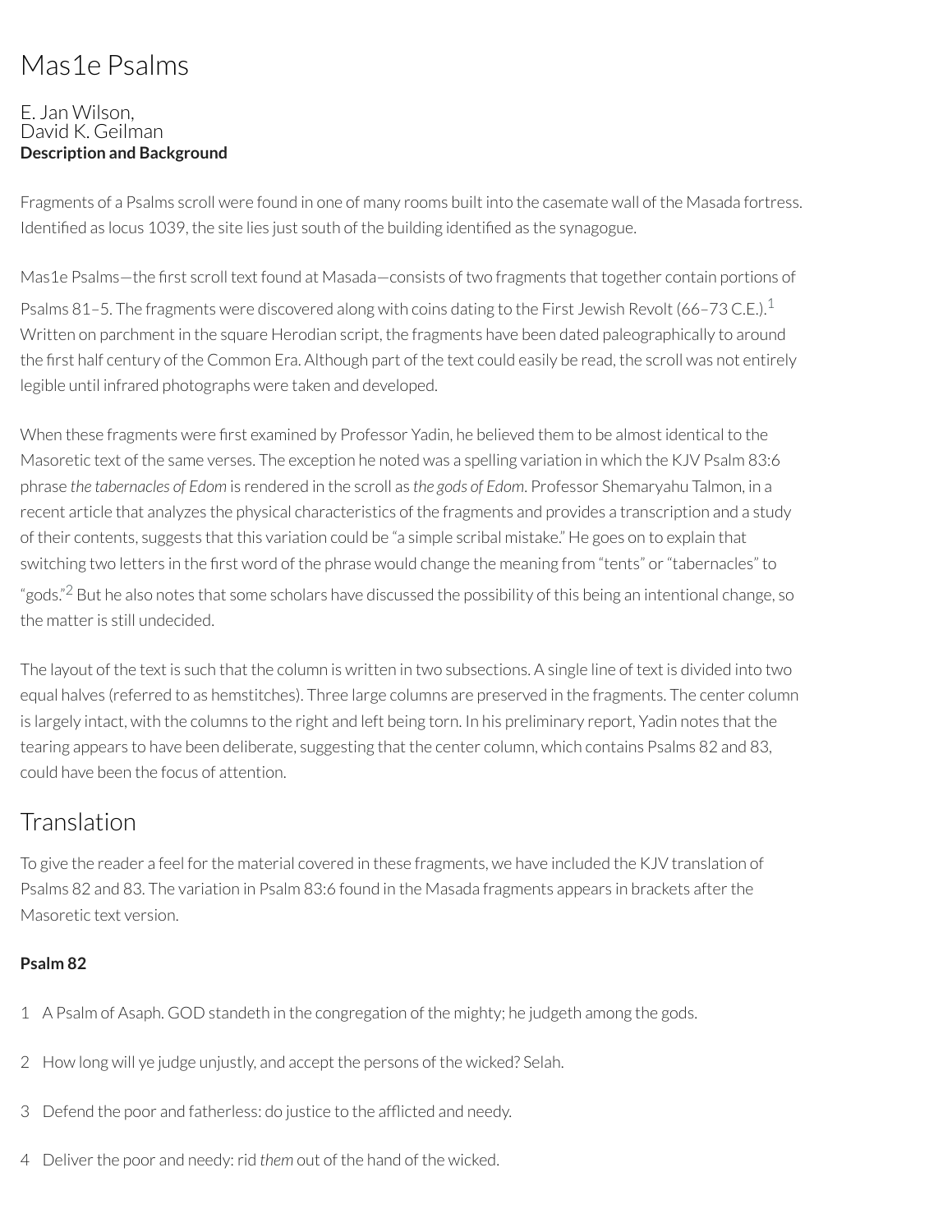They know not, neither will they understand; they walk on in darkness: all the foundations of the earth are out of course.

I have said, Ye *are* gods; and all of you *are* children of the most High.

- But ye shall die like men, and fall like one of the princes.
- 8 Arise, O God, judge the earth: for thou shalt inherit all nations.

#### **Psalm 83**

- A Song *or* Psalm of Asaph. KEEP not thou silence, O God: hold not thy peace, and be not still, O God.
- For, lo, thine enemies make a tumult: and they that hate thee have lifted up the head.
- They have taken crafty counsel against thy people, and consulted against thy hidden ones.

 They have said, Come, and let us cut them off from *being* a nation; that the name of Israel may be no more in remembrance.

- Forthey have consulted together with one consent: they are confederate against thee:
- The tabernacles [gods] of Edom, and the Ishmaelites; of Moab, and the Hagarenes;
- Gebal, and Ammon, and Amalek; the Philistines with the inhabitants of Tyre;
- Assur also is joined with them: they have holpen the children of Lot. Selah.
- Do unto them as *unto* the Midianites; as *to* Sisera, as *to* Jabin, at the brook of Kison:
- *Which* perished at En-dor: they became *as* dung forthe earth.
- Make their nobles like Oreb, and like Zeeb: yea, all their princes as Zebah, and as Zalmunna:
- Who said, Let us take to ourselves the houses of God in possession.
- 13 O my God, make them like a wheel; as the stubble before the wind.
- 14 As the fire burneth a wood, and as the flame setteth the mountains on fire;
- So persecute them with thy tempest, and make them afraid with thy storm.
- 16 Fill their faces with shame; that they may seek thy name, O LORD.
- Let them be confounded and troubled for ever; yea, let them be put to shame, and perish:
- That *men* may know that thou, whose name alone *is* JEHOVAH, *art* the most high over all the earth.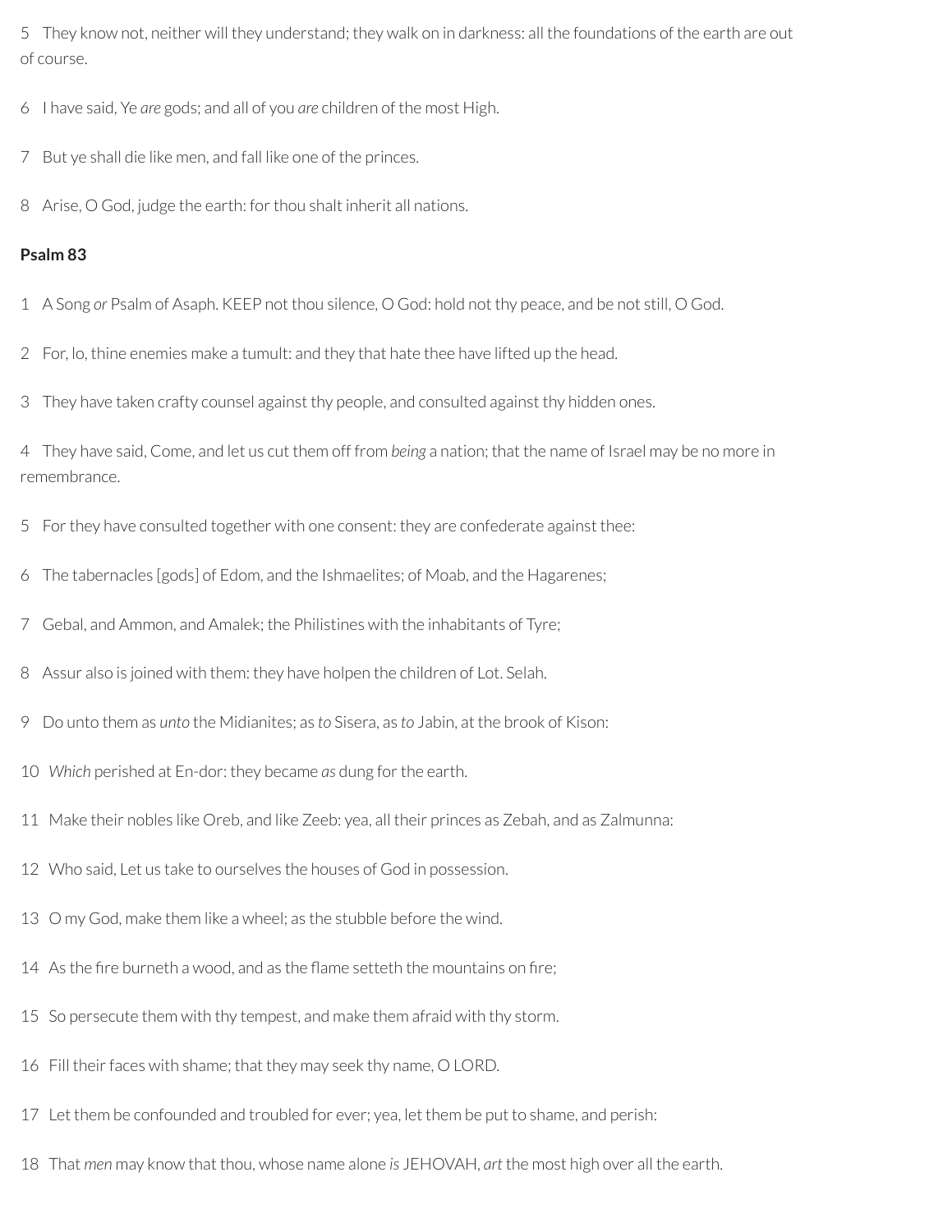#### **Commentary**

Psalm 81 is a song of praise to God, a lament for the blessings that Israel has lost because she did not always follow God. Psalm 82 is a call for judgment and justice against the wicked, a statement of the divine heritage of Israel, while Psalm 83 is a call for God to smite the enemies of Israel. Psalm 84, another song of praise, expresses the desire of the righteous to be with God. Psalm 85 is a song of praise for the redemption of Israel and a cry for mercy.

Note how the variant reading in 83:6 makes verse six much more explicit, for it is not just the inhabitants of those various nations who have taken counsel against Israel, but also their gods.

What these psalms meant to the Zealots at Masada or to others who may have possessed the scroll can only be surmised, but the general theme of cries for divine help and judgment against the enemies of Israel certainly fit their circumstances and attitudes.

#### **Notes**

<span id="page-39-0"></span>[1.](#page-37-0) See Yigael Yadin, "The Excavation at Masada—1963/64 Preliminary Report," *Israel Exploration Journal* 15/1–2 (1965): 81.

<span id="page-39-1"></span>[2.](#page-37-1) Shemaryahu Talmon, "Fragments of a Psalms Scroll–MasPs<sup>a</sup> Ps 81:2<sup>b</sup>-85:6<sup>a</sup>," Dead Sea Discoveries 3/3 (1996): 311.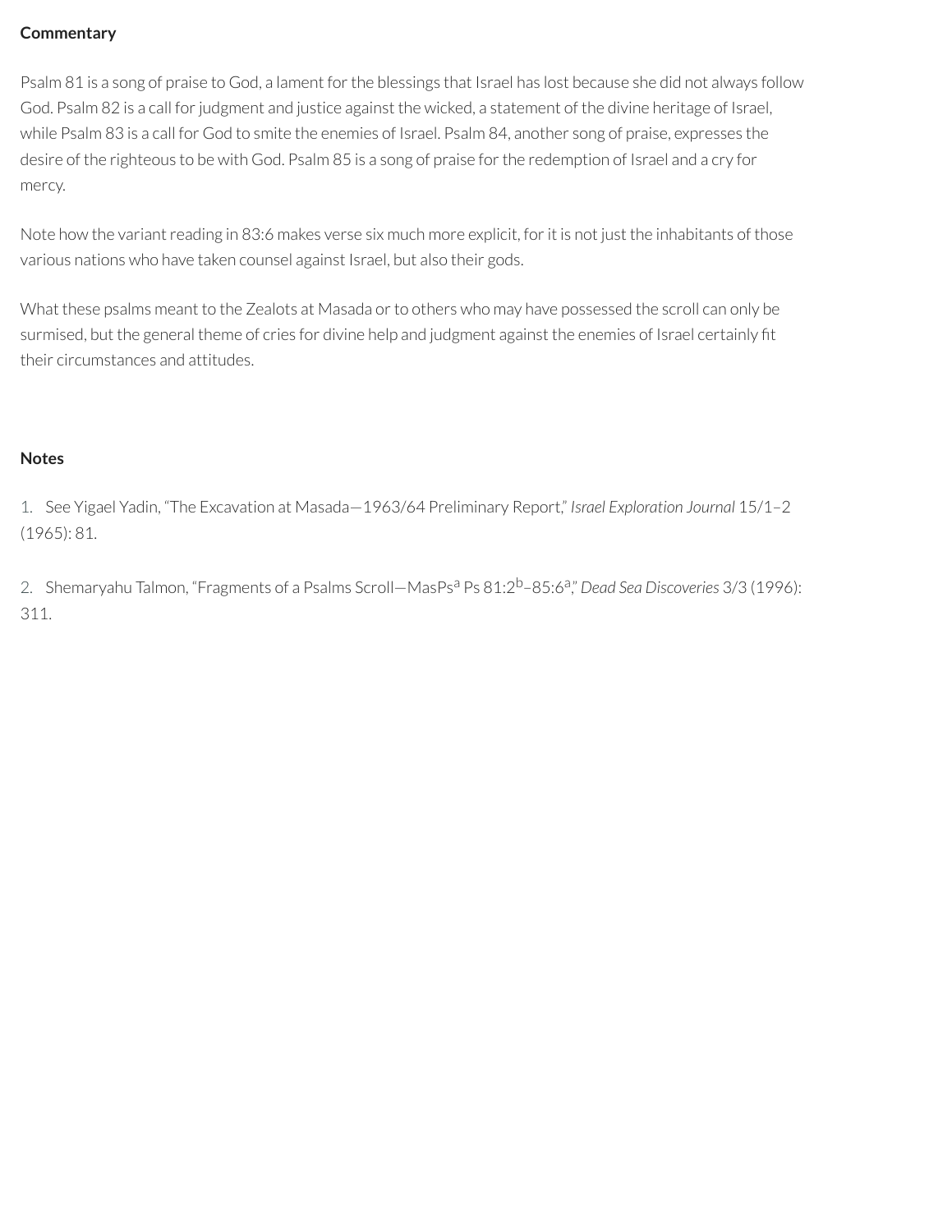## Mas1j Work Similar to Jubilees ("Prince of Hatred")

#### E. Jan Wilson, David K. Geilman **Description and Background**

According to Ehud Netzer, a member of Professor Yigael Yadin's excavation team at Masada, a small fragment now labeled Mas1j was found on a Roman garbage pile near Masada's Western Palace. Because this fragment contains very little continuous text, it has been and still is very difficult to identify as part of a larger text. Yadin's initial identification of the fragment placed it as part of the book of *Jubilees*, an apocryphal account of revelations received by Moses while he was on Mount Sinai for forty days. It is most likely that Yadin connected this fragment with *Jubilees* because one of the legible phrases of the fragment, *Prince of Hatred*, is found in that book.

<span id="page-40-0"></span>However, Professor Shemaryahu Talmon has recently indicated that no portion of *Jubilees* corresponds to the text preserved on this fragment. Rather, the fragment "possibly stems from a Pseudo-Jubilees composition." [1](#page-41-0) Talmon further points out that the title *Prince of Hatred* also occurs in another Pseudo-Jubilees document found at Qumran. [2](#page-41-1)

<span id="page-40-1"></span>Written on parchment in the square script similar to the script found in other biblical manuscripts, this text is much smaller and harder to identify. Nevertheless, for two reasons several scholars, including Talmon, have tentatively identified this fragment as part of a text from Qumran. First, the orthography (spelling patterns) found in the fragment is very similar to the orthography found in texts composed at Qumran. Second, the use of the word *hatred* is characteristic of the sectarian documents found at Qumran.

This identification, in light of the fact that other Masada scrolls likely originated in Qumran, particularly the fragment known as the *Songs* of *Sabbath Sacrifice*, gives credence to the idea that members of the Qumran community joined the Zealots in their revolt against the Romans.

#### **Translation**

The following translation of this fragment is very tentative. Because of the fragmentary nature of the text, there are many gaps in the translation. The translation is divided into columns 1 and 2 because the fragment shows the end of one line and the beginning of the next with a very definite column division between the two. The

transcription that serves as the base for this translation has been published by Talmon in a recent article. $^3$  $^3$  He has also suggested the possible English renderings for some phrases. Where possible, we have followed his suggestions. The numbers on the left are line numbers. The dashes represent unreadable letters, the words within the brackets are restorations by Talmon, and the letters in italics are Hebrew letters for which no English translation can be made. A single open bracket indicates that missing orillegible text follows the bracket, and a single close bracket indicates the same for text preceding the bracket. Because of the lack of context, the meaning of many words can be debated. We offer this translation only to give the reader a general idea of what the fragment says. The words that are fairly certain appear in boldface.

<span id="page-40-2"></span>

| Column 1                       | Column 2         |
|--------------------------------|------------------|
| 1. $\vert \text{Iwd s} \vert$  |                  |
| 2. ]-wh people                 | 2                |
| 3. $\frac{1}{m}$ and they took | 3. ygs-[         |
| 4. and he took and no          | 4. contention y- |
|                                |                  |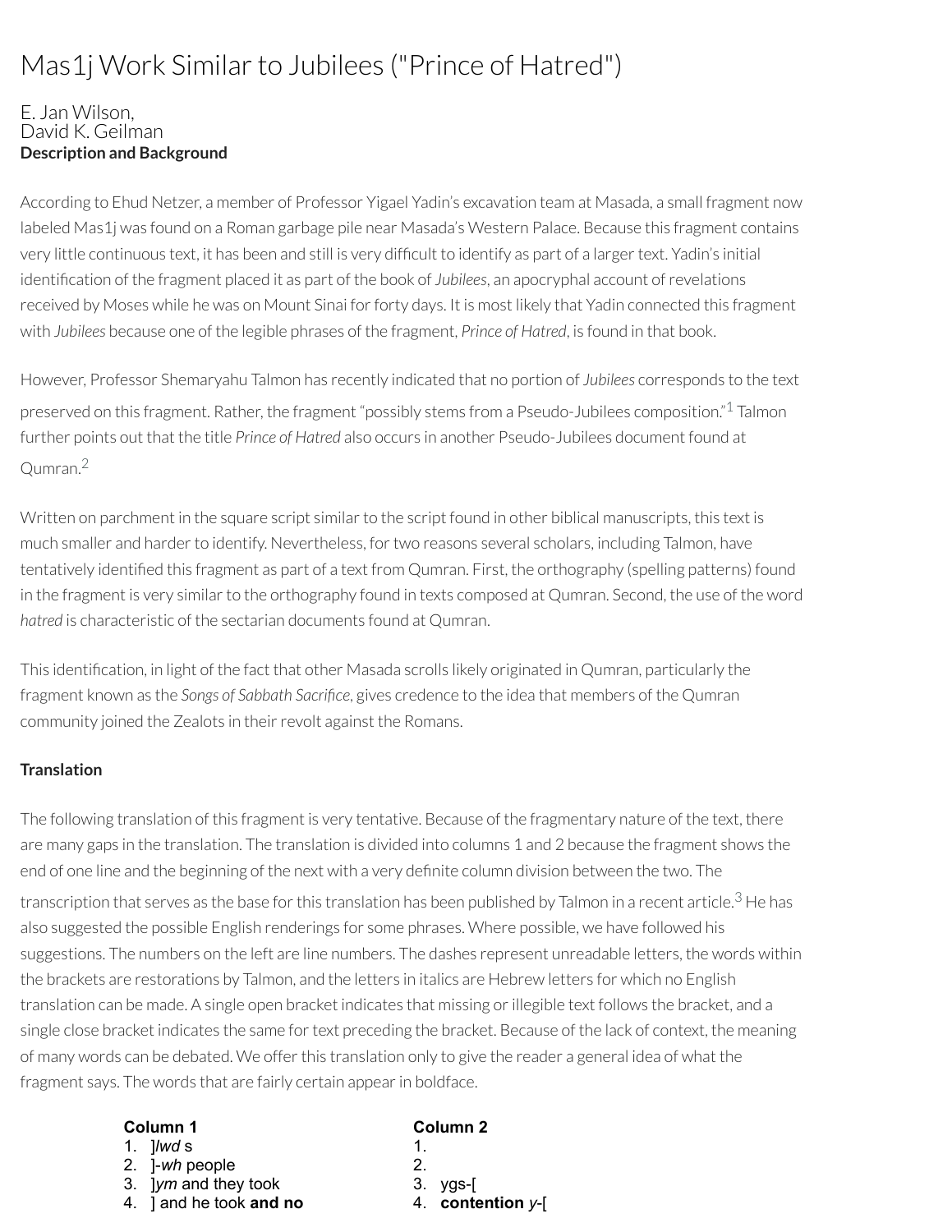- 5. ] **and the prince of hatred** 5. **to you in** tumul[t
- 
- 
- 
- 6. sev]enty years 6. **they establish** [a covenant] with I
- 7. ]-*wlkh* 7. **and your people**

#### **Commentary**

This is a tantalizing find. The lack of surrounding text is frustrating, and we can only speculate about which larger work this fragment came from. As has been noted above, the spelling of certain words is very similarto Qumran spelling practices. That, in addition to the occurrence of the title *Prince of Hatred* in a so-called Pseudo-Jubilees fragment found at Qumran, makes the connection between this fragment and Qumran quite reasonable. Likewise, the placement of this fragment within some sort of *Jubilees*-type document is very reasonable.

#### **Notes**

<span id="page-41-0"></span>[1.](#page-40-0) Shemaryahu Talmon, "Hebrew Written Fragments from Masada," *Dead Sea Discoveries* 3/2 (1996): 172.

- <span id="page-41-1"></span>[2.](#page-40-1) See ibid.
- <span id="page-41-2"></span>[3.](#page-40-2) See ibid., 171.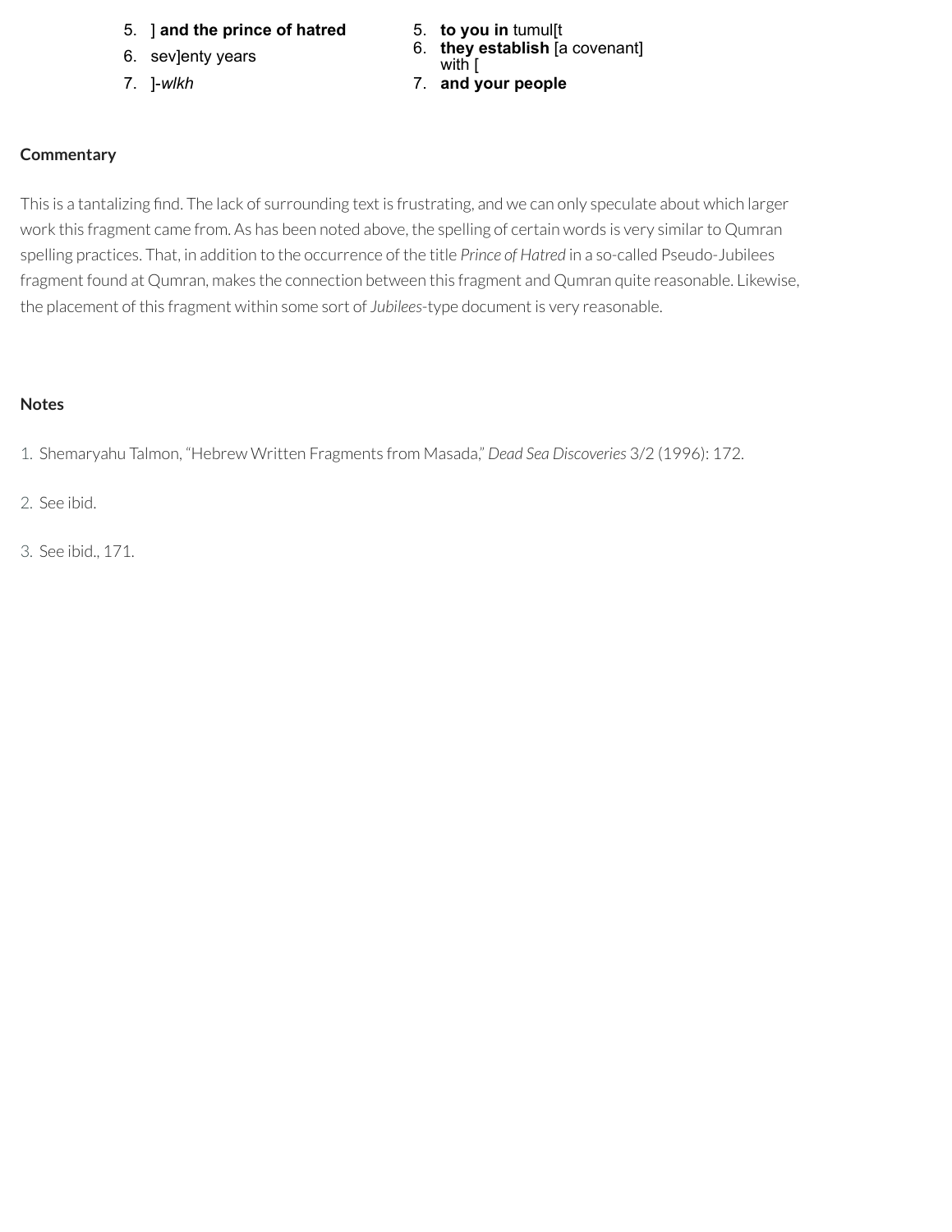## Mas1o Papyrus Paleo Fragment ("Mount Gerizim")

#### E. Jan Wilson, David K. Geilman **Description and Background**

Mas1o is the only scroll fragment in the Masada exhibit that is written on papyrus. It is distinctive also because it is written in the paleo-Hebrew script by two scribes. One scribe wrote on the "front" side of the fragment, the other on the "back" side. In his preliminary report of the excavation, Professor Yigael Yadin noted that the script of this fragment is similar to that of the coins found in the same location as the fragment. $^1$  $^1$ 

<span id="page-42-0"></span>Of the fragment's few discernible words, the phrase *joyfulsinging* occurs in three consecutive lines. These lines are followed by a line containing the place-name *Mount Gerizim*. This fragment has been identified as a Samaritan document because of the unique way *Mount Gerizim* is written. Because Mount Gerizim is a sacred site for Samaritans (the site of their temple), they adopted the practice of writing these two separate words as one word. However, Hebrew texts of non-Samaritan origin keep the two words separate. Thus the fragment can confidently be identified as Samaritan in origin. Scholars have tentatively identified it as a liturgical document because of the references to joyful singing.

The fragment was found in a casemate dwelling situated three rooms south of the synagogue at Masada. This was where the Psalms scroll, also a part of the Masada exhibit, was found. According to Yadin, "the most important discoveries from the period of the Revolt [of the Sicarii] were made, including several scrolls,"<sup>[2](#page-43-1)</sup> in this location.

#### **Translation**

The following is a preliminary and tentative translation. Because of the fragmentary nature of the text, the translation is ratherincomplete. The translation has been divided into side A and side B to correspond to

Professor Talmon's transcriptions of both sides of the fragment.<sup>[3](#page-43-2)</sup> The numbers on the left are line numbers. The dashes represent unreadable letters, the bracketed words are Talmon's restorations, and the italicized letters are Hebrew letters that do not translate into English. The character • is used to indicate a hole in the actual fragment. A single closing bracket indicates that missing or illegible text precedes the bracket. This translation serves only to give the reader a general idea of the fragment's content. The words that are fairly certain appear in boldface.

<span id="page-42-2"></span><span id="page-42-1"></span>

| Side A                                                            | Side B                                                       |
|-------------------------------------------------------------------|--------------------------------------------------------------|
|                                                                   |                                                              |
| 2. $1$ mth                                                        | 2. ]-hm $\cdot$ to give a ringing<br>cry                     |
| 3. $\mathsf{I}$ - byh $\cdot$ -                                   | 3. to give a ringing $\mathsf{cry} \cdot -$<br>W             |
| 4. Ya]hweh • kmkm                                                 | 4. to give a ringing $\mathsf{cry} \cdot l$ -<br><u>rh h</u> |
| 5. $\mathsf{Im} \mathsf{h} \cdot \mathsf{they}$ are great $\cdot$ | 5. Mount Geri[z]i[m]                                         |
| 6. W                                                              | 6. $m-l \cdot -$                                             |
| 7                                                                 |                                                              |
|                                                                   |                                                              |

It should be noted that the phrase *to give a ringing cry* in lines 2 to 4 of side B is a more literal rendering of the same phrase that, as mentioned earlier, can also be translated as "joyful singing." We look forward to more of Professor Talmon's work on this fragment.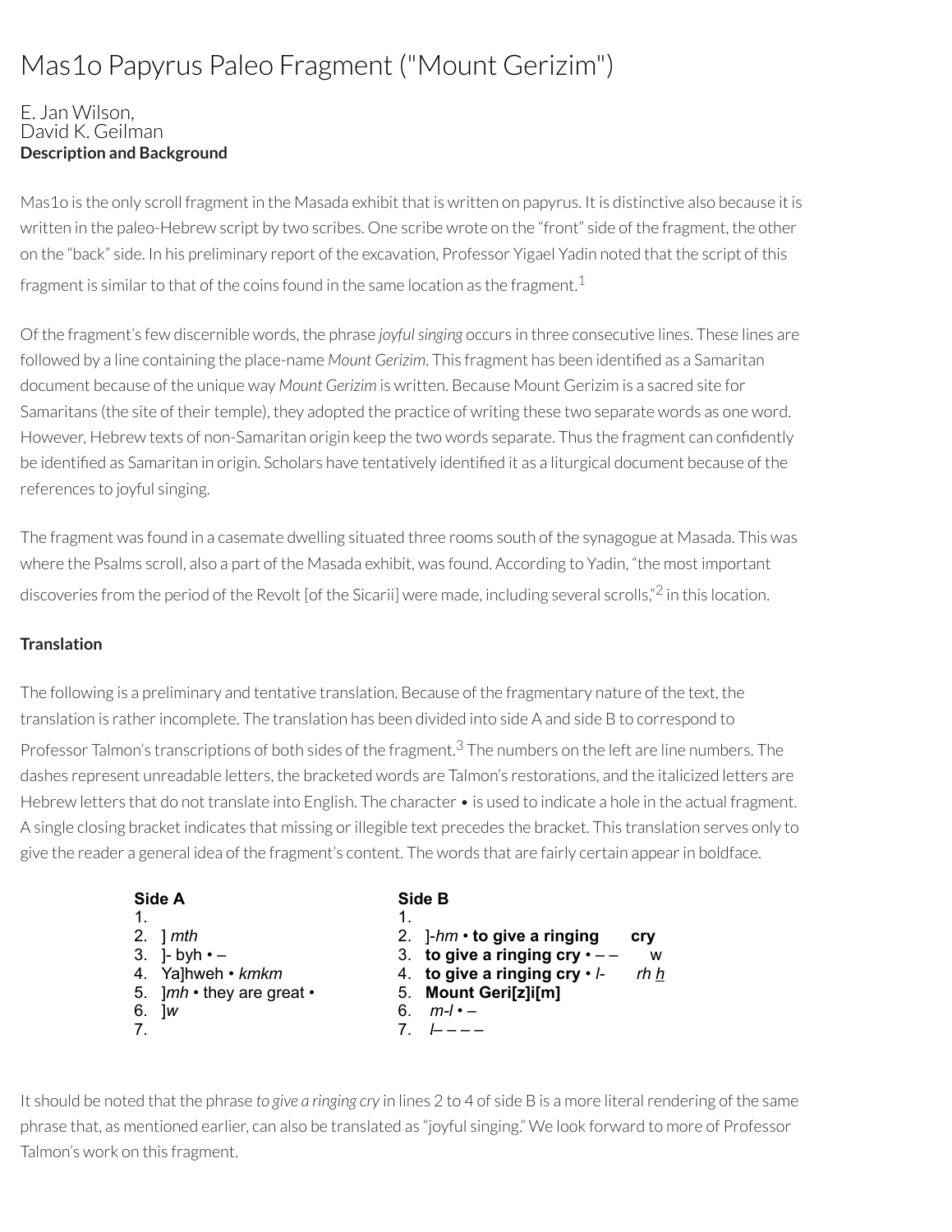#### **Commentary**

The presence of this scroll at Masada has led some to hypothesize that Samaritans were also among those Zealots who resisted the Romans and who finally took their own lives. Once again this is one of those tantalizing finds that make us wish we had more of the manuscript to which this fragment belongs.

#### **Notes**

<span id="page-43-0"></span>[1.](#page-42-0) See Yigael Yadin, "The Excavation at Masada—1963/64 Preliminary Report," *Israel Exploration Journal* 15/1–2 (1965): 109.

<span id="page-43-1"></span>[2.](#page-42-1) Ibid., 79.

<span id="page-43-2"></span>[3.](#page-42-2) See Shemaryahu Talmon, "Fragments of Scrolls from Masada" (in Hebrew), *Eretz-Israel* 20 (1989): 283.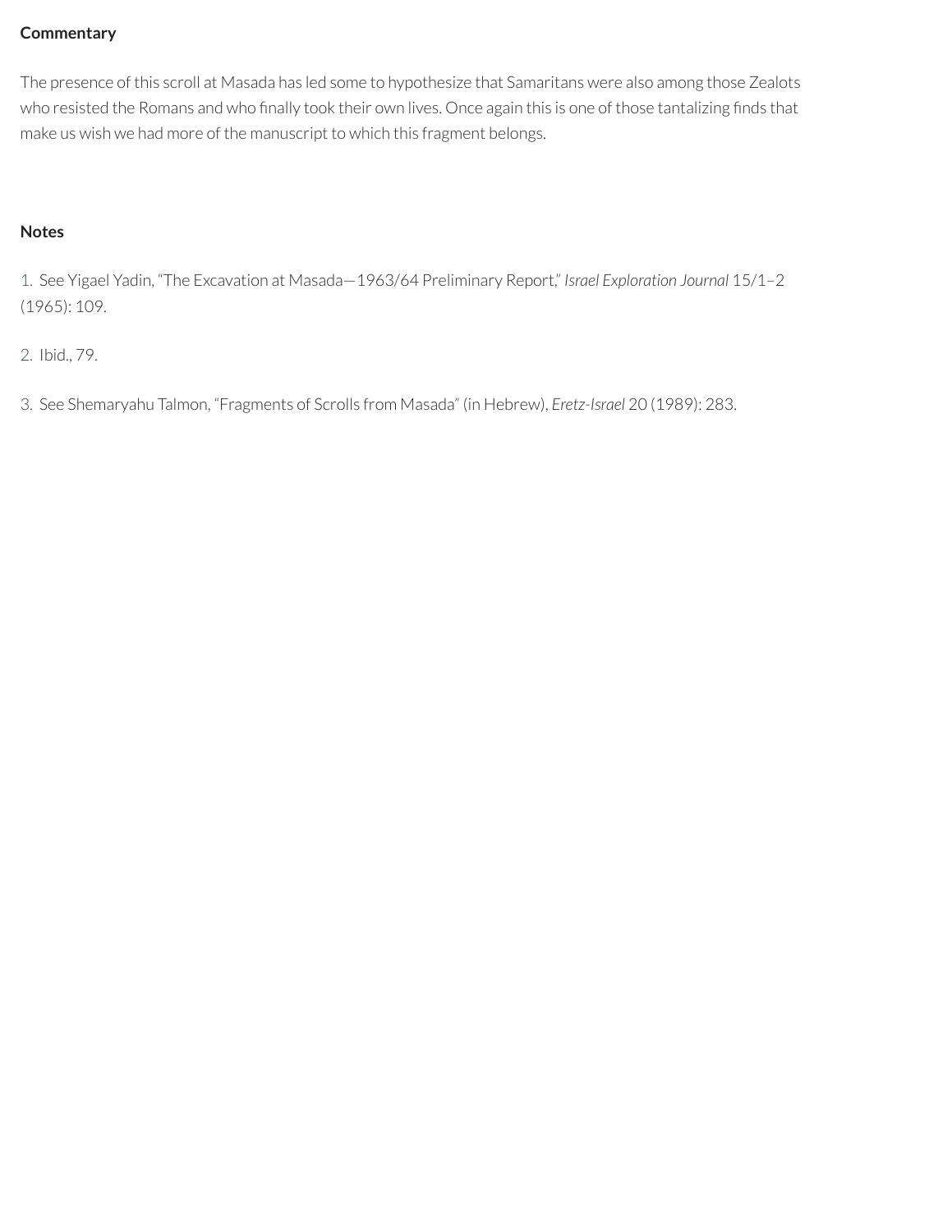# 1QIsa<sup>a</sup> The Great Isaiah Scroll

## Donald W. Parry

1QIsa <sup>a</sup> *The Great Isaiah Scroll*, perhaps the most well-known biblical scroll found at Qumran, was one of the initial seven scrolls found in Qumran Cave 1 in 1947. It was wrapped in a linen cloth and stored within a sealed clay jar. The scroll itself measures twenty-four and a half feet in length and ten and a half inches in height. It consists of seventeen pieces of sheepskin that have been sewn together into a single scroll and shows signs of being wellworn before it was stored away.

Through paleographic analysis of the Hebrew script, scholars date the scroll to between 125 and 100 B.C. Radiocarbon dating of the leather of the scroll indicates a date between 202 and 107 B.C. The scroll is currently housed at the Shrine of the Book, part of the Israel Museum in Jerusalem. A replica of this scroll was on display in the Qumran exhibit.

The scroll comprises fty-four columns of text written in Hebrew script that vary in width and average about twenty-nine lines of text per column. The scribe who copied the scroll was quite careless and erred in numerous places, even misspelling Isaiah's name in the first line of the scroll (see Isaiah 1:1). The scribe frequently fixed his errors by squeezing the corrections between the lines or writing them in the margins. Other scribal markings throughout the scroll indicate divisions within the text (perhaps similarto our modern-day paragraphs), places where corrections needed to be made, or passages of special importance to the Qumran community.

This scroll is an extremely significant find because it predates any other previously known Hebrew copy of Isaiah by approximately one thousand years. The existence of this manuscript allows scholars to better understand how the text has survived from the second or first century B.C. to the present. The scroll contains all sixty-six chapters of the book of Isaiah, with most of the content being very similarto the Isaiah material preserved in the Masoretic text (the traditional Hebrew text of the Old Testament). However, some important variants have been found in the Isaiah scroll, some of which have been included in modern translations of Isaiah in current use. For example, the text of Isaiah 33:8 in the Masoretic text, as translated in the King James Version, reads as follows:

<span id="page-44-1"></span>The highways lie waste, the wayfaring man ceaseth: he hath broken the covenant, he hath despised the cities, he regardeth no man.

Instead of *cities* in the last line, the Isaiah scroll renders it witnesses –"he hath despised the witnesses."<sup>[1](#page-44-0)</sup>

*Thissummary has been adapted from Donald W. Parry and Stephen D. Ricks*, Questions and Answers on the Dead Sea Scrolls for Latter-day Saints *(forthcoming)*.

### **Note**

<span id="page-44-0"></span>[1.](#page-44-1) Forfurtherreading, see Donald W. Parry and Elisa Qimron, *The Great Isaiah Scroll: Transcriptions and Photographs* (forthcoming).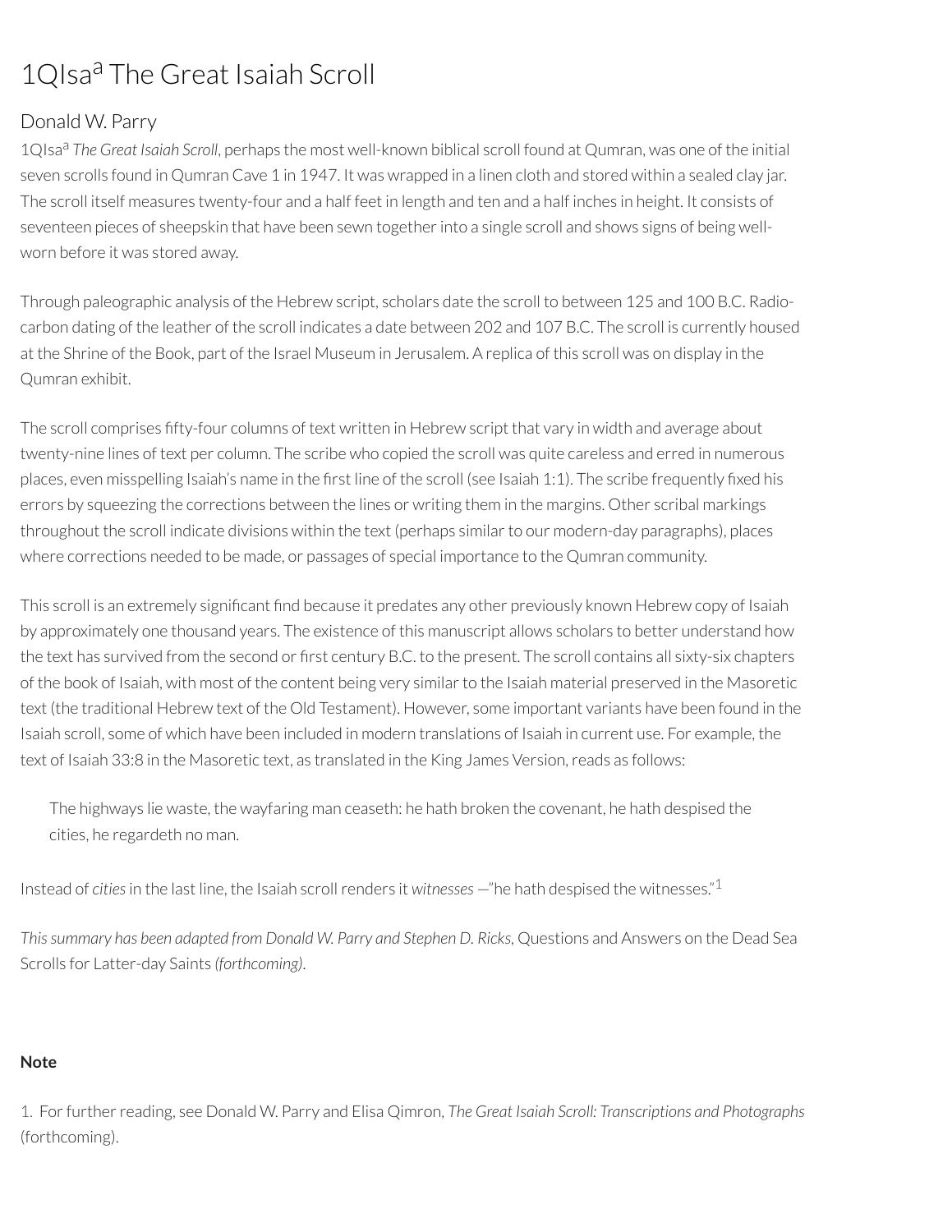## 1QS Rule of the Community

### Donald W. Parry

The Qumran exhibit also included a replica of 1QS *Rule* of the Community, one of the first manuscripts discovered among the seven scrolls of Qumran Cave 1 in 1947. Measuring six feet two inches in length and ten inches in height, the scroll was written on five connected sheets of parchment that comprise eleven columns of text. Using paleographic analysis, scholars have dated the scroll to about 100 B.C. Fragments of additional copies of this scroll have been found in other caves near Qumran, the earliest fragment dating to about 140 B.C.

The *Rule of the Community* (or *Manual of Discipline*, as it is still popularly known) is the central organizational document relating to the Qumran community. As such it is one of many sectarian documents included in the collection at BYU. This document was written for a faithful remnant of Israel who were preparing for the kingdom of God and for God's triumph overthe forces of evil. The inhabitants of this religious community saw themselves as this faithful remnant. The document is organized with a preamble that explains the purpose of the group, followed by the community's basic constitution, which includes the requirements for entrance into the community, the procedures for admission, the various classes or ranks within the community, the regulations governing the relations among the community members, and items concerning military service, education, eligibility for office, and the conduct of communal meals.

The community at Qumran was quite strict in terms of the conduct expected of its members and the penalties associated with disobedience. Forinstance, we learn the following from the *Rule of the Community:*

Whoever has deliberately lied shall do penance for six months.

Whoever has deliberately insulted his companion unjustly shall do penance for one year and shall be excluded.

Whoever has deliberately deceived his companion by word or by deed shall do penance for six months....

Whoever has borne malice against his companion unjustly shall do penance for six months/one year; and likewise, whoever has taken revenge in any matter whatever.

Whoever has spoken foolishly: three months.

Whoever has interrupted his companion while speaking: ten days.

<span id="page-45-0"></span>Whoever has lain down to sleep during an Assembly of the Congregation: thirty days. And likewise, whoever has left, without reason, an Assembly of the Congregation as many as three times during one Assembly, shall do penance for ten days. But if he has departed while they were standing he shall do penance for thirty days. $^1$  $^1$ 

<span id="page-45-1"></span>In many respects this document, unique to Judaism of the period, displays parallels to community regulations for various early-Christian groups as found in specic documents like *The Didache*, the *Apostolic Constitutions*, *The Didascalia*, and *The Rule of Benedict*. Like these documents, the *Rule of the Community* is concerned with providing a religious community with a constitution as well as a pattern for daily living. $^2$  $^2$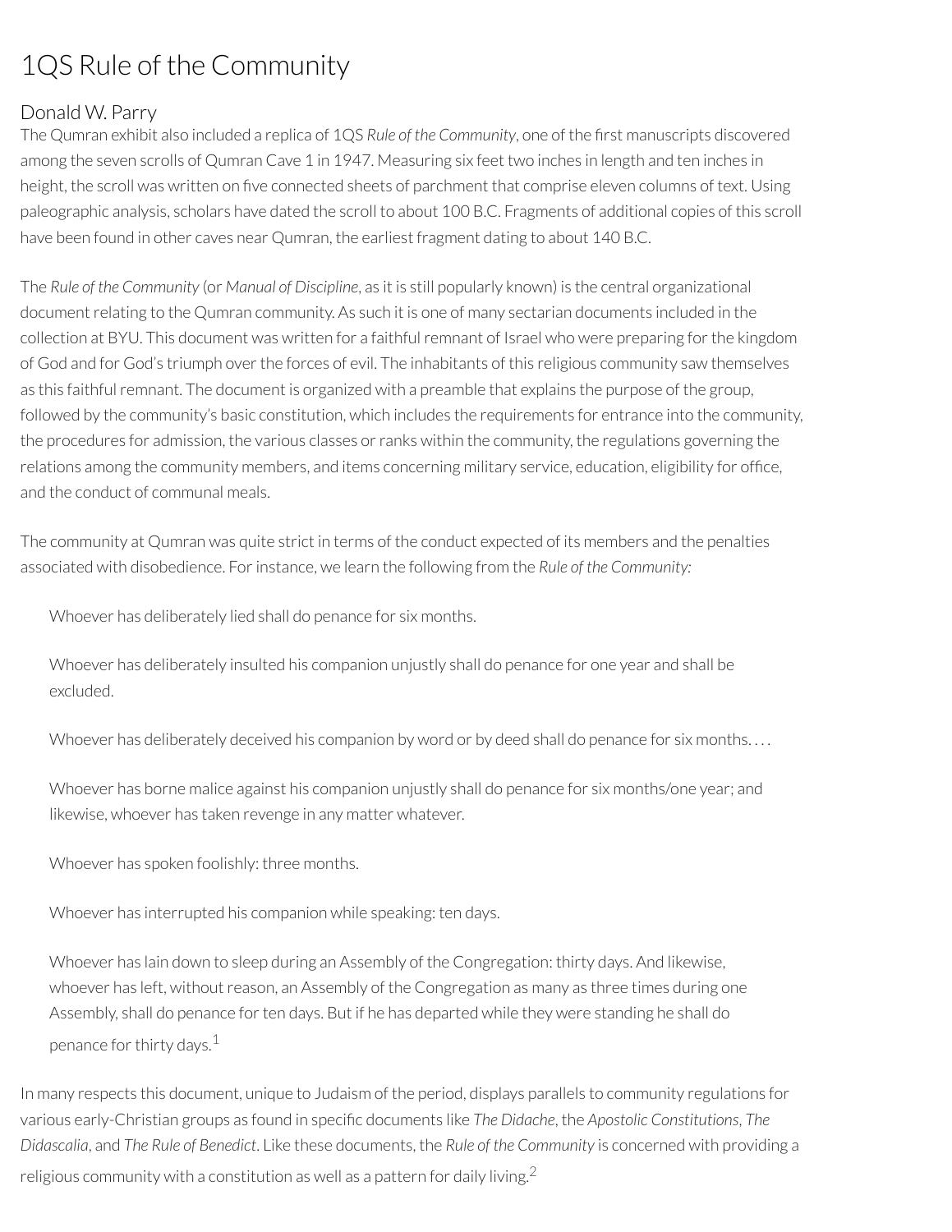*Thissummary has been adapted from Donald W. Parry and Stephen D. Ricks, eds.*, Questions and Answers on the Dead Sea Scrolls for Latter-day Saints *(forthcoming)*.

### **Notes**

<span id="page-46-0"></span>[1.](#page-45-0) 1QS *Rule of the Community* 7.4–14, as translated by Geza Vermes, *The Dead Sea Scrollsin English*, 4th ed.rev. (London: Penguin Books, 1995), 79.

<span id="page-46-1"></span>[2.](#page-45-1) See ibid. 69–89.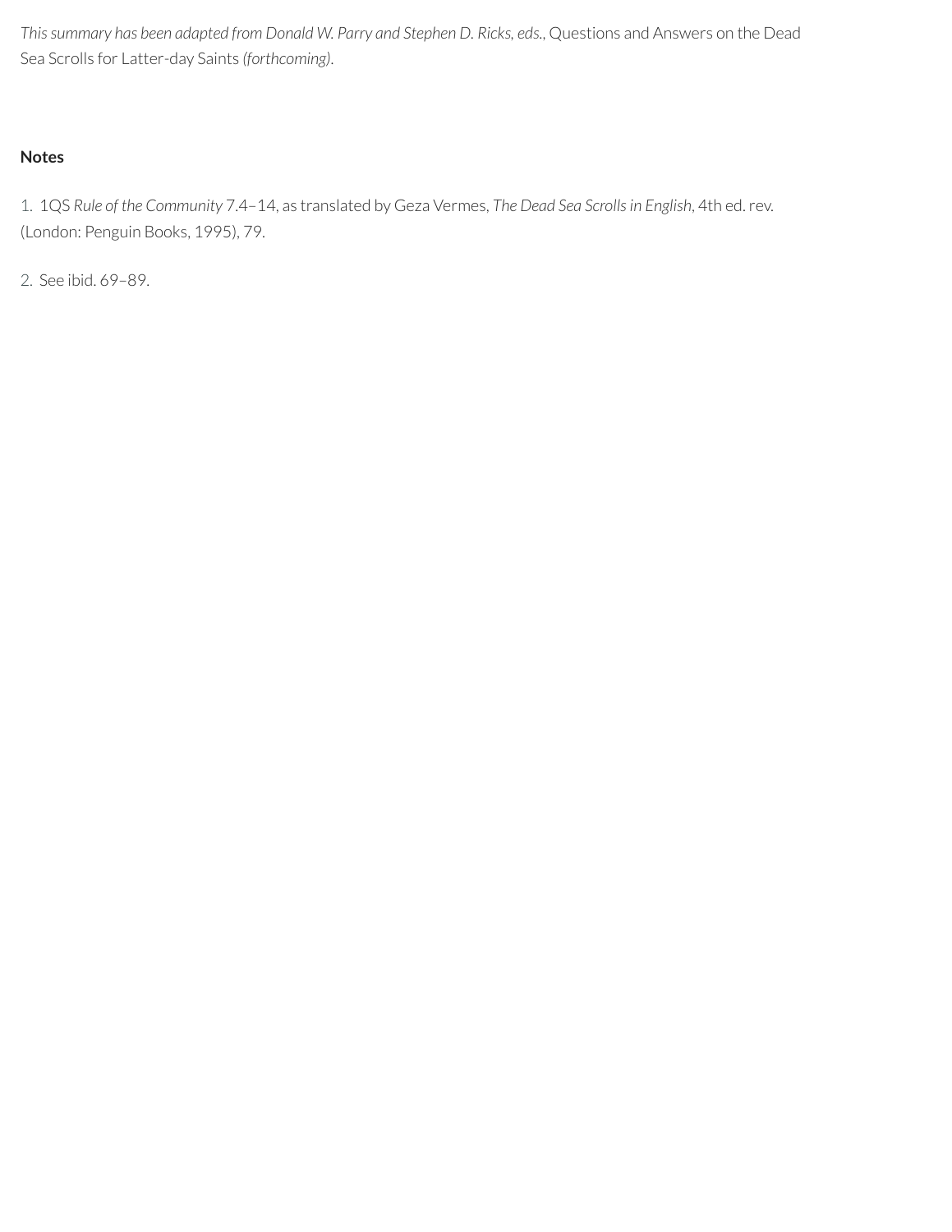## 1QpHab Habakkuk Pesher

### David K. Geilman

1QpHab *Habakkuk Pesher* was among the first of the Dead Sea Scrolls discovered in Qumran Cave 1 in 1947. This particular scroll is rather small, about five feet in length and seven inches in height. A full-scale replica was on display in the Qumran exhibit.

Dating to the Herodian period (30–1 B.C.) or perhaps earlier, the manuscript consists of thirteen columns of text written in early Herodian Hebrew script. It is a verse-by-verse commentary (*pesher* in Hebrew) on the first two chapters of Habakkuk, one of the smaller prophetic books of the Old Testament.

The author of this work likens Habakkuk's words and prophecies to the people of the Qumran community, believing as they did that they were living in the last days. For example, the commentatorinterprets Habakkuk 1:1–5 as dealing with the religious situation of his day, the role of the Teacher of Righteousness (one of the founders or leaders of the Qumran community), the role of the Wicked Priest (the Teacher's opponent), and God's covenant with those belonging to the Qumran community. His commentary on verses 6–17 deals with the Kittim (thought to be the Romans) and their rule over the Holy Land. The author views 2:1-4 as dealing with the Teacher of Righteousness's work with righteous people and verses 5–17 as dealing with the greed and wickedness of the Wicked Priest. Verses 18–20 are said to deal with the day of judgment that will befall idolatrous nations.

Following is an example of how the writer of the *Habakkuk Pesher* dealt with a passage from the book of Habakkuk. He first quotes a line or verse from scripture and then adds the interpretation.

*Hab* 1:16a For this he sacrifices to his net and burns incense to his seine [large fishing net]. *Blank* Its interpretation: they offer sacrifices to their standards and their weapons are the object of their worship.

<span id="page-47-1"></span>*Hab 1:16b* Since by them his portion is fat and his food rich. Its interpretation: they have shared out their yoke and their burden, which is their food, among all the peoples, year after year, ravaging many countries. [1](#page-47-0)

The *Habakkuk Pesher* is distinctively related to the Qumran community. As such it provides valuable insights into the religious, social, and political circumstances prevailing among this group ofreligious believers in the late Second Temple period.

Latter-day Saints familiar with the Book of Mormon will find this commentary interesting as an example of how this particular ancient religious community "did liken the scriptures unto [themselves]" (1 Nephi 19:23).

#### **Note**

<span id="page-47-0"></span>[1.](#page-47-1) Translation of *Habakkuk Pesher* 6:2–8 by Florentino García Martínez, *The Dead Sea Scrolls Translated: The Qumran Textsin English*, trans. Wilfred G. E. Watson, 2nd ed. (Leiden: E. J. Brill, 1996), 199.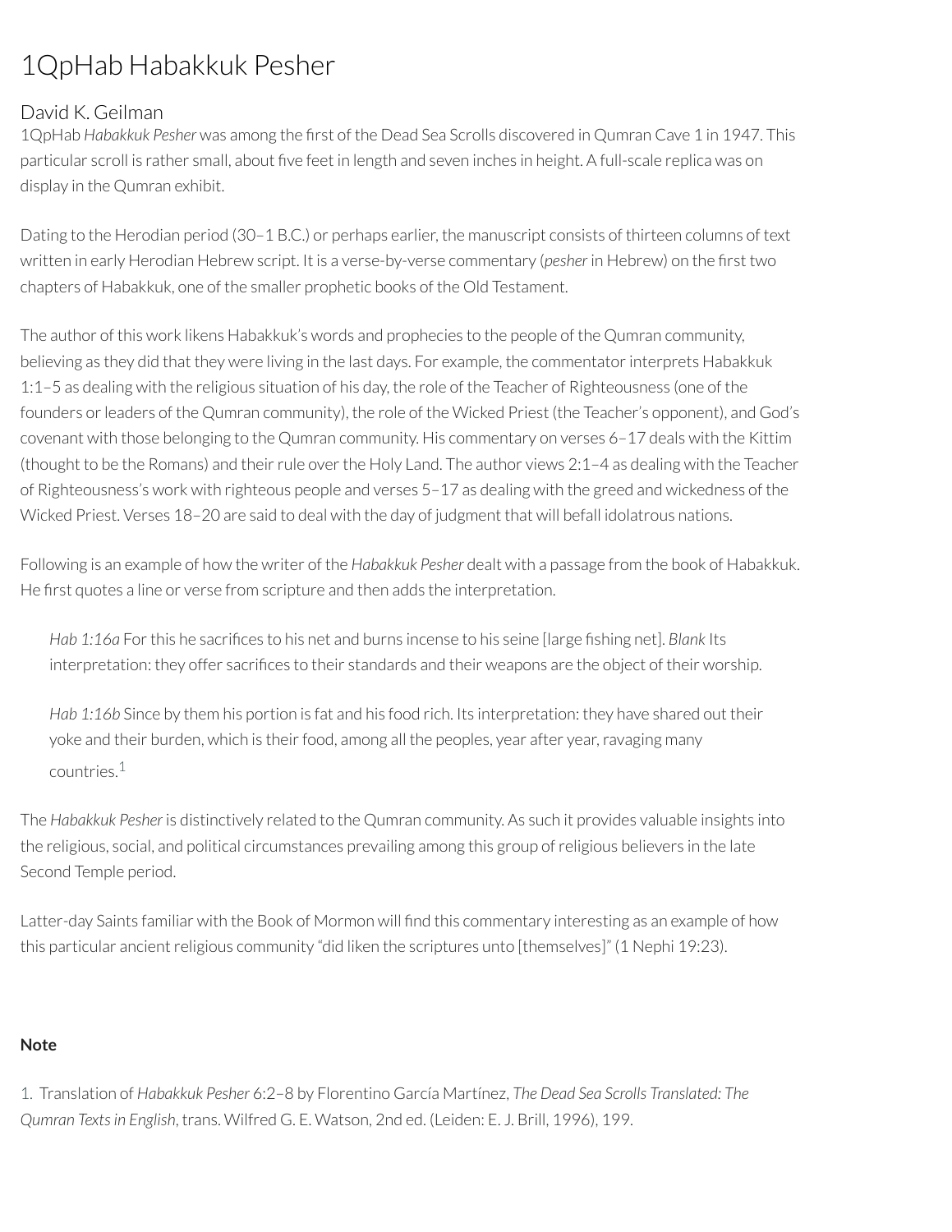# 11Q10 Targum of Job

### Donald W. Parry

A photograph of 11Q10 *Targum of Job* was on display in the Qumran exhibit. The original fragment was discovered in Qumran Cave 11 in 1956 and comprises one rolled portion of the original scroll as well as a number of fragments, all of which date to 150–100 B.C. The manuscript includes text from the book of Job, chapters 17–42, as we know them today in the Old Testament.

The *Targum of Job*, a translation (*targum* in Hebrew) of the book of Job from the Hebrew language into Aramaic, was necessary because of the shift in the common language of the Jews from Hebrew to Aramaic during the period of the exile, in the time of the prophet Jeremiah and the priest Ezra. The translator was quite free in his translation, frequently using synonyms or expressions that differfrom what is found in the traditional Hebrew text. Thus the translation is a different version of the original, a common occurrence in translated works.

Many targums have survived through the ages, but as with most of the Qumran finds, this one is very old and quite distinctive. A transcription of the *Targum of Job* was first published in 1971 by Dutch scholars.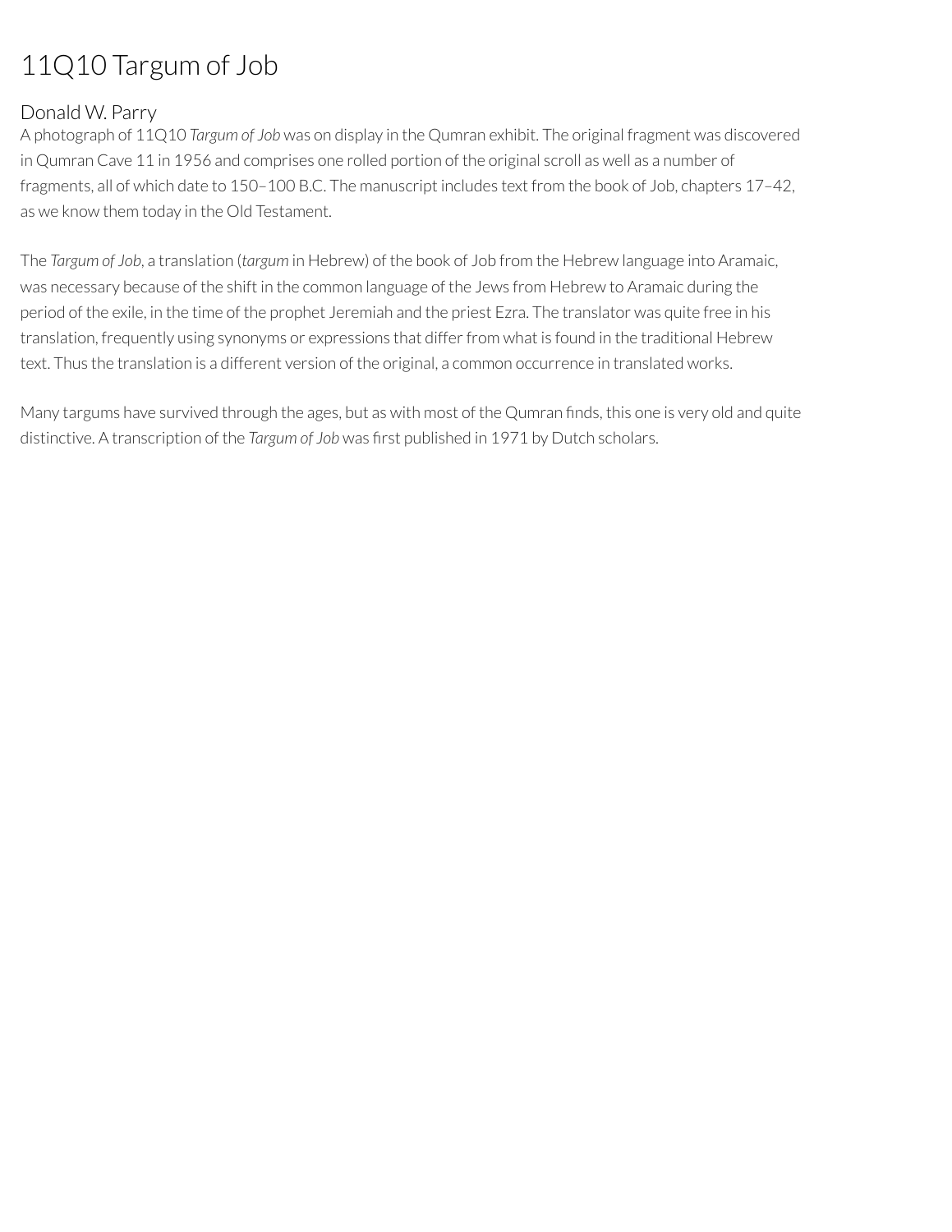## 11Q19 Temple Scroll

### Donald W. Parry

11Q19 *Temple Scroll* was found in Cave 11 in 1956. At twenty-eight feet, it is the longest scroll among the Qumran nds. Much of this scroll's sixty-six columns examines various physical aspects of the temple at Jerusalem that would be built in a future day—its construction and measurements, the Holy of Holies, the chambers and colonnades, the mercy seat, cherubim, veil, table, golden lampstand, altar, and courtyards.

The *Temple Scroll* also describes the ideal temple society with a discussion of a covenant between God and Israel, purity regulations, judges and officers, vows and oaths, detailed statutes of the Jewish king, crimes punishable by hanging, and laws relating to idolatry, sacrificial animals, apostasy, priests, Levites, priestly dues, witnesses, the conduct of war, and rebellious sons. The scroll does not simply repeat the laws on temple worship and social conduct as they appearin the books of Exodus, Leviticus, Numbers, and Deuteronomy, but blends them into a new, harmonious whole, sometimes adding new materials, such as festivals of new oil and wine that are not mentioned in the law of Moses. In short, the temple, according to the scroll itself, is "the temple on which I [the Lord] will settle my glory until the day of blessing on which I will create my temple and establish it for myself for all times" (29:7– 10).

<span id="page-49-1"></span><span id="page-49-0"></span>Many third-person statements in the books of Moses are given in first person in the *Temple Scroll*. Because this shift eliminates Moses as an intermediary, the scroll is presented as a revelation given directly from God to Israel. $^1$  $^1$ Thus the *Temple Scroll* "purports to be the community's Second Torah," [2](#page-50-1) and as such it is an important additional source on theology in the Second Temple period.

The photograph that was on display of the *Temple Scroll* was a portion of column 24, which discusses sacrificial offerings to be made by the tribes of Israel. A translation of lines 10–15 follows. The bracketed words are this author's clarification, subscript numbers indicate lines, and the word *Blank* indicates a space left blank in the original.

<span id="page-49-2"></span>In continuation of this holocaust [burnt offerings] he will offerthe holocaust of the only tribe of Judah. In the same way that *11* he offered the holocaust of the levites, so will he do with the holocaust of the sons of Judah after the levites. 12 Blank On the second day he will offer first the holocaust of Benjamin, and after it <sub>13</sub> he will offer the holocaust of the sons of Joseph together with Ephraim and Manasseh. On the third day he will offer *14* the holocaust of Reuben, only, and the holocaust of Simeon, only. On the fourth day *15* he will offer the holocaust of Issachar only, and the holocaust of Zebulon, only. $^3$  $^3$ 

The *Temple* Scroll provides us with the Qumran view of what their eschatological temple, or temple at the end of times, would be like. It details the ceremonies that would be performed within that temple and presents much information about sacred festivals and what it meant to the Qumran community to be a temple people.

*This article is adapted from Donald W. Parry and Stephen D. Ricks, eds.*, Questions and Answers on the Dead Sea Scrolls for Latter-day Saints *(forthcoming)*.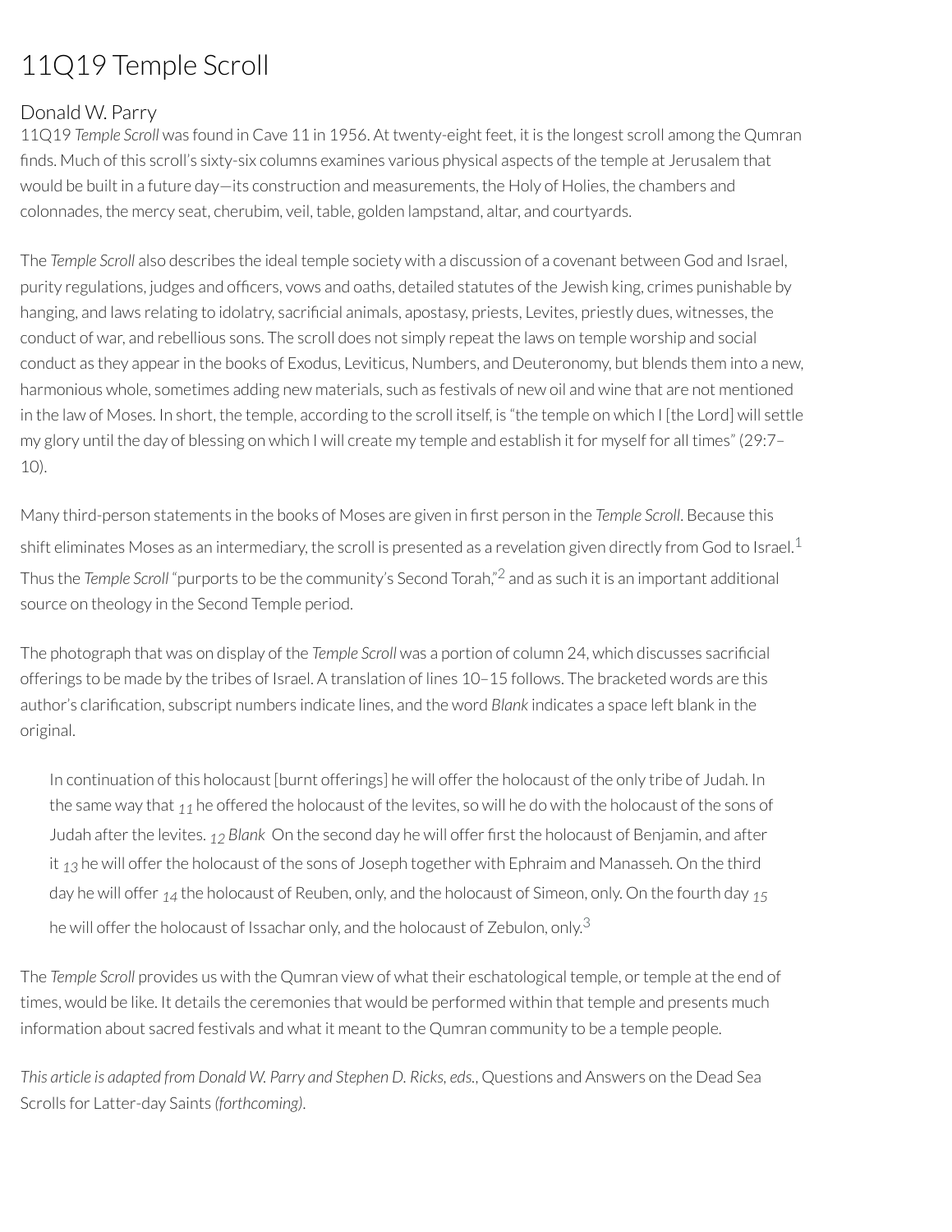#### **Notes**

<span id="page-50-0"></span>[1.](#page-49-0) See Geza Vermes, *The Dead Sea Scrollsin English*, 4th ed. (New York: Penguin Books, 1995), 152. For a detailed translation and scholarly analysis of the *Temple Scroll*, see Yigael Yadin's three-volume work *The Temple Scroll* (Jerusalem: Israel Exploration Society, Institute of Archaeology of the Hebrew University of Jerusalem, Shrine of the Book, 1977, 1983).

<span id="page-50-1"></span>[2.](#page-49-1) Joseph A. Fitzmyer, *Responsesto 101 Questions on the Dead Sea Scrolls*(New York: Paulist Press, 1992), 25.

<span id="page-50-2"></span>[3.](#page-49-2) As translated by Florentino García Martínez in *The Dead Sea Scrolls Translated: The Qumran Texts in English*, trans. Wilfred G. E. Watson, 2nd ed. (Leiden: E. J. Brill, 1994), 160.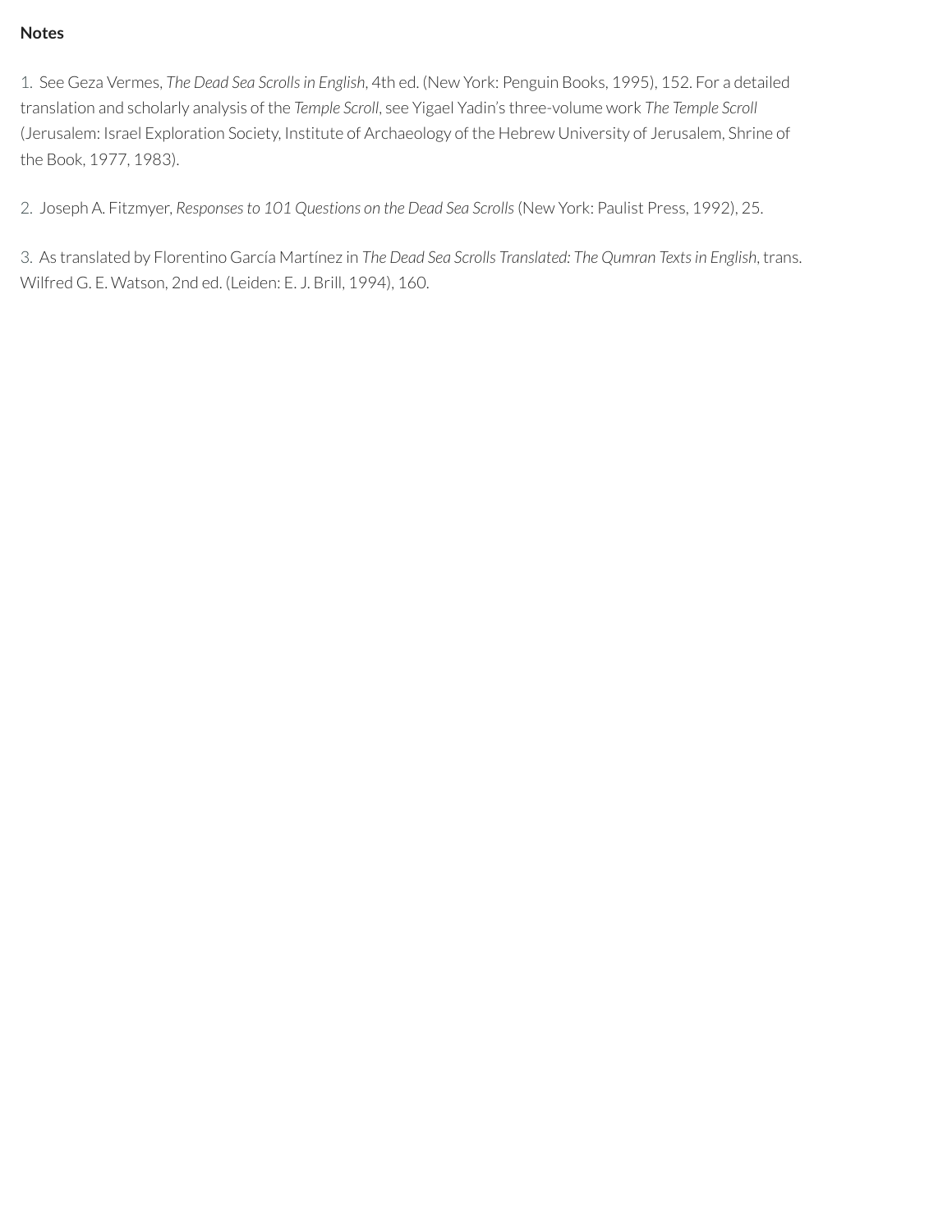# 4Q31 Deuteronomy d

## David K. Geilman

<span id="page-51-1"></span>The Qumran exhibit included a photograph of scroll fragments $^1$  $^1$  known as 4Q31 Deuteronomy<sup>d</sup>. These fragments are from one of several Deuteronomy scrolls found in Cave 4 at Qumran. The text was copied in Hasmonean Hebrew script and dates to approximately 100 B.C. The bulk of the text preserved in these fragments corresponds to Deuteronomy 2:24–36 and 3:14–4:1, which contain part of Moses'review of the Israelites' journey in the wilderness and the designation of Joshua as the leader of Israel after Moses.

The text of these fragments is similar to other Hebrew versions of Deuteronomy, principally the Masoretic text and the Samaritan Pentateuch (the Hebrew text of the first five books of the Old Testament used by the Samaritans). However, because of the small amount of text preserved in these fragments, it is difficult to determine which of these two versions the fragments more closely resemble.

### **Note**

<span id="page-51-0"></span>[1.](#page-51-1) In the exhibit the fragments in this photograph were mistakenly identified as 4Q36 Deuteronomy<sup>i</sup> .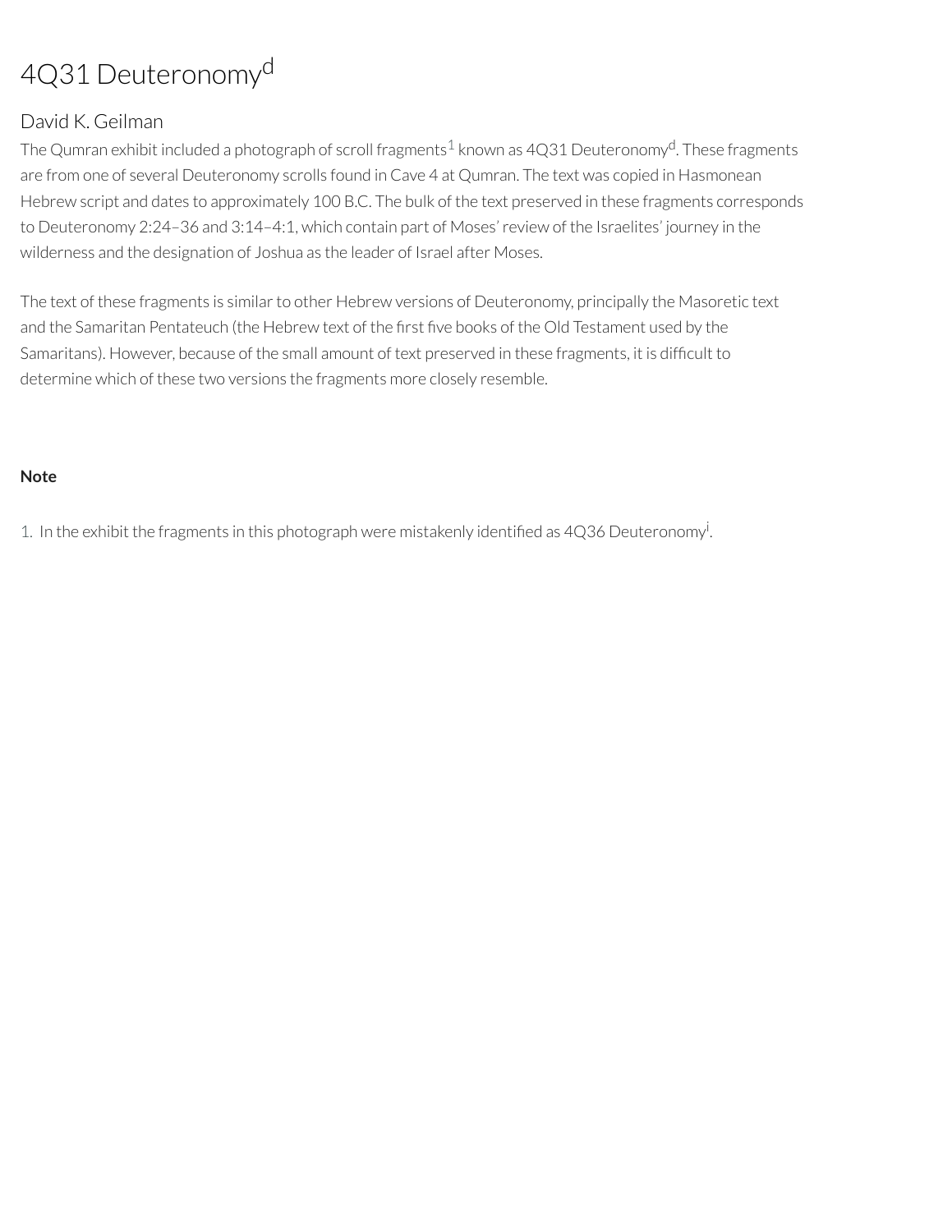# 4Q2 Genesis<sup>b</sup>

## David K. Geilman

The Qumran exhibit included a photograph of 4Q2 Genesis<sup>b</sup>. Only fragments of this copy of the book of Genesis remain. Found in Qumran Cave 4 in 1952, the original scroll was copied by a scribe in post-Herodian Hebrew script and dates to A.D. 50–68 or perhaps later.

The text includes Genesis 1:1–28 (containing part of the creation account), 2:14–19 (the instruction given to Adam regarding the fruit of the tree of the knowledge of good and evil), 4:2–11 (most of the story of Cain and

Abel), and 5:13 or 14 (information regarding Cainan). 4Q2 Genesis<sup>b</sup> is identical to the corresponding Masoretic text except for one minor spelling difference in Genesis 1:15.

Because the manuscript was written on leather that apparently was prepared through inferior means—unlike most of the other Dead Sea Scrolls-some scholars question whether it was really found in one of the Qumran caves.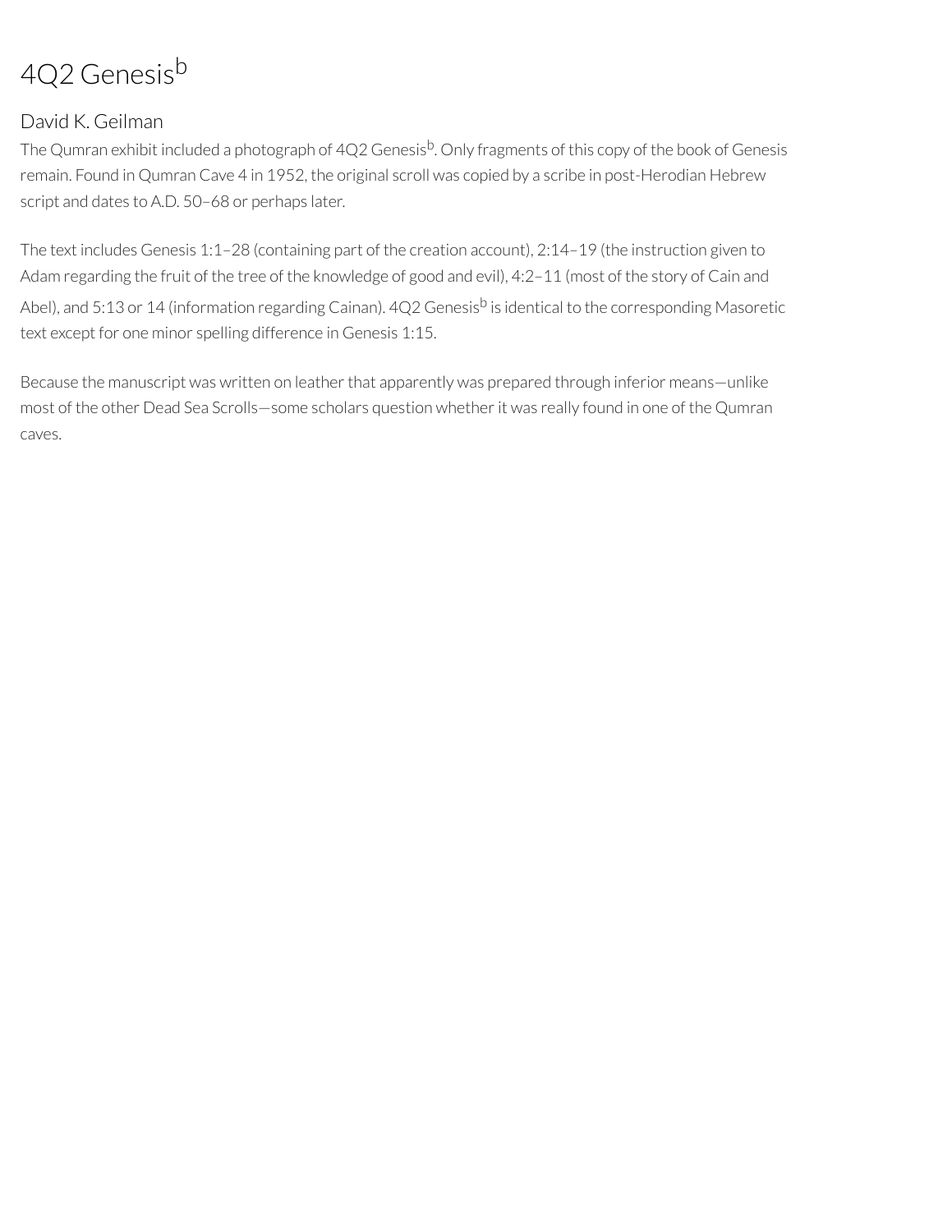# 4Q27 Numbers<sup>b</sup>

## David K. Geilman

Among the thousands of fragments found in Qumran Cave 4, some have been pieced together to form a fragmentary copy of the book of Numbers known as 4Q27 Numbers<sup>b</sup>. The photograph in the Qumran exhibit was of some of these fragments. Comprising twenty-seven columns of text, 4Q27 Numbers<sup>b</sup> corresponds to Numbers 11–36 and is written in early Herodian semiformal Hebrew script dating to about 30 B.C.

Scholars studying these fragments have noted a number of differences between this version and the Masoretic text of the book of Numbers. Many of the textual variations found in 4Q27 Numbers<sup>b</sup> agree with the version of Numbers found in the Greek translation of the Old Testament (Septuagint), indicating that differing versions of the book of Numbers were in circulation during the period of the Second Temple, about 525 B.C.–A.D. 70.

In company with other biblical texts found at Qumran that agree with the Septuagint, 4Q27 Numbers <sup>b</sup> provides strong evidence that there were at least two Hebrew versions of many biblical texts in existence before the Masoretic text became the normative Hebrew text of the Old Testament.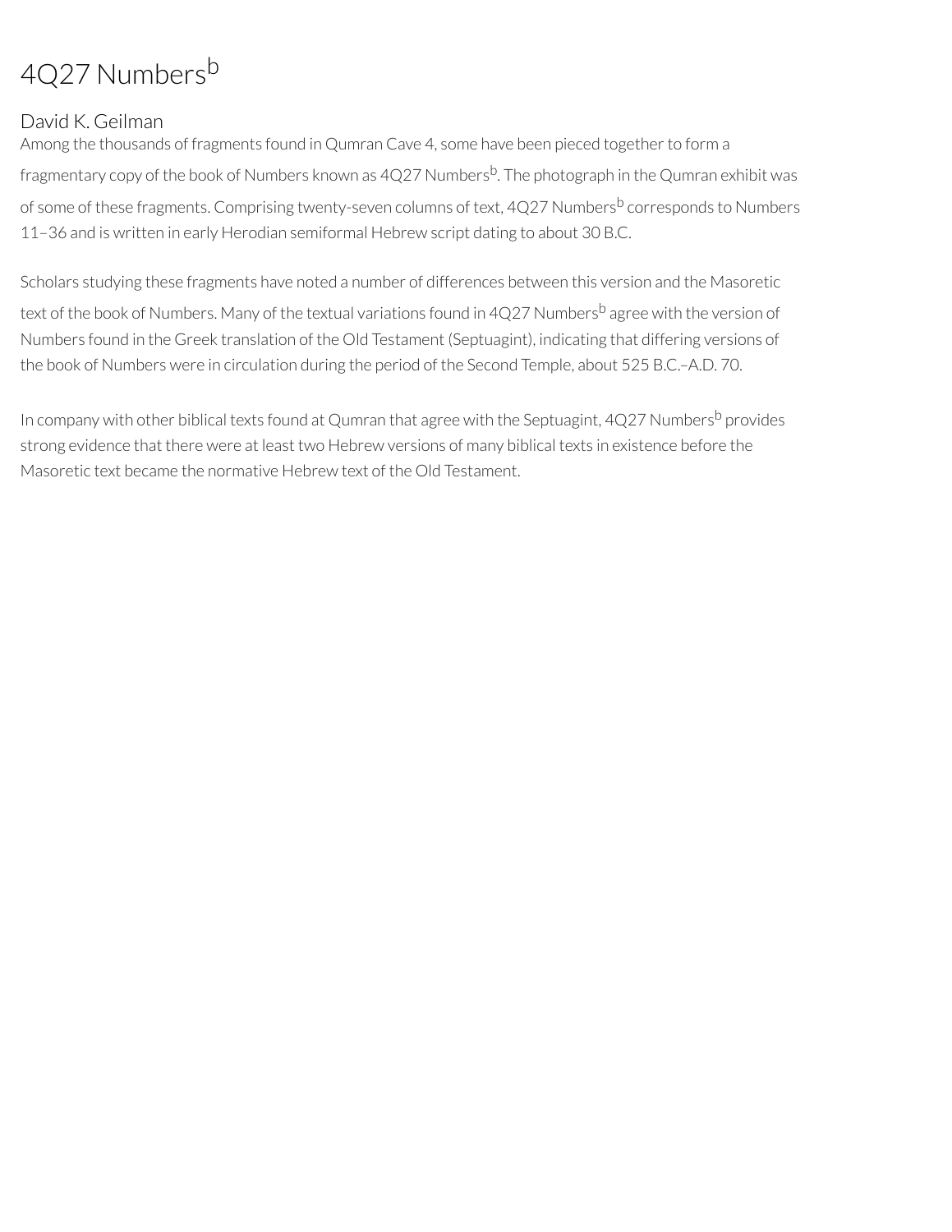## 3Q15 Copper Scroll

### David K. Geilman

<span id="page-54-2"></span>3Q15 *Copper Scroll* is one of the most unusual and puzzling finds of all the Dead Sea Scrolls. A transcription of this manuscript was first prepared by Josef T. Milik and published in [1](#page-54-0)962. $^1$  A photograph of a portion of the document was on display in the Qumran exhibit.

The *Copper Scroll* stands alone among the Dead Sea Scrolls because of its orthography (method of spelling), its use of a Hebrew script and dialect that are unlike that of any other manuscripts found at Qumran, and its use of a copper-based metal as the material upon which it was engraved.

Approximately eight feet long and dating to A.D. 25–100, the document includes an inscribed list of sixty-four deposits of gold, silver, aromatic spices, and manuscripts. Because the text mentions an enormous amount of treasure (estimated at several dozen tons) buried in locations in and around Jerusalem, many scholars are convinced that the treasure is fictitious. Others argue that the list is a record of deposits of treasure from the Jerusalem temple, perhaps tithes collected during the First Jewish Revolt (A.D. 66–74), that needed to be hidden during the time of the siege.<sup>[2](#page-54-1)</sup>

One of the sixty-four deposits is described as follows:

<span id="page-54-4"></span><span id="page-54-3"></span>In the cave of the column with two entrances, facing East, in the North entrance, dig for three cubits: there is an amphora there, in it a book, underit *Blank* forty-two talents. *Blank* In the cavity at the base of the rock, facing East, dig in the entrance for nine cubits: twenty-one talents. $^3$  $^3$ 

This unusual document has captured the interest of scholars and lay people alike. For Latter-day Saints, the discovery of an ancient record inscribed on plates of metal brings to mind the gold plates of the Book of Mormon as well as the brass plates that were carried by the prophet Lehi out of Jerusalem.

*This article has been adapted from Donald W. Parry and Stephen D. Ricks, eds.*, Questions and Answers on the Dead Sea Scrolls for Latter-day Saints *(forthcoming)*.

#### **Notes**

<span id="page-54-0"></span>[1.](#page-54-2) See Josef T. Milik, "Le rouleau de cuivre provenant de la grotte," in M. Baillet, J. T. Milik, and R. de Vaux, *Les 'petites grottes' de Qumran*, Discoveries in the Judaean Desert, vol. 3 (Oxford: Clarendon Press, 1962), 199–302. An earlier, bootlegged edition was published by John M. Allegro, *The Treasure of the Copper Scroll: The Opening and* Decipherment of the Most Mysterious of the Dead Sea Scrolls, A Unique Inventory of Buried Treasure (Garden City, N.Y.: Doubleday, 1960).

<span id="page-54-1"></span>[2.](#page-54-3) See Geza Vermes, *The Dead Sea Scrollsin English*, 4th ed.rev. (New York: Penguin Books, 1995), 373–8; Herschel Shanks, ed., *Understanding the Dead Sea Scrolls*(New York: Random House, 1992), 227–41.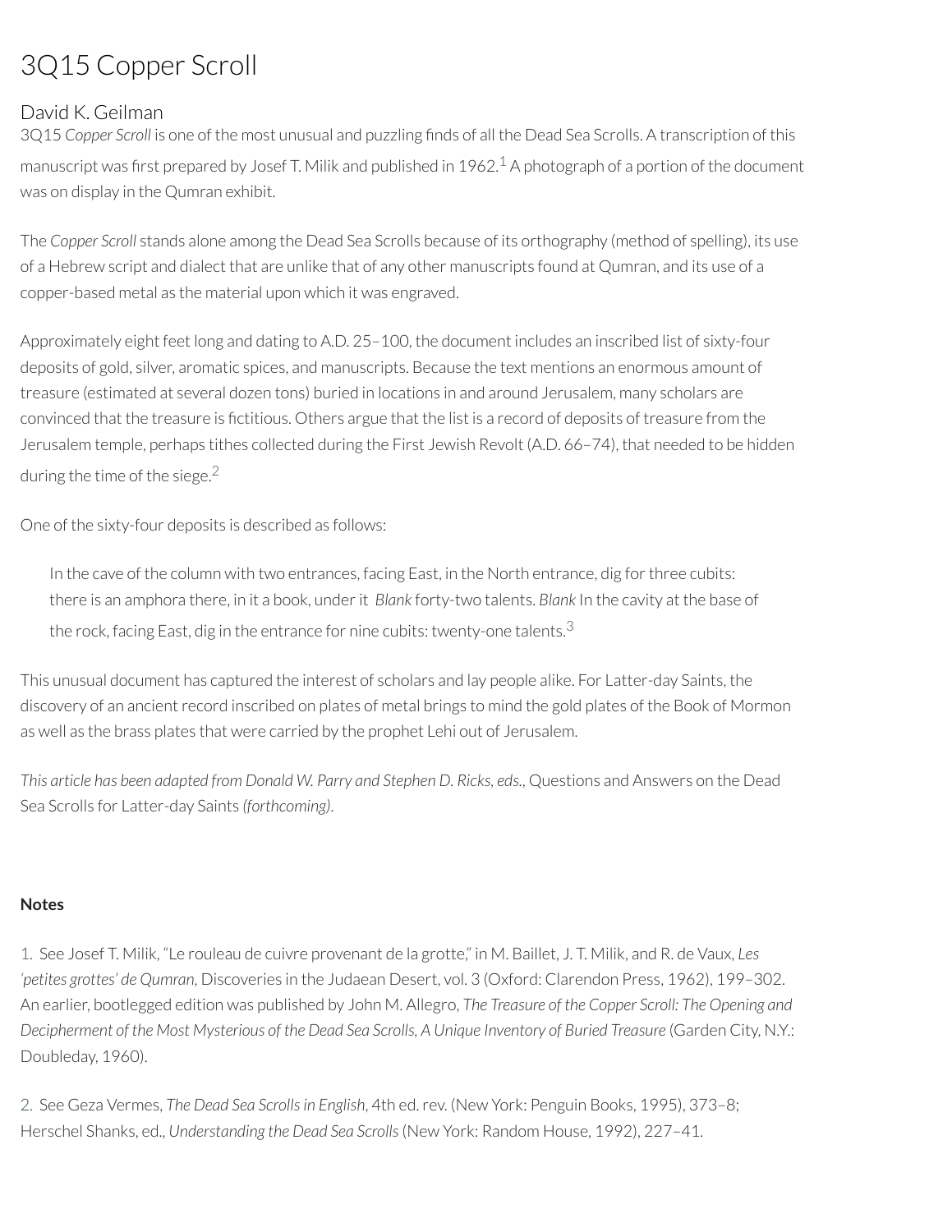<span id="page-55-0"></span>[3.](#page-54-4) *Copper Scroll* VI: 1–10, as translated by Florentino García Martínez in *The Dead Sea Scrolls Translated: The Qumran Textsin English*, trans. Wilfred G. E. Watson, 2nd ed. (Leiden: E. J. Brill, 1994 ), 462.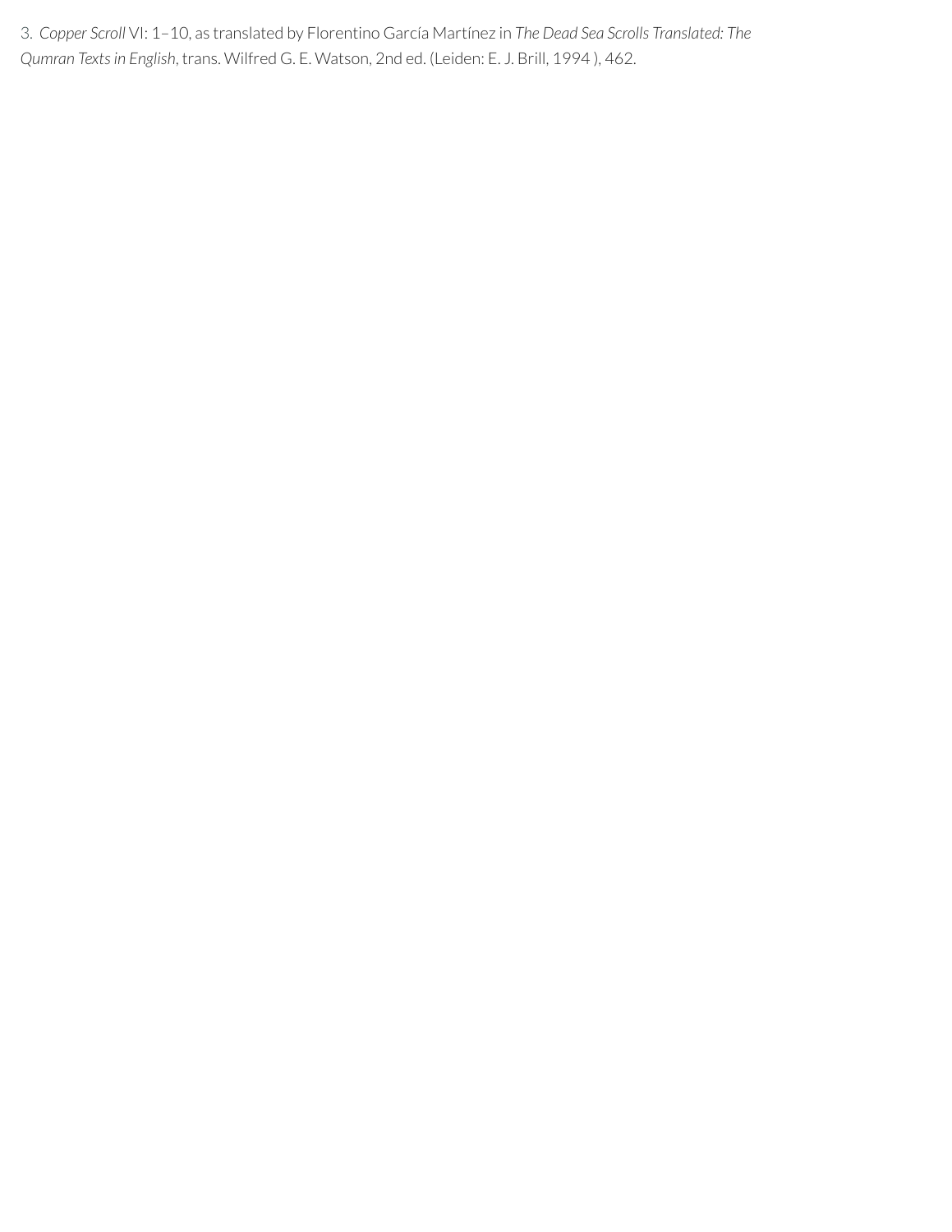## 5/6Hev 44 Bar Kokhba

### David K. Geilman

In the Qumran exhibit was a color photograph of 5/6Hev 44 *Bar Kokhba*, a record of a business transaction that dates to A.D. 134. The original document was found among other business and legal documents in 1961 during Professor Yadin's second excavation of the Cave of the Letters in Nahal Hever. The document, comprising thirtythree lines of text written in Mishnaic Hebrew with black ink on papyrus, specifies an agreement to divide up land previously leased from the government of Simeon bar Kosiba (Bar Kokhba). The author employed many legal terms that have been preserved in the Mishnah (a sacred Jewish record of the oral tradition that contains laws and proscriptions regarding all matters of life, including business dealings). This manuscript is similarto 5/6Hev 46 *Bar Kokhba*.

According to Yigael Yadin, 5/6Hev 44, along with other documents in the same collection, provides a "rich mine of information on administrative, economic, topographical, legal and linguistic matters." $^{\rm 1}$  $^{\rm 1}$  $^{\rm 1}$ 

For Latter-day Saints there is an added reason for interest in this particular manuscript: one of the individuals mentioned in the text is "Alma son of Judah." A portion of 5/6Hev 44 reads as follows:

<span id="page-56-5"></span><span id="page-56-4"></span><span id="page-56-3"></span>Of their own free will, on this day, have Eleazar son of Eleazar son of Hitta and Eliezer son of Samuel, both of En-gedi, and Teḥinnah son of Simeon and Alma son of Judah both of ha-Luhith in the (coastal) district of Agaltain, now resident in En-gedi, wished to divide up among themselves the places that they have leased from Jonathan son of MHNYM the administrator of Simeon ben Kosiba, Prince of Israel, at En-gedi. $^2$  $^2$ 

Apparently, of the four men who were parties to this agreement, only Eleazar signed his own name. The others had their names signed by someone else. Alma's name, for example, was affixed to the document in the following manner: "Alma son of Judah in person; written by Joseph son of Simeon at his dictation."<sup>[3](#page-56-2)</sup> So apparently Alma was present, but for some reason Joseph son of Simeon signed for him.

The name Alma in this Hebrew document is the oldest known occurrence of the name outside of the Book of Mormon. For Latter-day Saints, this is further evidence of the Hebrew background of this ancient book of scripture.

#### **Notes**

- <span id="page-56-0"></span>[1.](#page-56-3) Yigael Yadin, "Expedition D—The Cave of the Letters," *Israel Exploration Journal* 12 (1962): 250.
- <span id="page-56-1"></span>[2.](#page-56-4) Ibid., 250.
- <span id="page-56-2"></span>[3.](#page-56-5) Ibid., 253.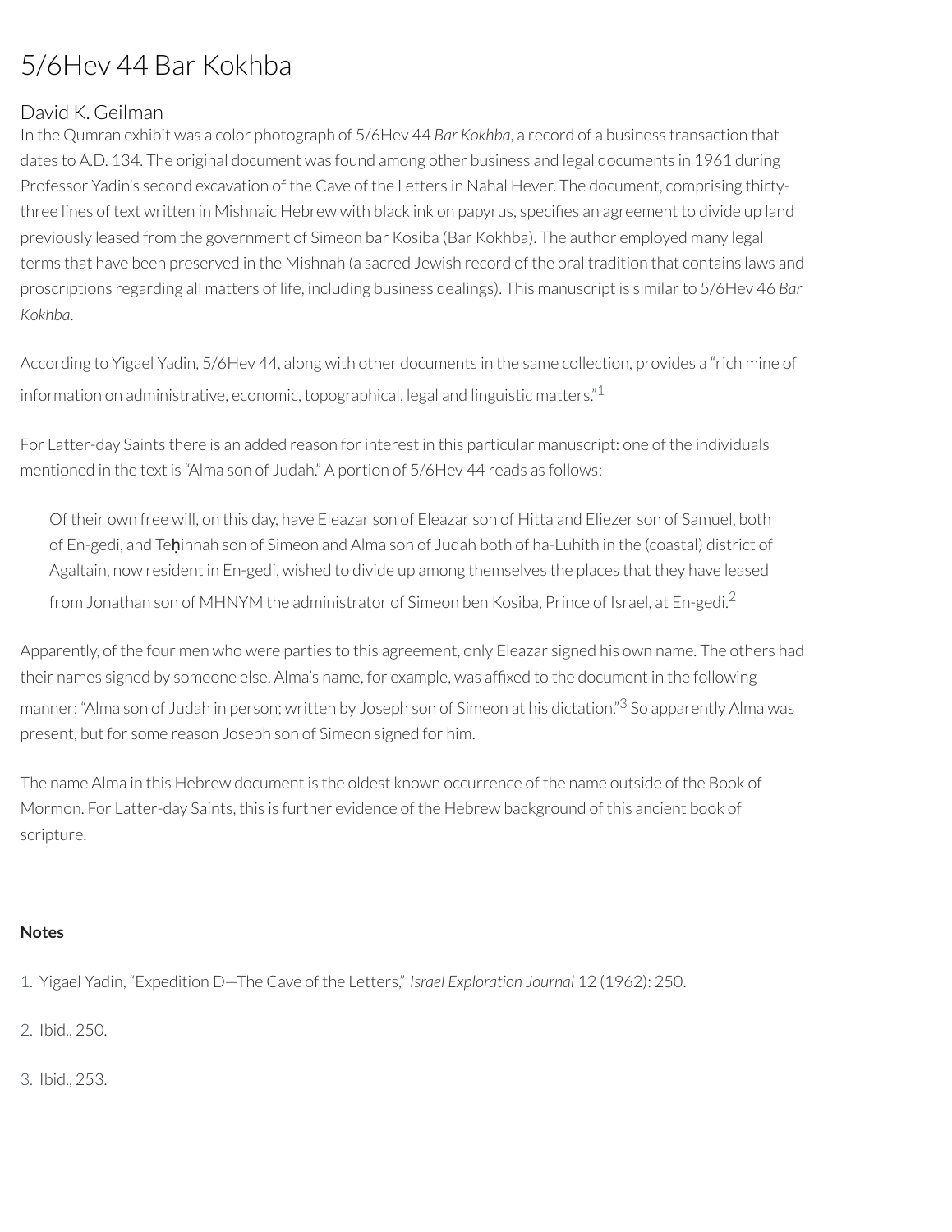## The Art of the Scribe

## Michael P. Lyon

Oh, that my words were recorded, that they were written on <sup>a</sup> scroll, that they were inscribed with an iron tool on lead, or engraved in rock forever! (Job 19:23-4 New International Version)

From the beginning, Jewish scribes have sought to record important documents in ways that would endure. This was particularly true of sacred writings, which helps us understand Job's cri de coeur, where he lists the various types of writing in an increasing order of permanence. The most important and beautiful creations of their art were the Torah scrolls used in worship and study, such as those discovered at Qumran. The earliest examples of the scriptural excerpts in the phylacteries *(tefillin)*, which were worn on the foreheads and arms of devout Jewish males during prayer, were also found in Qumran. Writing marriage contracts and other legal documents was a more secular facet of their skill. That we can still read many of these writings more than two thousand years later attests to the remarkable skill and dedication of these ancient scribes. The dry climate of the Dead Sea region also preserved writings that perished in the more humid areas of Israel.

#### **Writing Surfaces**

The largest and most costly material used for the Dead Sea Scrolls was the carefully prepared parchment made from the hide of any kosher animal, including the cow, calf, sheep, goat, and even the more exotic deer and gazelle. Some of the scrolls were written on papyrus imported from Egypt, but the preferred material was locally produced leather from goats and cows that has been identified by current DNA testing[.1](https://publications.mi.byu.edu/fullscreen/?pub=1139&index=24#_edn1)

Tanning, as well as the related art of making parchment, was a complicated and malodorous process performed by craftsmen employing many trade secrets, some of which remain a mystery. The fresh skin was washed and then soaked in water to cause it to swell. After the hair was scraped off, the skin was stretched on wooden frames and carefully shaved to make it as thin as possible and yet thick enough to withstand heavy use (see fig. 1). Even today the finest parchment and vellum must be shaved by hand using a large, curved knife. Then the skin was soaked in a solution of salt, barley flour, gall nuts, and lime water for many days, after which it was rinsed, stretched on frames, and again allowed to dry flat[.2](https://publications.mi.byu.edu/fullscreen/?pub=1139&index=24#_edn2) It was then polished smooth with pumice stone, a process that also whitened the surface. For example, Testimonia is noticeably whiter than the other fragments that were on display in the Qumran and Masada exhibits (see page 22).

The most impressive examples of their craft are the small skins used to make the tefillin discovered at Qumran (see fig. 2). Because they needed to be folded into tiny bundles, the parchments were also incredibly thin, perhaps made from fetal calfskin. The writing on them is the smallest script yet discovered, yet it is still legible[.3](https://publications.mi.byu.edu/fullscreen/?pub=1139&index=24#_edn3) It is obvious that the scribes took great pride in the creation of such miniature works of art as an expression of their faith. Their tiny size contrasts with the large phylacteries denounced by Jesus (Matthew 23:5).

The process of making scrolls entailed cutting two rectangles from the hide, avoiding the spine. This left a lot of waste, but only the finest material could be used. The pieces were sewn together with heavy linen thread or thinly sliced kosher animal tendons (gittim). The Great Isaiah Scroll required seventeen sheets[,4](https://publications.mi.byu.edu/fullscreen/?pub=1139&index=24#_edn4) or the hides of at least nine animals. The thread holes were made with a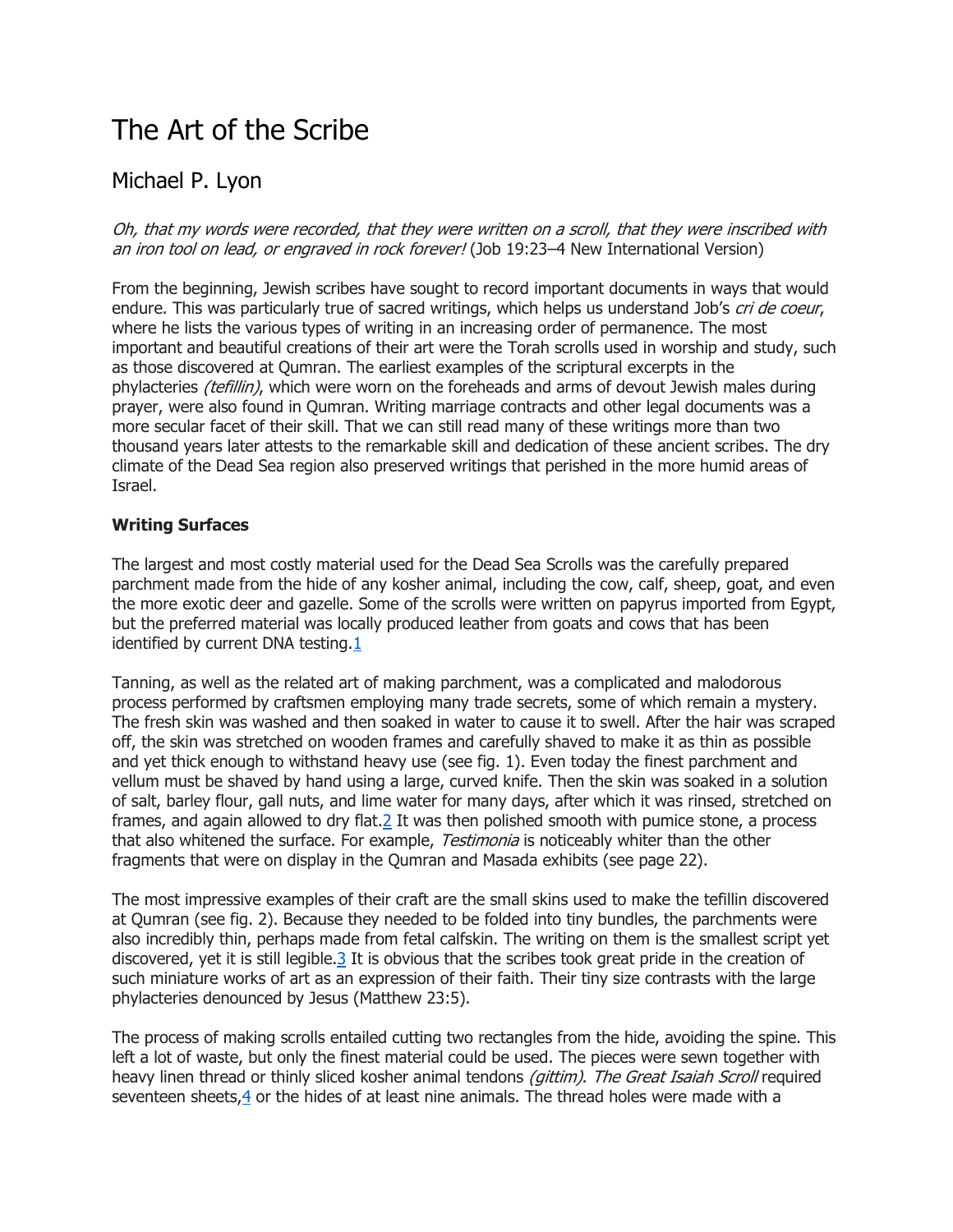wooden awl rather than a metal one to avoid touching the sacred texts with a substance associated with war[.5](https://publications.mi.byu.edu/fullscreen/?pub=1139&index=24#_edn5)

At Qumran enigmatic plaster fragments were found scattered on the ground floor of one room in the main building. Because they were found on top of ceiling debris, they likely fell from the secondstory room. When reassembled, the fragments formed three tables approximately twenty inches high and fifteen feet long. These tables, originally made from a mud-brick frame covered with carefully smoothed plaster, are remarkable in that nothing like them has been found, nor are they mentioned in the documents of that period[.6](https://publications.mi.byu.edu/fullscreen/?pub=1139&index=24#_edn6) The tables are so low that a scribe would have been forced to kneel in order to write on them, leading some scholars to believe that these tables were used to inspect a completed scroll in its entirety. The scribes may have written on small wooden desks, of which no trace was found (see fig. 3).

#### **Ink**

Two inkwells, one ceramic and the other bronze, were also found in the debris of this same room (see fig. 4). The traces of ink found within matched the composition of ink used on the majority of scrolls[.7](https://publications.mi.byu.edu/fullscreen/?pub=1139&index=24#_edn7) The traditional ink was a preparation of soot from olive-oil lamps. Honey, oil, vinegar, and water were added to thin it to the proper consistency. In order for the ink to bite into the writing surface and not fade, later scribes added gall nuts to the formula. Sometimes the concentration of gall nut was so strong that the ink eventually ate completely through the parchment. The scribes probably tried their best to achieve the proper balance of the ingredients, hoping that the ink would stand the test of time. Their greatest concern was to achieve a rich, lustrous black, even if it was at the expense of a flexible, translucent ink. When the thick ink would flake off the surface, the Torah scroll was considered unfit for use, necessitating restoration in a prescribed manner in order to maintain the perfection of the sacred writings and to enable their continued use.

#### **Pen**

Not surprisingly, the pen was the symbol of the scribe. Throughout the Mediterranean world, pens were usually fashioned from reeds (see fig. 5), but for harder surfaces, they were made of metal or hard stone[.8](https://publications.mi.byu.edu/fullscreen/?pub=1139&index=24#_edn8) A carefully trimmed pen indicated the pride that the scribe took in his work. The minuscule size of the individual letters on the scrolls is especially impressive to anyone who has tried to write with a handmade pen, for the pen point had to be cut to a chisel shape of very narrow width. Although no pens have survived from Qumran, Jewish writings indicate that the scribes used reeds at this time[.9](https://publications.mi.byu.edu/fullscreen/?pub=1139&index=24#_edn9) When repeated dipping of the pen in ink caused the reed fibers to become soaked and to grow soft, the scribe would have to retrim the point. The fact that no difference in stroke width is apparent among the finest scrolls testifies to the precision with which the scribes trimmed their pens.

#### **Letter Forms**

As is usual with Aramaic alphabets, Hebrew letters hang from the line rather than stand on it, as in our Greco-Roman tradition. If a top horizontal stroke is called for, it should follow this line, whereas the bottom element of the letter usually slants down to the left, further strengthening the movement of the eye to the left. The strongest element in the Hebrew letter form, today as well as anciently, is the contrast between thick and thin strokes, the result of the way the pen point is trimmed to a chisel shape. It appears that paleo-Hebrew favored a strong contrast, while a later example, The Great Isaiah Scroll, shows a more uniform balance of thick and thin elements (see fig. 6). It is written in a standard Hasmonaean formal hand of 125–100 B.C. The letters were written slowly and deliberately, in contrast to modern calligraphy's emphasis on speed and rhythm.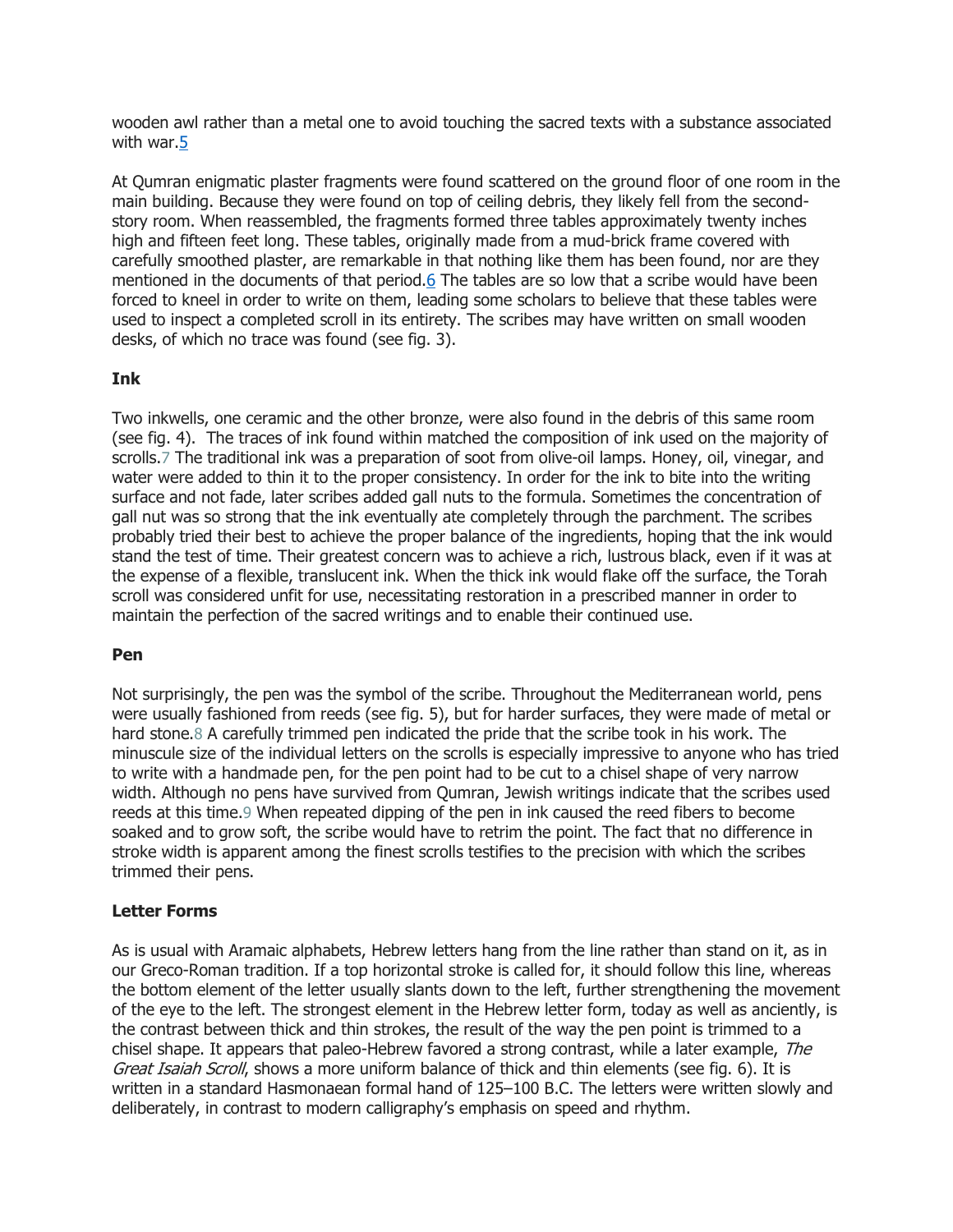Though Hebrew is read from right to left, the individual letters are written from left to right, since the pen must be pulled over the surface, never pushed[.10](https://publications.mi.byu.edu/fullscreen/?pub=1139&index=24#_edn10) Today, Jewish scribes touch the letter with the pen immediately after completing a stroke, depositing a small amount of surplus ink on the wide stroke so that when it dries it will be even blacker and form a raised surface. This is a risky process because any smudges could render the whole page unusable. This process also contributes to the problem of flaking.

The ancient scribes were willing to risk these dangers in order to achieve the strongest possible contrast between ink and writing surface. When we consider how tiny the letters are, we can appreciate this aesthetic. Some calligraphers accentuated the letter size by designing the page to leave a generous space between lines, allowing the reader to "breathe" as his eyes moved down to the next line. This minute script must have been written in strong sunlight by scribes with good eyesight. Since advancing age brings diminished visual acuity, most elderly scribes and readers would not have been able to use these scrolls, and this made the custom of public reading on the Sabbath even more significant. When Jesus returned to his childhood synagogue at Nazareth and stood up to read the scroll of Isaiah, he was still a young man with good eyesight (see Luke 4:16– 7). Most of the elders present would have already committed these scriptures to memory.

Scribes learned how to create beautiful letters by copying standard models *(tikkun)*. A potsherd, the scratch paper of the ancient world, discovered in a rubbish heap at Qumran shows the beginning of this long learning process. Presumably a student wrote a copy of the alphabet in a painstaking manner, repeating some letters twice (see fig. 7). One can imagine him studying his teacher's model and then trying to reproduce faithfully every curve. To ensure absolute accuracy, even competent scribes were never to write a Torah scroll without a trustworthy copy in front of them. The meticulous care required in copying documents is emphasized in the following quotation from the first-century scribe Ishmael: "My son, be careful in your work for it is the work of Heaven, lest you err either in leaving out or in adding one iota, and thereby cause the destruction of the whole world.["11](https://publications.mi.byu.edu/fullscreen/?pub=1139&index=24#_edn11)<sup> $\text{u}$ </sup>This scribal concern with even the smallest letters, such as the Greek *iota*, or Hebrew yod, was pointed out by the Savior in his vigorous defense of the literal fulfillment of prophecy (see Matthew 5:18).

A scribe was to purify himself and recite a special prayer before beginning his day of writing, and especially before writing the name of God[.12](https://publications.mi.byu.edu/fullscreen/?pub=1139&index=24#_edn12) A shallow washbasin discovered with the remains of the tables at Qumran may have been used for this very purpose. Some scribes used the paleo-Hebrew script for the sacred name of Deity (see fig. 8) while others, such as the scribe of 4Q175 Testimonia, used four dots. Scribes in Alexandria, under Greek influence, began to write the name of God in gold leaf, a practice later condemned in the Talmud[.13](https://publications.mi.byu.edu/fullscreen/?pub=1139&index=24#_edn13)

So diligent were the scribes in accurately transmitting sacred texts that their work forms an unbroken chain of remarkable consistency over the centuries. The copying of a Torah scroll was the greatest opportunity for a Jewish artist to express his love of beauty, for it was believed that the art of writing itself was a gift from God. According to Jewish tradition, before the creation of the world the Torah already existed, written in "black fire on white fire." $14$  Thus the alphabet predates the world, and consequently no effort was spared in transmitting the sacred written word faithfully[.15](https://publications.mi.byu.edu/fullscreen/?pub=1139&index=24#_edn15)

The scroll fragments on exhibit show a wide spectrum of the calligrapher's art, spanning a period from 250 B.C. to A.D. 50, considered by many to be the golden age of the art. The oldest fragment, 4Q22 Paleo Exodusm, shows us a style already ancient when it was copied (see page 16).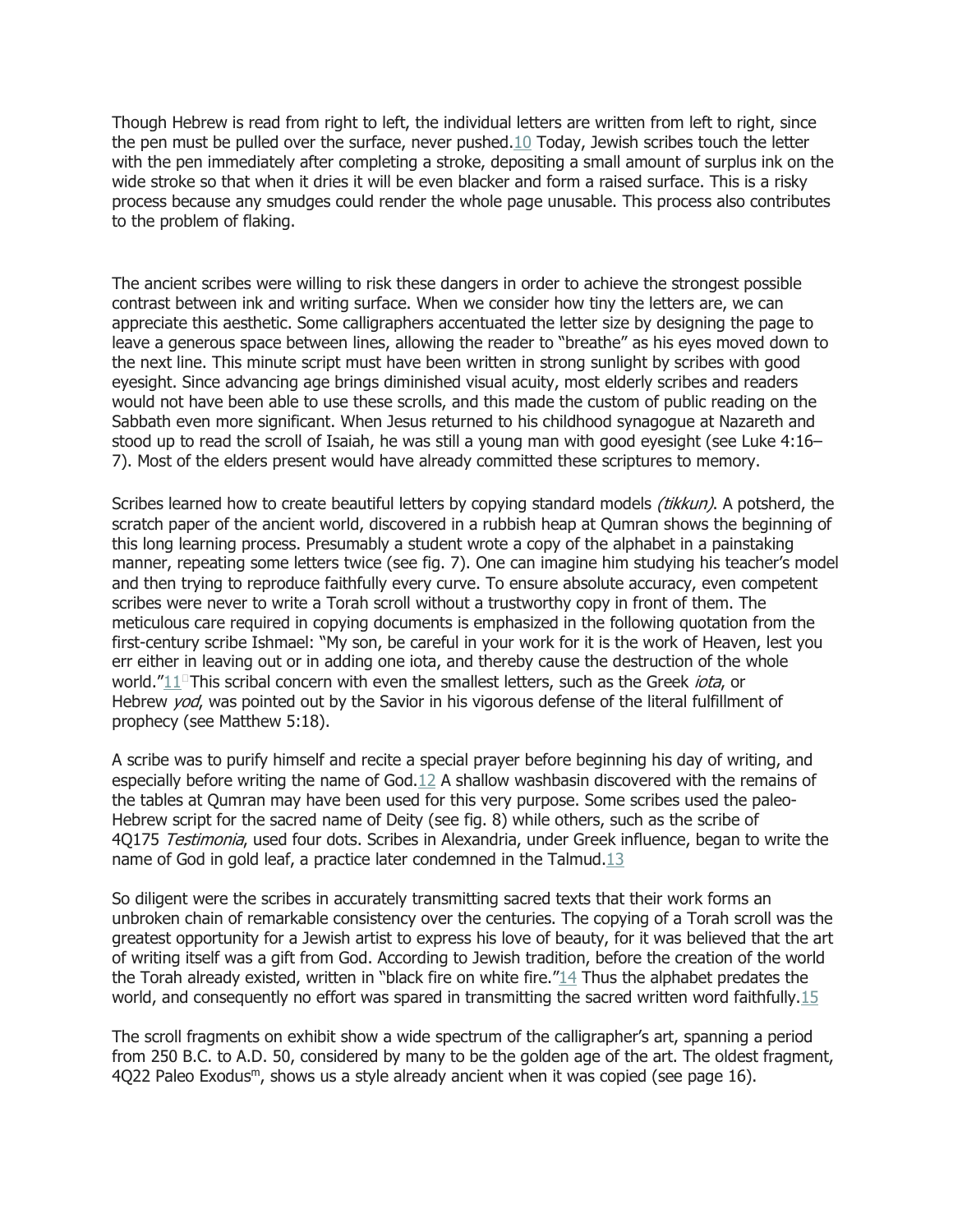#### **Preservation**

These scrolls were intended to be handled and used reverently, and thus precautions were taken to ensure their longevity. The most critical problem was that the leather scrolls absorbed moisture and oils from human skin, causing permanent stains. For example, the outside of the Isaiah scroll carries the handprint stains of those who held it while reading. In response to this problem, the custom developed of using a hand-shaped pointer  $(yad)$  to avoid touching the inner written surface of a scroll To avoid staining the outer surface, readers would use a cloth draped over their hands when handling the scrolls, a sign of reverence copied by the early Christians when handling their texts.

When not being used, the scrolls were kept on wooden shelves. Synagogue floor mosaics and glassenclosed gold leaf roundels (see fig. 9) represent the wooden cabinet *(tebbah)* built to contain the Torah scrolls as quite elaborate and evocative of the Jerusalem temple facade. It could have doors or a curtain *(parochet)* to conceal and protect the scrolls.

When a scroll became damaged and thus could no longer be used *(pasul)*, it was not destroyed (doing so would be irreverent) but was placed in the synagogue in a special room or closet *(genizah)*, where it joined other worn scrolls. The copious fragments found in the Cairo Genizah have survived for centuries and were considered the greatest Jewish manuscript discovery until that of Qumran.

Some of the Qumran scrolls were found wrapped in plain linen cloth and sealed in jars. This simple but practical form of protection is perpetuated in the cloth mantle used today to encase the Torah scrolls when they are placed in the ark. The jars that were specifically designed to store scrolls show the same efficient use of material—straight-sided, widemouthed, with a broad, flat lid. Perhaps the most prized scrolls had jars custom-made for them by Qumran potters.

Many scrolls have survived the passage of centuries because of the ancient custom of hiding sacred texts during times of upheaval and war. Athanasius Yeshue Samuel, the Syrian Orthodox Metropolitan and the man who first purchased the Isaiah scroll, experienced this custom firsthand. While still a boy, he and his relatives were driven from their village in Lebanon by Turks and Kurds. Separated from his widowed mother, Samuel found refuge in a mountain monastery. When hope of survival seemed impossible, one of the monks asked him to help them "bury our books." While bullets whistled around them, they prayed and dug a hole in a small ravine outside the monastery walls. "Those who follow after us will have our books. . . . The work of God will prevail" was the hope expressed as they sealed the aperture with pitch and covered it with stones and earth. $16$ 

Decades later, Samuel held *The Great Isaiah Scroll* in his hands, a scroll that had been hidden away by men with the same hope displayed by his Christian monks. Samuel believed the scroll to be an ancient document even though he could not read Hebrew and several experts had warned him it was not of ancient origin. We can be grateful that he trusted his heart as he admired the scroll's minute yet beautiful calligraphy and miraculous state of preservation. His efforts, as well as those of others, have succeeded in bringing to light marvelous treasures of faith, preserved by the scribal arts.

How remarkable it is that ancient writings from the Judean desert have survived, even if in fragments, to our day. That they exist at all and are still legible testifies to the religious devotion of the communities who produced them as well as to the consummate skill and love of beauty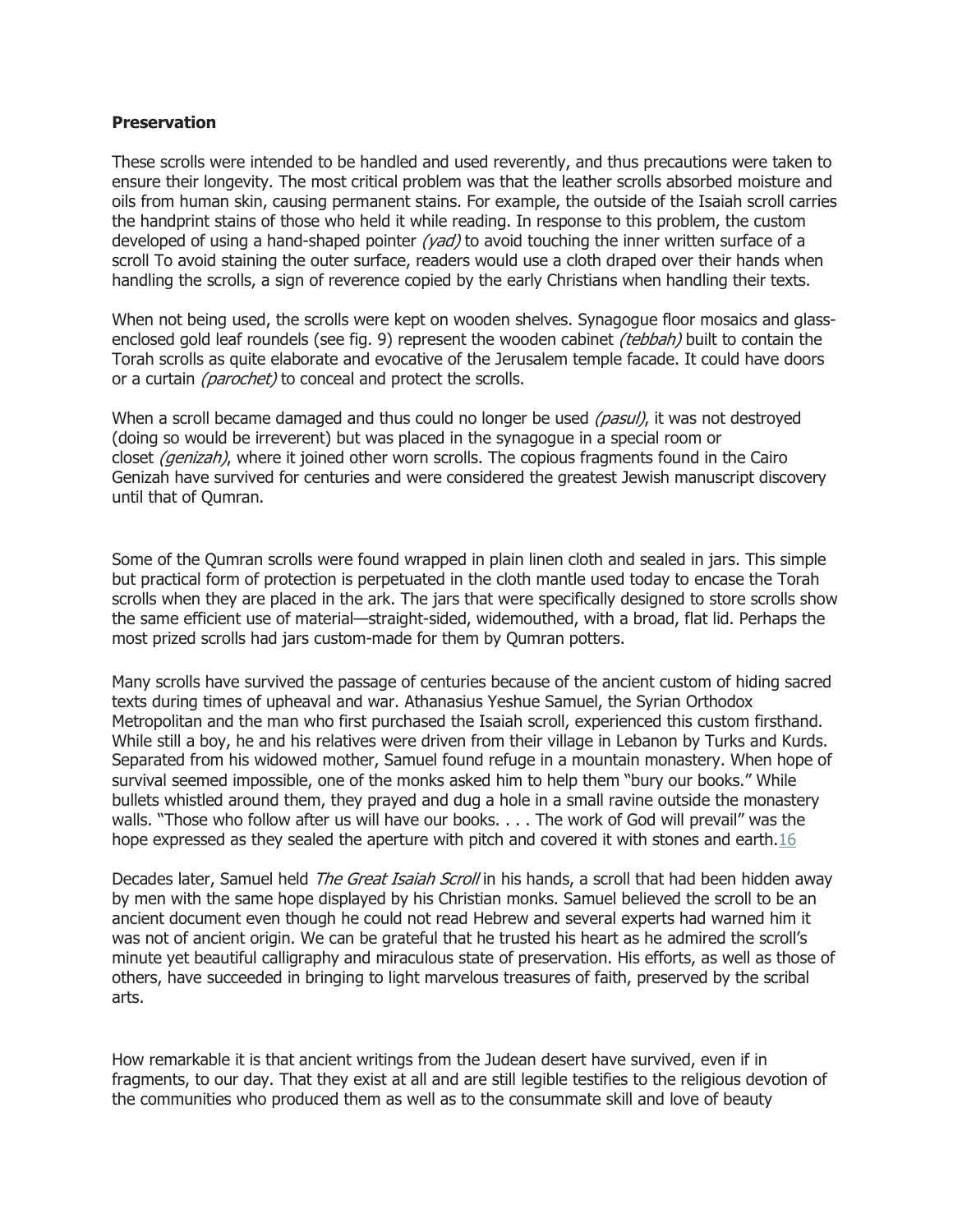exemplified in the scribes' craftsmanship. It is a continuing paradox that the written word can possess such great power to move us, and yet the materials used to transmit it through the corridors of time are so very fragile.

#### **Notes**

[1.](https://publications.mi.byu.edu/fullscreen/?pub=1139&index=24#_ednref1) Personal conversation with Dr. Scott Woodward, August 1997.

[2.](https://publications.mi.byu.edu/fullscreen/?pub=1139&index=24#_ednref2) See Roland de Vaux, *Archaeology and the Dead Sea Scrolls* (Oxford: Oxford University Press, 1973), 79–82.

[3.](https://publications.mi.byu.edu/fullscreen/?pub=1139&index=24#_ednref3) See Yigael Yadin, Tefillin from Qumran (Jerusalem: Israel Exploration Society, 1969), 22.

[4.](https://publications.mi.byu.edu/fullscreen/?pub=1139&index=24#_ednref4) See Frank Moore Cross, David Noel Freedman, and James A. Sanders, eds., Scrolls from Qumrân Cave 1: The Great Isaiah Scroll; The Order of the Community; The Pesher of Habakkuk (Jerusalem: Albright Institute of Archaeological Research; and The Shrine of the Book, 1972), 3.

[5.](https://publications.mi.byu.edu/fullscreen/?pub=1139&index=24#_ednref5) See the King James Version of Exodus 20:25, "For if thou lift up thy tool upon it [an altar], thou hast polluted it." Today the ultra-orthodox Jews use an ivory or wood pointer  $(\nu ad)$  when reading the Torah in the synagogues, as opposed to the silver pointer in more common use.

[6.](https://publications.mi.byu.edu/fullscreen/?pub=1139&index=24#_ednref6) See De Vaux, Archaeology and the Dead Sea Scrolls, 29.

[7.](https://publications.mi.byu.edu/fullscreen/?pub=1139&index=24#_ednref7) See John Marco Allegro, The People of the Dead Sea Scrolls: In Text and Pictures (Garden City, N.Y.: Doubleday, 1958), 43.

[8.](https://publications.mi.byu.edu/fullscreen/?pub=1139&index=24#_ednref8) See KJV Jeremiah 17:1: "The sin of Judah is written with a pen of iron, and with the point of a diamond." The New International Version rendering is "Judah's sin is engraved with an iron tool, inscribed with a flint point."

[9.](https://publications.mi.byu.edu/fullscreen/?pub=1139&index=24#_ednref9) The Sephardic scribes (Jews descended from families living in the Mediterranean area) continue to write exclusively with reed pens, while the Ashkenazi scribes (Jews descended from central and eastern Europe) write only with quills taken from turkey or chicken wing feathers.

[10.](https://publications.mi.byu.edu/fullscreen/?pub=1139&index=24#_ednref10) Ismar David, The Hebrew Letter: Calligraphic Variations (Northvale, N.J.: Jason Aronson Inc., 1990), 2.

[11.](https://publications.mi.byu.edu/fullscreen/?pub=1139&index=24#_ednref11) Quoted in Natan Ausubel, "Sofer," in The Book of Jewish Knowledge (New York: Crown, 1964), 420.

[12.](https://publications.mi.byu.edu/fullscreen/?pub=1139&index=24#_ednref12) See J. Simcha Cohen, The  $613<sup>th</sup>$  Commandment: An Analysis of the Mitzvah to Write a Sefer Torah (New York: Ktav, 1983), 86. This custom is still observed by orthodox scribes. Muslim scribes say a prayer whenever they write the name of Allah.

[13.](https://publications.mi.byu.edu/fullscreen/?pub=1139&index=24#_ednref13) Encyclopedia Judaica (Jerusalem: Keter, n.d.), s.v. "writing."

[14.](https://publications.mi.byu.edu/fullscreen/?pub=1139&index=24#_ednref14) See Hugh Nibley, "Genesis of the Written Word," in his Temple and Cosmos (Salt Lake City: Deseret Book and FARMS, 1992), 450–90.

[15.](https://publications.mi.byu.edu/fullscreen/?pub=1139&index=24#_ednref15) Herman Wouk, This Is My God (Garden City, N.Y.: Doubleday, 1959), 253.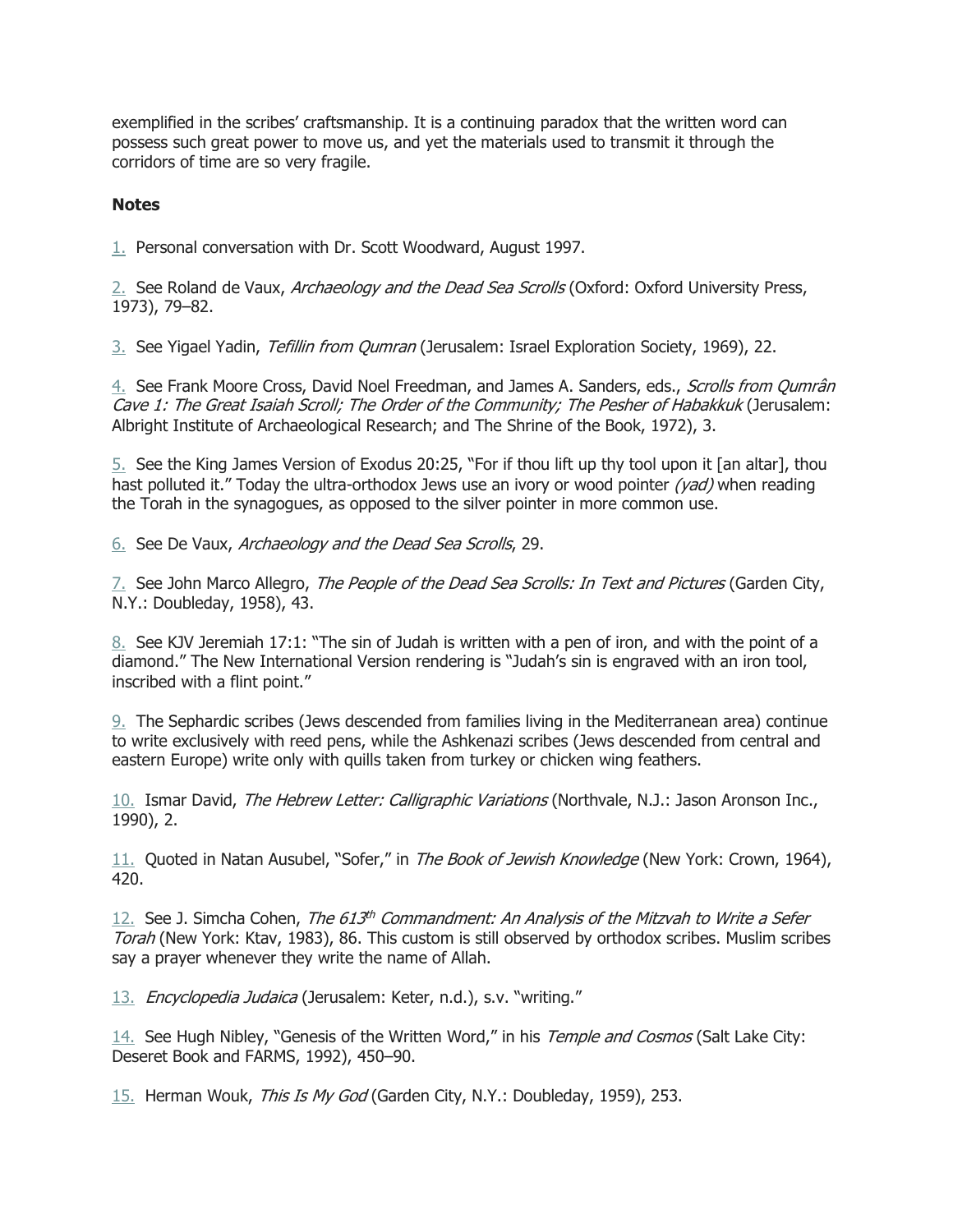[16.](https://publications.mi.byu.edu/fullscreen/?pub=1139&index=24#_ednref16) Athanasius Yeshue Samuel, Treasure of Qumran: My Story of the Dead Sea Scrolls (Philadelphia: Westminster, 1966), 56.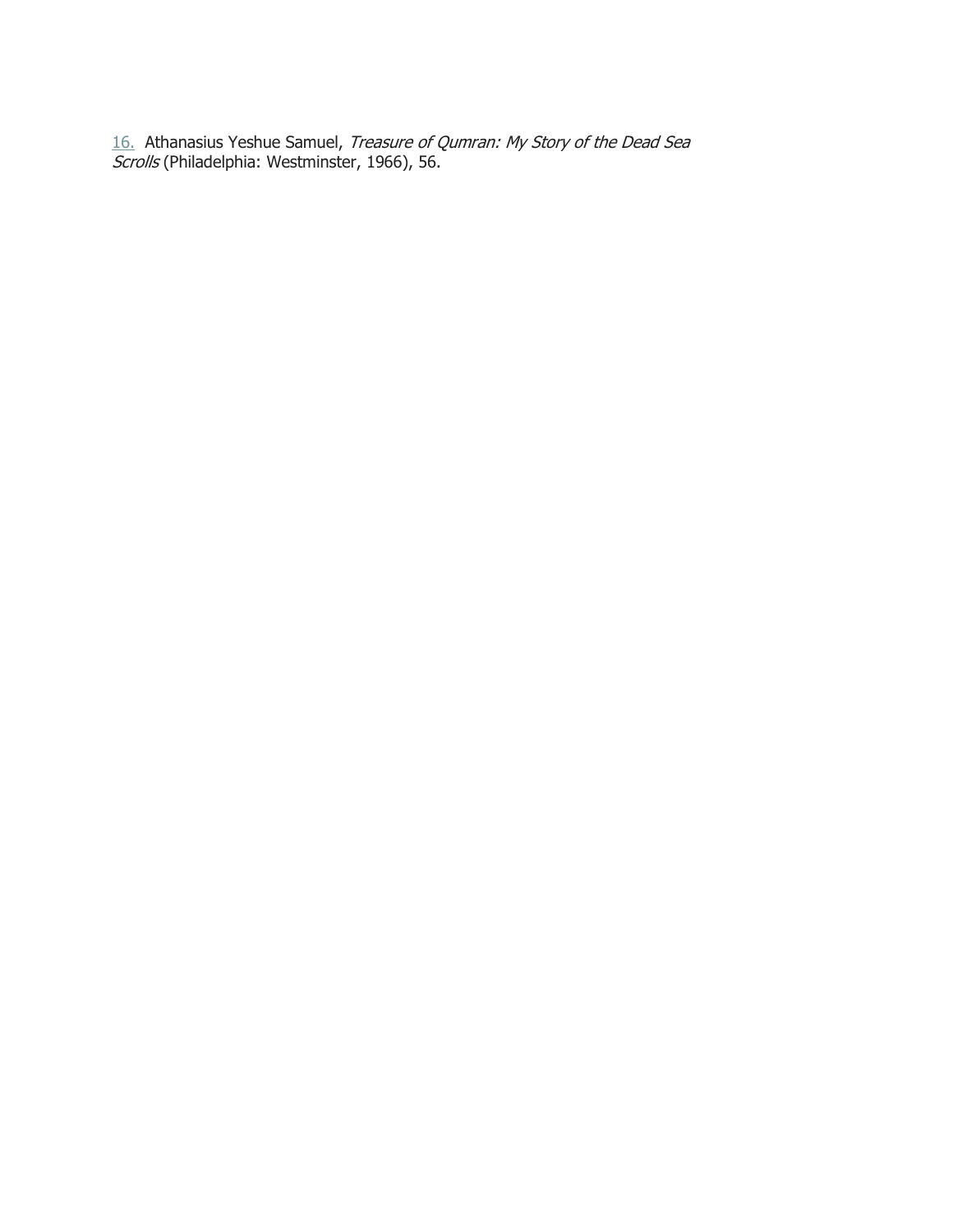## About FARMS

The Foundation for Ancient Research and Mormon Studies (FARMS) is an independent, not-for-profit research organization. It was incorporated in 1979 in the state of California and operates in Provo, Utah. The Foundation sponsors scholarly research and publications on Latter-day Saint scriptures, principally the Book of Mormon, and related subjects. It also produces bibliographies and other reference material in support of scholarly work. The FARMS Center for Electronic Preservation of Ancient Religious Texts (CEPART) undertakes projects dealing with collections of ancient religious documents, such as the Dead Sea Scrolls, with the goal of making important and valuable material available to a wider segment of the scholarly world.

FARMS enjoys a close working relationship with Brigham Young University in Provo, Utah, but is independent of the university and all other organizations in terms of its sources of funding and management. Scholars working on FARMS-supported projects include professors and researchers from BYU and from other universities and research organizations. It operates on funding from private donations,royalties, interest income, and services.

Administered by a volunteer Board of Trustees, FARMS maintains a small professional staff for coordinating research projects, editing and publishing scholarly material, and providing overall direction for operations and development.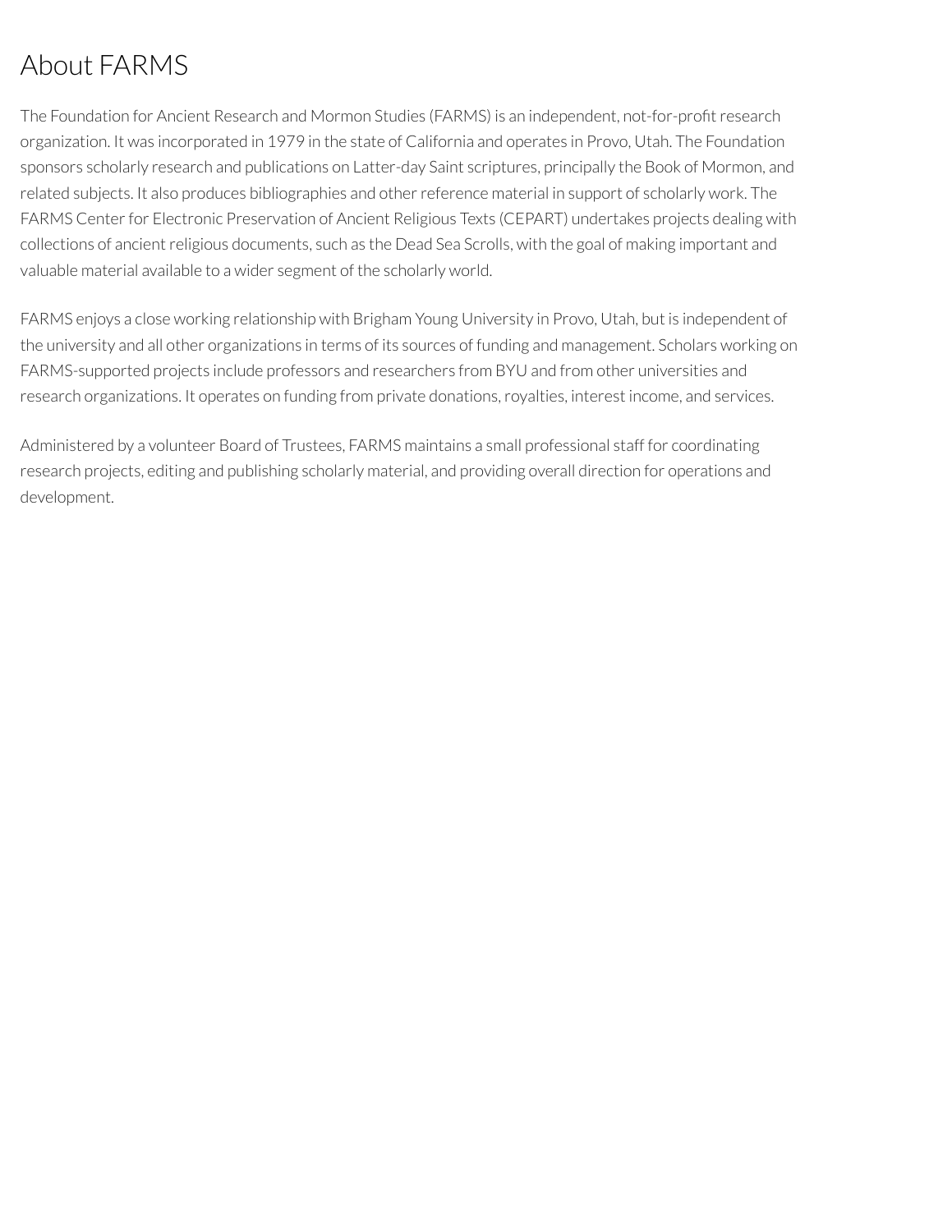## FARMS's Support of Dead Sea Scrolls Scholarship

During the past two or three years, FARMS has supported a number of efforts that together amount to a significant contribution to Dead Sea Scrolls scholarship. A summary of these efforts follows.

### **Production ofthe Dead Sea Scrolls on CD**

The centerpiece of FARMS's contribution to Dead Sea Scrolls scholarship is publication of the Dead Sea Scrolls on CD: The FARMS Electronic Database (FARMS Database), produced in collaboration with the Ancient Biblical Manuscript Center(ABMC), based in Claremont, California; BYU; E. J. Brill Publishers, headquartered in Leiden, the Netherlands; the Dead Sea Scrolls Foundation, based in Jerusalem; the Israel Antiquities Authority (IAA); and Oxford University Press.

The database consists of a comprehensive, fully indexed, and cross-linked computerized collection of nonbiblical (and eventually biblical) Dead Sea Scrolls transcriptions (published by Oxford University Press in the authoritative series Discoveries in the Judaean Desert [DJD] and elsewhere), a selection of corresponding digitized images of scrolls and scroll fragments (from photographs made available to FARMS by the ABMC), translations, and reference material of importance for scholarly work on the scrolls and on related literature and subjects.

Noel B. Reynolds, BYU professor of political science and president of FARMS, is producer of the FARMS Database; Donald W. Parry, BYU professor of Hebrew language and literature, is project director; and Steven W. Booras, electronic projects manager for CEPART, is project manager. Members of the project's advisory board include Weston Fields, executive director of the Dead Sea Scrolls Foundation; Florentino García Martínez of the University of Groningen, the Netherlands; Dana M. Pike, BYU professor of ancient scripture; Elisha Qimron of Ben Gurion University of the Negev; Lawrence H. Schiffman of New York University; David Rolph Seely, BYU professor of ancient scripture; Shemaryahu Talmon of the Hebrew University of Jerusalem; Emanuel Tov, also of Hebrew University, head of the international team of scholars working on the Dead Sea Scrolls and editorin chief of DJD; and Eugene C. Ulrich of the University of Notre Dame.

The FARMS Database functions principally as a comprehensive concordance providing instantaneous and comprehensive searches of all included texts. The search routine allows users to design sophisticated word or phrase searches for all or selected forms of words. The low-resolution images of the scrolls in the database can be viewed simultaneously.

FARMS has an agreement with E. J. Brill, the IAA, and Oxford University Press allowing for inclusion of material published or owned by these organizations in the FARMS Database and markets a noncommercial version of the database, principally to scholars.

### **Archive of Dead Sea Scrolls Digitized Images**

FARMS has created the largest known collection of digitized images of the Dead Sea Scrolls. Working under an agreement with the ABMC, FARMS has scanned the entire collection of approximately 5,600 scroll photographs owned by the ABMC. Working with negatives, FARMS created two sets of digitized images. The first set, scanned at high resolution, is for archival purposes and is owned and maintained by the ABMC. The second set, scanned at an undetermined low resolution, is jointly owned by the ABMC and FARMS. A selection of these images is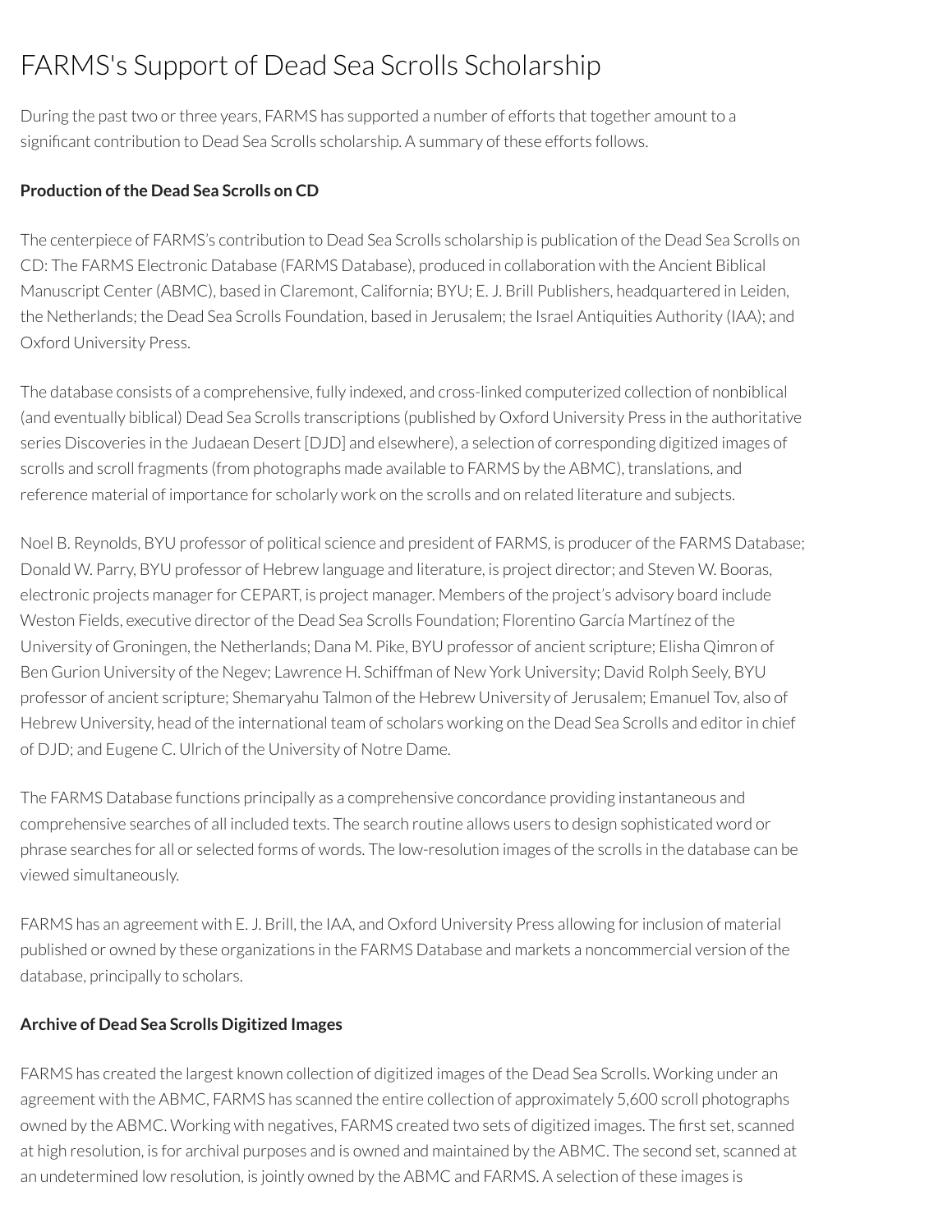included in the FARMS Database. Orders for individual copies of these images, received by the ABMC, are filled from this collection.

FARMS has also scanned (from negatives) the entire collection of original scroll photographs taken by John C. Treverin the late 1940s. These photographs are owned by the Claremont School of Theology and maintained by the ABMC. FARMS has limited distribution rights for these images.

### **Conferences**

On 30 April 1995 FARMS and BYU sponsored a conference on the Dead Sea Scrolls. The event was held at BYU's Jerusalem Centerfor Near Eastern Studies. Presentations were made by a number of scholars, all of whom are members of the international team working on the Dead Sea Scrolls, including Frank M. Cross of Harvard University, García Martínez, Tov, Ulrich, and Torleif Elgvin of the Norwegian Lutheran School of Theology. Papers were also delivered by a number of scholars from BYU, all of whom are also members of the international team: Parry, Pike, Seely, and Andrew Skinner, professor and chair of ancient scripture. Scott R. Woodward, BYU professor of microbiology, and his colleagues from Hebrew University reported on efforts to subject scroll parchment material to DNA analysis. Woodward's efforts are supported by a number of organizations, including FARMS. At this conference Parry and Booras demonstrated, for the first time, the FARMS Database. The proceedings of the conference were subsequently published in a book titled *Current Research and Technological Developments on the Dead Sea Scrolls*.

The Dead Sea Scrolls were studied from the vantage point of LDS scripture and teachings by a number of scholars at a conference jointly sponsored by FARMS and Religious Education at BYU. The event was held on the BYU campus on 23 March 1996. Presentations covered an array of topics, with titles such as "The Book of Mormon and the Dead Sea Scrolls," "Is the Plan of Salvation Attested in the Dead Sea Scrolls?" and "Praise, Prayer, and Worship at Qumran." Professor García Martínez gave the keynote address at the conference. Although he was not speaking from an LDS perspective, his paper, "Messianic Hopes in the Qumran Writings," dealt with a topic of central importance to the theme of the conference. The proceedings of this event have been published in the book *LDS Perspectives on the Dead Sea Scrolls*.

In addition, FARMS and BYU jointly sponsored the 1996 International Conference on the Dead Sea Scrolls, held at BYU on 15-17 July 1996. Nearly fifty scholars from all over the world-experts on the Dead Sea Scrolls (many are members of the international team), biblical studies, and related subjects—were joined by another hundred or so local participants to listen to the presentation of forty-five papers. Topics ranged from detailed studies of the scrolls (e.g., "The Apocryphal Psalms at Qumran" and "Priestly and Levitical Gifts in the Temple Scroll") to broader subjects (e.g., "The Impact of the Scrolls on Biblical Studies") and topics dealing with innovations in other fields of study aiming to advance scholarship on the scrolls and related studies (e.g., "Microwave Remote Sensing Applications in Archaeology," "Imaging Clarified," and "DNA Fingerprinting of Parchment Fragments"). The conference also included presentation of the FARMS Database. Conference proceedings will be published by E. J. Brill in a book titled *The Provo International Conference on the Dead Sea Scrolls*.

Several scholars representing FARMS attended the 1997 International Congress on the Dead Sea Scrolls, held in Jerusalem at the Israel Museum and the Shrine of the Book on 20–25 July 1997. The congress celebrated the ftieth anniversary of the discovery of the scrolls. The interim release version of the FARMS Database was demonstrated several times during the conference. Parry, Booras, and E. Jan Wilson, who is in charge of text preparations for the FARMS Database and is associate director of CEPART, participated in the conference. Parry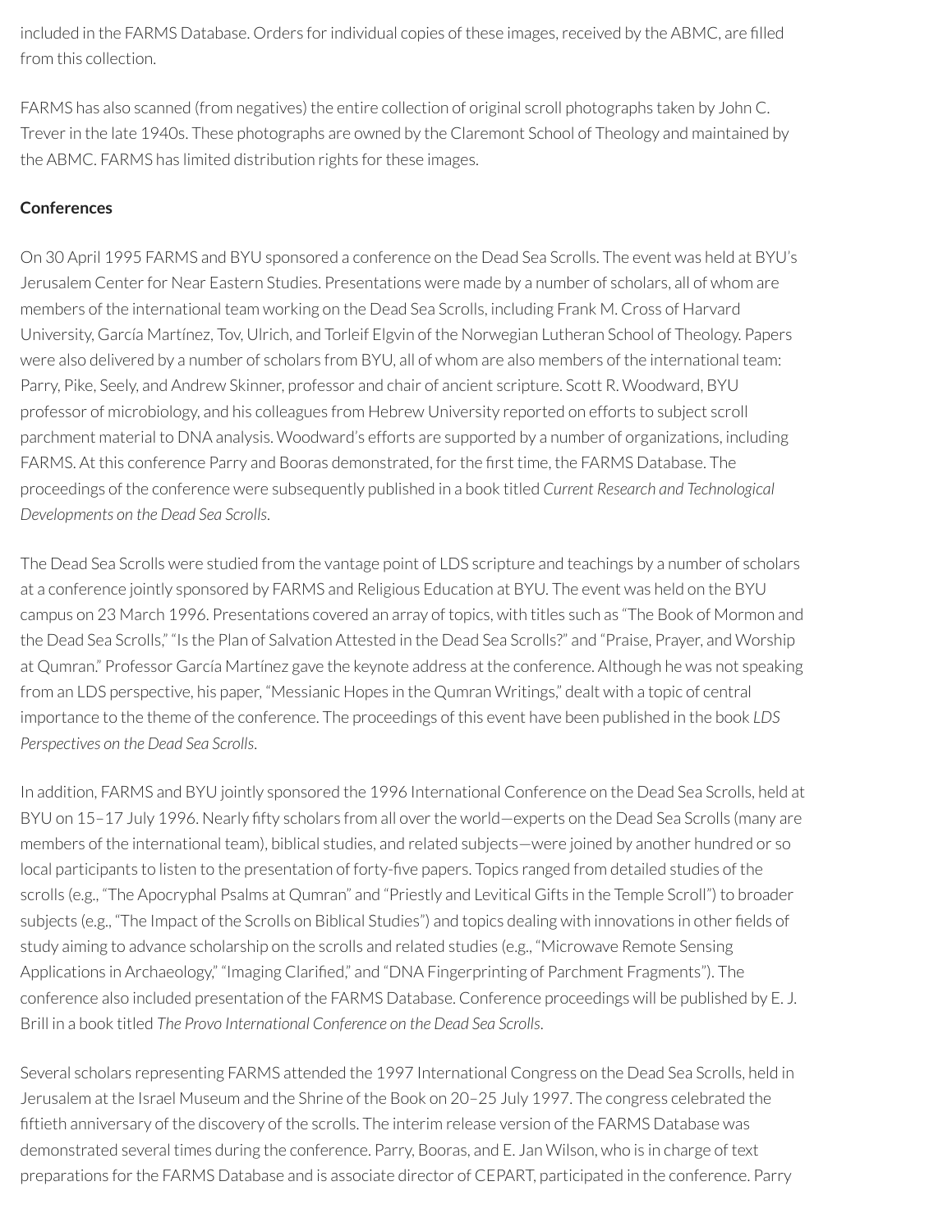and Wilson also presented separate papers reporting on their own scroll research. Reynolds also attended this conference.

### **Books**

FARMS has supported publication of several books on the Dead Sea Scrolls, all of which were prepared with the able assistance of members of the FARMS editorial staff. Several scholars associated with FARMS are among the editors of and contributors to these publications:

• Parry, Donald W., and Stephen D. Ricks, eds. *Current Research and Technological Developments on the Dead Sea Scrolls*. Leiden: E. J. Brill, 1996.

• Martínez, Florentino García, and Donald W. Parry, eds. *A Bibliography of the Finds in the Desert of Judah, 1970– 95*. Leiden: E. J. Brill, 1996.

• Parry, Donald W., and Dana M. Pike, eds. *LDS Perspectives on the Dead Sea Scrolls*. Provo, Utah: FARMS, 1997.

• Bradford, M. Gerald, ed. *Ancient Scrollsfrom the Dead Sea: Photographs and Commentary on a Unique Collection of Scrolls*. Provo, Utah: FARMS, 1997.

• Parry, Donald W., and Eugene C. Ulrich, eds. *The Provo International Conference on the Dead Sea Scrolls: New Texts, Reformulated Issues, and Technological Innovations*. Leiden: E. J. Brill. Forthcoming.

### **Exhibit**

From March through September 1997, FARMS sponsored an exhibit titled *Qumran and the Dead Sea Scrolls*, which featured several original Dead Sea Scrolls from Jordan, along with artifacts from the ancient community of Qumran and scrollreplicas. This exhibit at BYU's Museum of Art was in conjunction with another major exhibit on loan to the university from the Hebrew University of Jerusalem and the IAA: *The Story of Masada: Discoveriesfrom the Excavation*. The Masada exhibit also included a number of original scrolls discovered at this ancient site. Detailed descriptions and photographs of all the scrolls on display in these two exhibits are contained in this publication.

#### **Support for Other Publications**

Publication of volumes in the DJD series began in 1955. To date, sixteen volumes have appeared, twelve since 1990, with at least three volumes due to come out this year. It is estimated that once it is completed, the series will total more than thirty-five volumes. FARMS has supported the preparation of the concordance of four of the published volumes. FARMS has also been instrumental in helping the Dead Sea Scrolls Foundation secure financial support from private sources in Utah to aid in the publication of at least three volumes in the series.

Early in the production of the FARMS Database, FARMS worked closely with Stephen Pfann, director of the Center for the Study of Early Christianity in Jerusalem, in the preparation of transcripts for possible use in the database. In connection with this effort, FARMS also supported Pfann in his preparation of a comprehensive concordance of the Dead Sea Scrolls that will be published once all the volumes in the DJD series have appeared.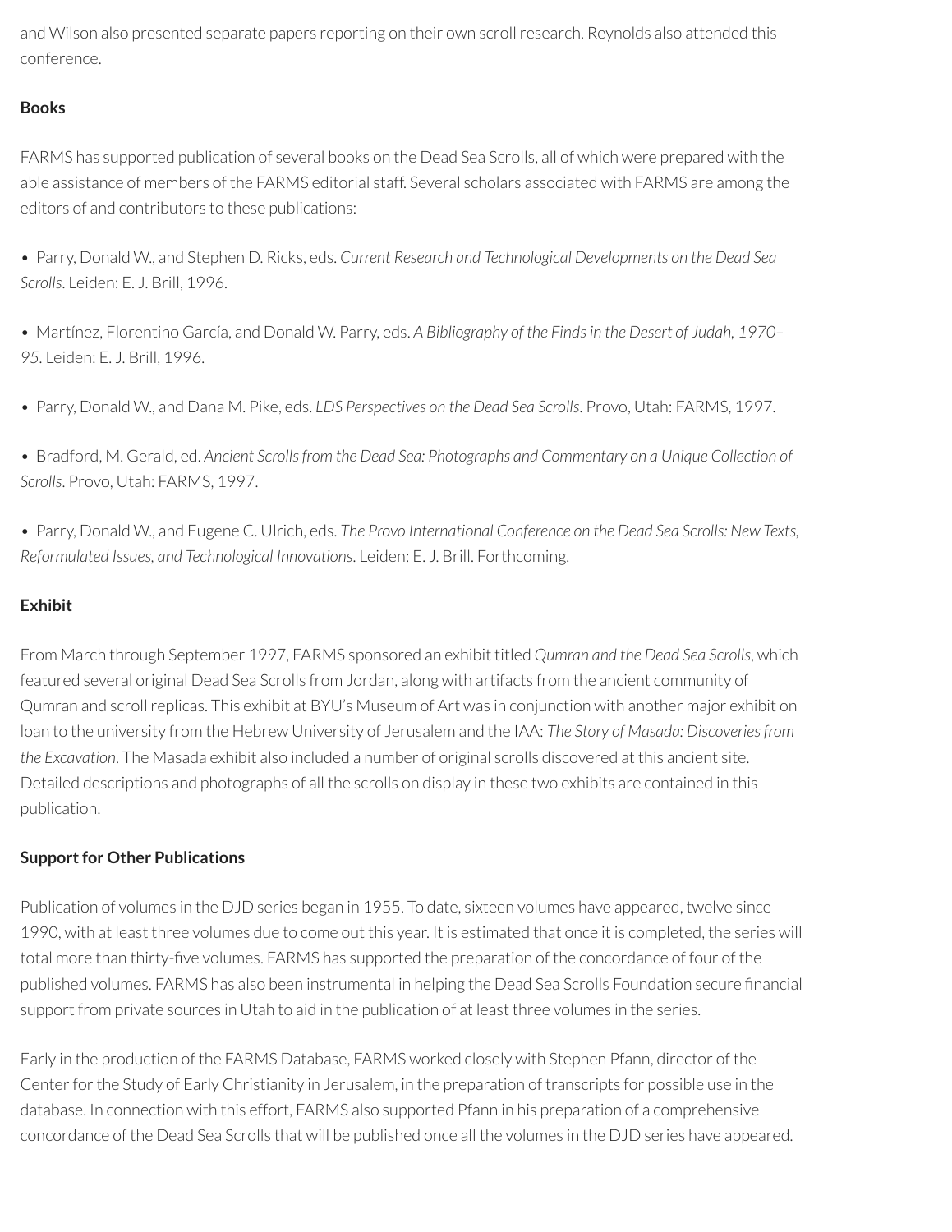## Works Consulted

#### **The Scrolls from Qumran**

Cross, Frank Moore. *The Ancient Library of Qumran*. 3rd ed. Minneapolis: Fortress Press, 1995.

Davila, R. James. "4QGen<sup>b</sup>." In *Qumran Cave 4*, VII, edited by Eugene Ulrich et al, 31-8. Discoveries in the Judaean Desert, vol. 12. Oxford: Clarendon, 1994.

Golb, Norman. *Who Wrote the Dead Sea Scrolls? The Search for the Secret of Qumran*. New York: Scribner, 1995.

Jastram, Nathan. "4QNum<sup>b</sup> ." In *Qumran Cave 4, VII*, edited by Eugene Ulrich et al, 205–67. Discoveries in the Judaean Desert, vol. 12. Oxford: Clarendon, 1994.

Martínez, Florentino García. *The Dead Sea Scrolls Translated: The Qumran Textsin English*. 2nd ed. Leiden: E. J. Brill, 1996.

Schiffman, Lawrence H. *Reclaiming the Dead Sea Scrolls: The History of Judaism, the Background of Christianity, and the Lost Library of Qumran*. Philadelphia and Jerusalem: Jewish Publication Society, 1994.

Sokoloff, Michael. *The Targum to Job from Qumran Cave XI*. Ramat-Gan, Israel: Bar-Ilan University, 1974.

VanderKam, James C. *The Dead Sea Scrolls Today*. Grand Rapids, Mich.: Eerdmans, 1994.

Vermes, Geza. *The Dead Sea Scrolls: Qumran in Perspective*. Rev. ed. Philadelphia: Fortress Press, 1981.

White, Sidnie Ann. "A Critical Edition of Seven Manuscripts of Deuteronomy: 4QDt<sup>a</sup>, 4QDt<sup>c</sup>, 4QDt<sup>d</sup>, 4QDt<sup>f</sup>, 4QDt<sup>g</sup>, 4QDt<sup>i</sup>, and 4QDt<sup>n</sup>. Ph.D. diss., Harvard University, 1988.

Wise, Michael, Martin Abegg Jr., and Edward Cook. *The Dead Sea Scrolls: A New Translation*. San Francisco: Harper, 1996.

#### **The Scrolls from Masada**

Aviram, Joseph, Gideon Foerster, and Ehud Netzer, eds. *Masada: The Yigael Yadin Excavations, 1963–1965*. 5 vols. Jerusalem: Israel Exploration Society and Hebrew University of Jerusalem, 1989–95.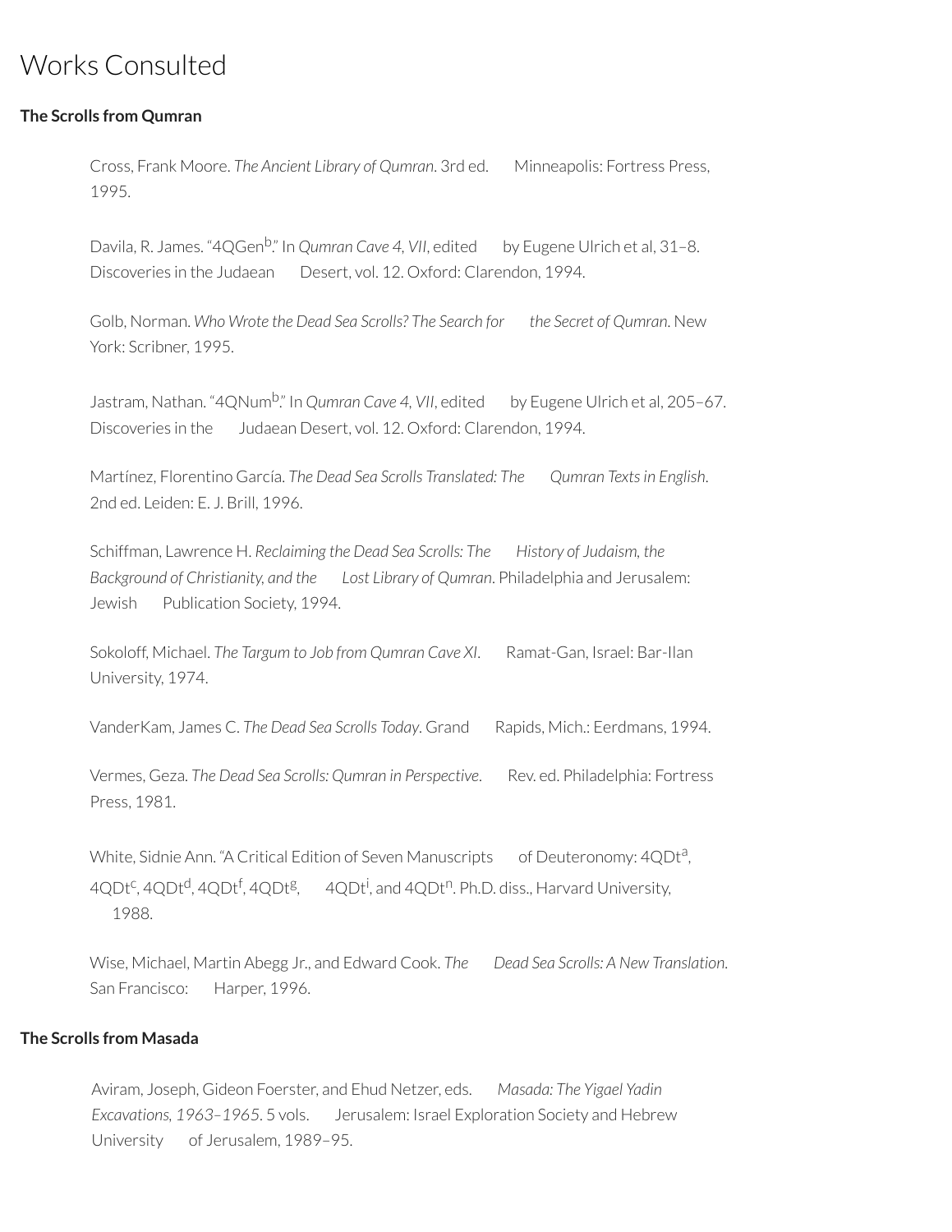Netzer, Ehud. "Masada." In *The New Encyclopedia of Archaeological Excavationsin the Holy Land*, edited by Ephraim Stern, 3:973–85. Jerusalem: Israel Exploration Society and Carta; New York: Simon and Schuster, 1993.

Seely, David R. "The Masada Fragments, the Qumran Scrolls, and the New Testament." *BYU Studies* 36/3 (Provo, Utah, 1996–7): 287–301.

Talmon, Shemaryahu. "Fragments of Scrolls from Masada" (in Hebrew). *Eretz-Israel* 20 (1989): 278–86.

---. "Fragments of a Psalms Scroll–MasPs<sup>a</sup> Ps 81:2<sup>1</sup> <sup>b</sup>– 85:6 a ." *Dead Sea Discoveries* 3/3 (1996): 296–314.

———. "Fragments of an Ezekiel Scroll from Masada (Ezek 35:11–38:14) 1043–2220, Mas1d. Latest Photograph 302367." *Orientalia Lovaniensia Periodica* 27 (1996): 29–49.

———. "Hebrew Written Fragments from Masada," *Dead Sea Discoveries* 3/2 (1996): 168– 77.

———. "Hebrew Scroll Fragments from Masada." In *The Story of Masada: Discoveries from the Excavations*, ed. Gila Hurvitz, 101–7. Provo, Utah: BYU Studies, 1997.

Wintermute, O. S. "Jubilees." In *The Old Testament Pseudepigrapha*, ed. James H. Charlesworth, 2:35–142. Garden City, New York: Doubleday, 1985.

Yadin, Yigael. "The Excavation at Masada—1963/64 Preliminary Report." *Israel Exploration Journal* 15/1–2 (1965): 1–120.

———. *Masada: Herod's Fortress and the Zealots' Last Stand*. New York: Random House, 1966.

#### **The Bar Kokhba Documents**

Yadin, Yigael. "Expedition D." *Israel Exploration Journal* 11/1–2 (1961): 36–52.

———. "Expedition D—the Cave of the Letters." *Israel Exploration Journal* 12/3–4 (1962): 227–57.

———. *Bar*‑*Kokhba: The Rediscovery of the Legendary Hero of the Last Jewish Revolt against Imperial Rome*. London: Weidenfeld and Nicolson, 1971.

———. "Cave of the Letters." In *The New Encyclopedia of Archaeological Excavationsin the Holy Land*, edited by Ephraim Stern, 3:829-32. Jerusalem: Israel Exploration Society, 1993.